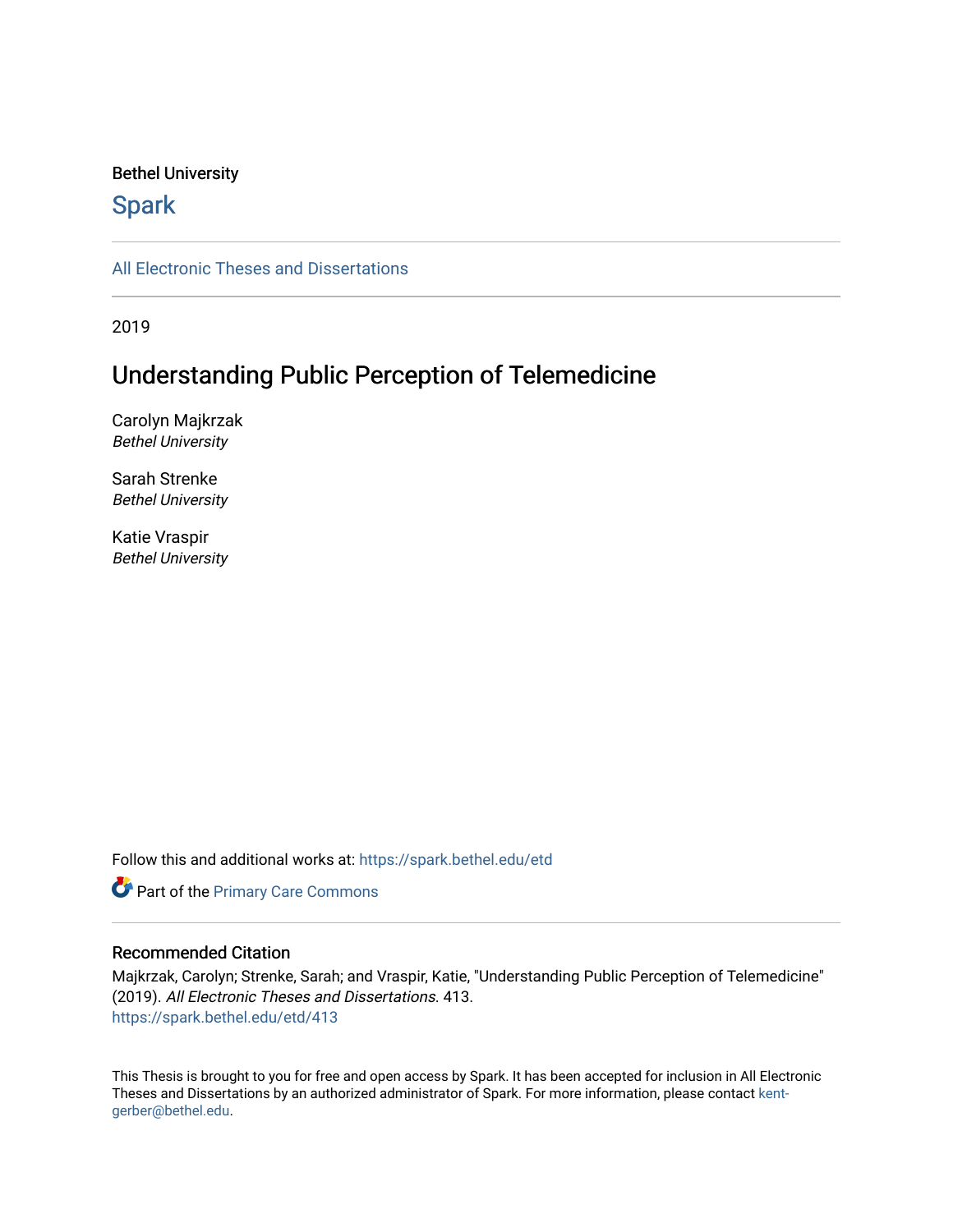#### **UNDERSTANDING PUBLIC PERCEPTION OF TELEMEDICINE**

# **A MASTER'S THESIS SUBMITTED TO THE GRADUATE FACULTY GRADUATE SCHOOL BETHEL UNIVERSITY**

**BY**

## **CAROLYN MAJKRZAK, PA-S**

**SARAH STRENKE, PA-S** 

### **KATIE VRASPIR, PA-S**

## **IN PARTIAL FULFILLMENT OF THE REQUIREMENTS FOR THE DEGREE OF**

## **MASTERS OF SCIENCE IN PHYSICIAN ASSISTANT**

**AUGUST 2020**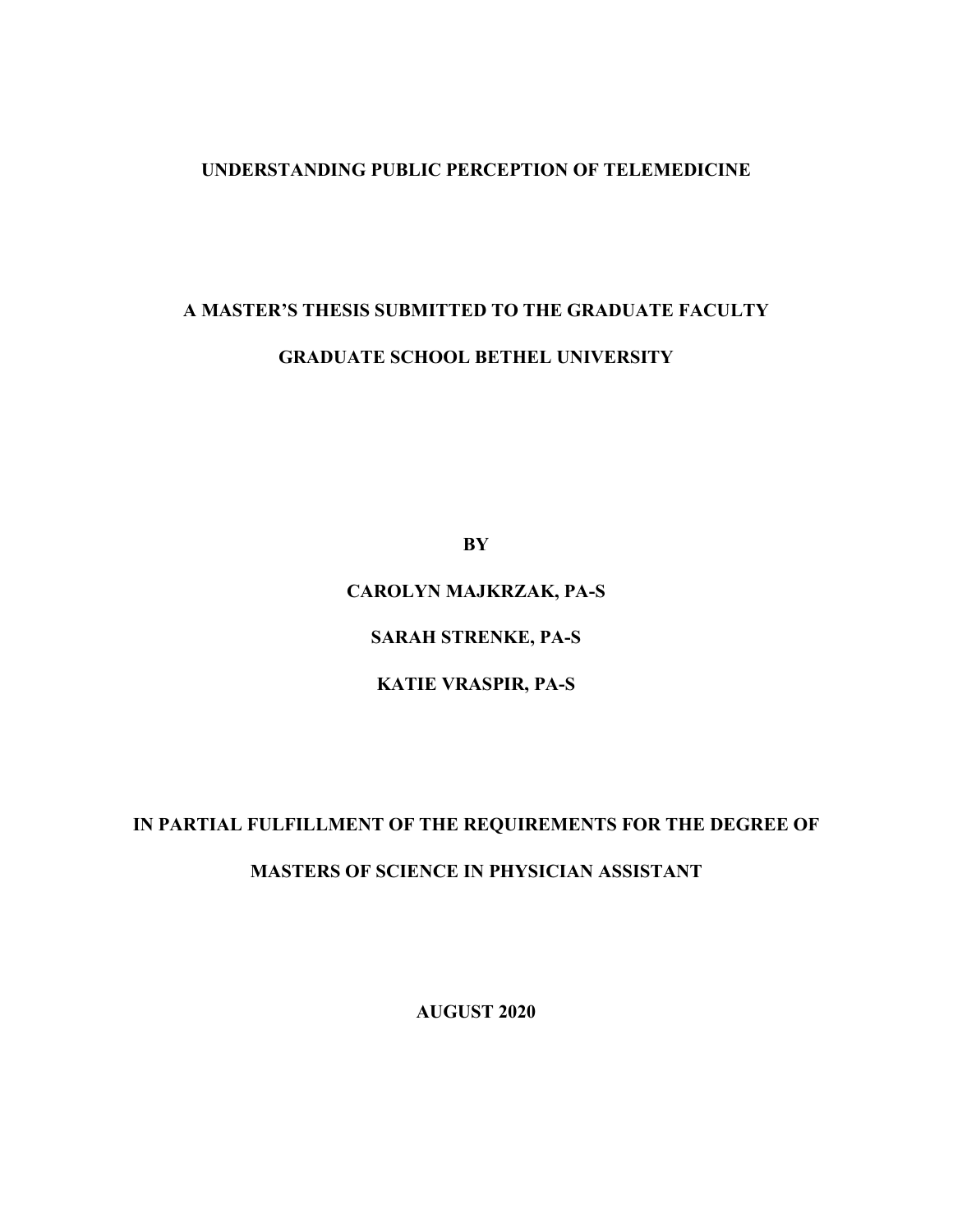#### **ABSTRACT**

The healthcare system in the United States is struggling to meet the needs of a growing patient population amidst the burden of provider shortages and rising costs, where no simple or easy answer exists. However, telemedicine has emerged as a possible solution with well documented benefits such as increasing provider coverage and saving costs. Despite the proven benefits, many people do not use telemedicine and there is little data to answer why it is underutilized. Therefore, this study sought to understand the public's perception of telemedicine service. It was hypothesized that gender, age, number of children in the household, education level, and area of residence are variables that could impact telemedicine use.

In this study a survey was designed and distributed to participants at the Richfield Wellness Expo, located in Richfield, MN. The survey asked participants questions about demographics, telemedicine usage frequency, and reasons why the participant chooses to use or not use telemedicine. Chi square analysis was utilized to determine if relationships existed between demographics and telemedicine usage as reasoning for using or not using telemedicine. Results indicated that the only variable impacting a person's telemedicine usage was geographic location; participants living in a rural area were significantly more likely to use telemedicine (P=0.03). The most common reasons for not using telemedicine were that participants did not know how to access it, were unsure if their insurance covered it, or preferred to be seen in person for their healthcare. Due to the demographic, geographic and time constraint limitations on this study, further research should be done to further understand telemedicine usage. However, study results suggest that focused public information campaigns may be needed to increase awareness, understanding, and access to telemedicine.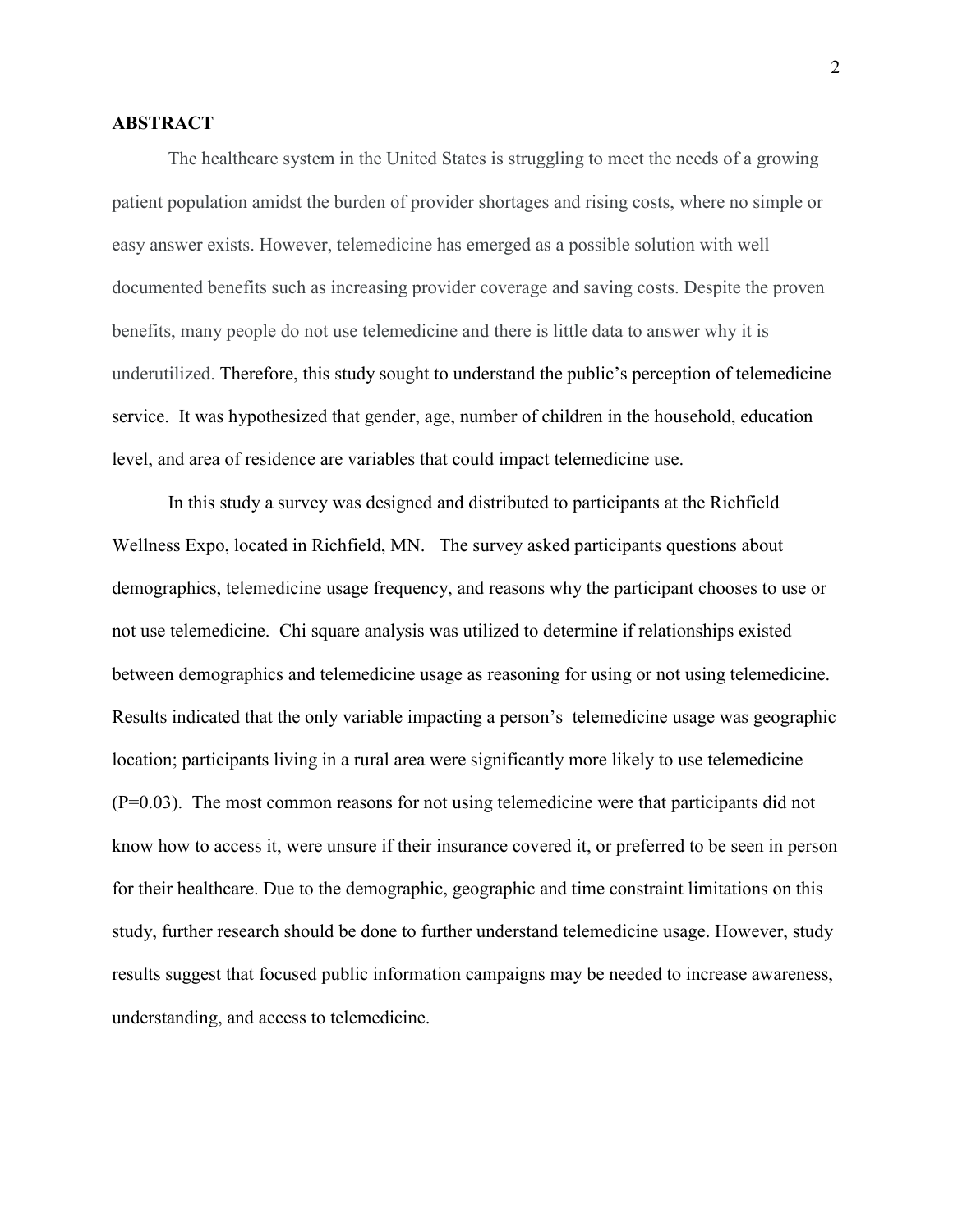## **TABLE OF CONTENTS**

|                                                           | PAGE# |
|-----------------------------------------------------------|-------|
| <b>ABSTRACT</b>                                           | 2     |
| <b>TABLE OF CONTENTS</b>                                  | 3     |
| <b>LIST OF APPENDICES</b>                                 | 6     |
| <b>LIST OF TABLES</b>                                     | 7     |
| <b>LIST OF FIGURES</b>                                    | 8     |
| <b>CHAPTER 1: INTRODUCTION</b>                            | 9     |
| Introduction                                              | 9     |
| Background                                                | 9     |
| Problem Statement                                         | 13    |
| Purpose of the Study                                      | 13    |
| Significance of Problem                                   | 14    |
| <b>Research Question</b>                                  | 14    |
| Definition of Terms                                       | 15    |
| Conclusion                                                | 15    |
| <b>CHAPTER 2: LITERATURE REVIEW</b>                       | 16    |
| Introduction                                              | 16    |
| History of Telemedicine                                   | 16    |
| <b>Benefits of Telemedicine</b>                           | 20    |
| Increased access to care                                  | 20    |
| Better patient outcomes through increased care compliance | 23    |
| Removal of barriers due to social stigmas                 | 25    |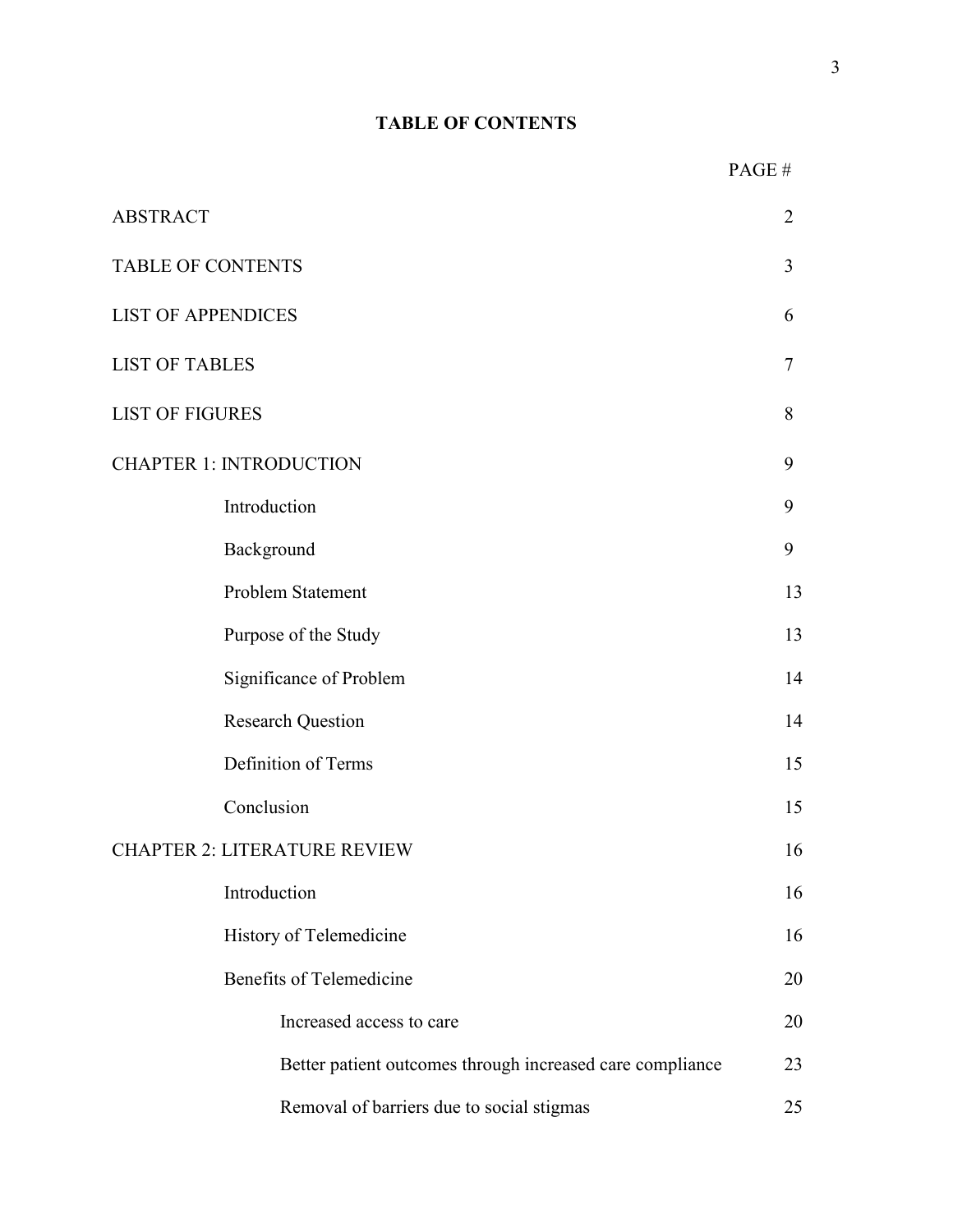|                           | Reduction in cost                               | 25 |
|---------------------------|-------------------------------------------------|----|
|                           | Environmental savings                           | 27 |
|                           | <b>Barriers of Telemedicine</b>                 | 27 |
|                           | Lack of education                               | 27 |
|                           | Poor compliance with follow-up care             | 29 |
|                           | High initiation cost and lack of infrastructure | 30 |
|                           | Reluctant usage by patients                     | 31 |
|                           | Legislation                                     | 32 |
|                           | Legal Considerations                            | 34 |
|                           | <b>Ethical Considerations</b>                   | 36 |
|                           | Conclusion                                      | 37 |
|                           | <b>CHAPTER 3: METHODOLOGY</b>                   | 38 |
|                           | Introduction                                    | 38 |
|                           | <b>Study Population</b>                         | 38 |
|                           | <b>Study Tool</b>                               | 39 |
|                           | <b>Study Design</b>                             | 39 |
|                           | Procedure                                       | 40 |
|                           | <b>Statistical Analysis</b>                     | 41 |
|                           | Validity and Reliability                        | 42 |
|                           | <b>Limitations and Delimitations</b>            | 42 |
|                           | Conclusion                                      | 43 |
| <b>CHAPTER 4: RESULTS</b> |                                                 | 44 |
|                           | Introduction                                    | 44 |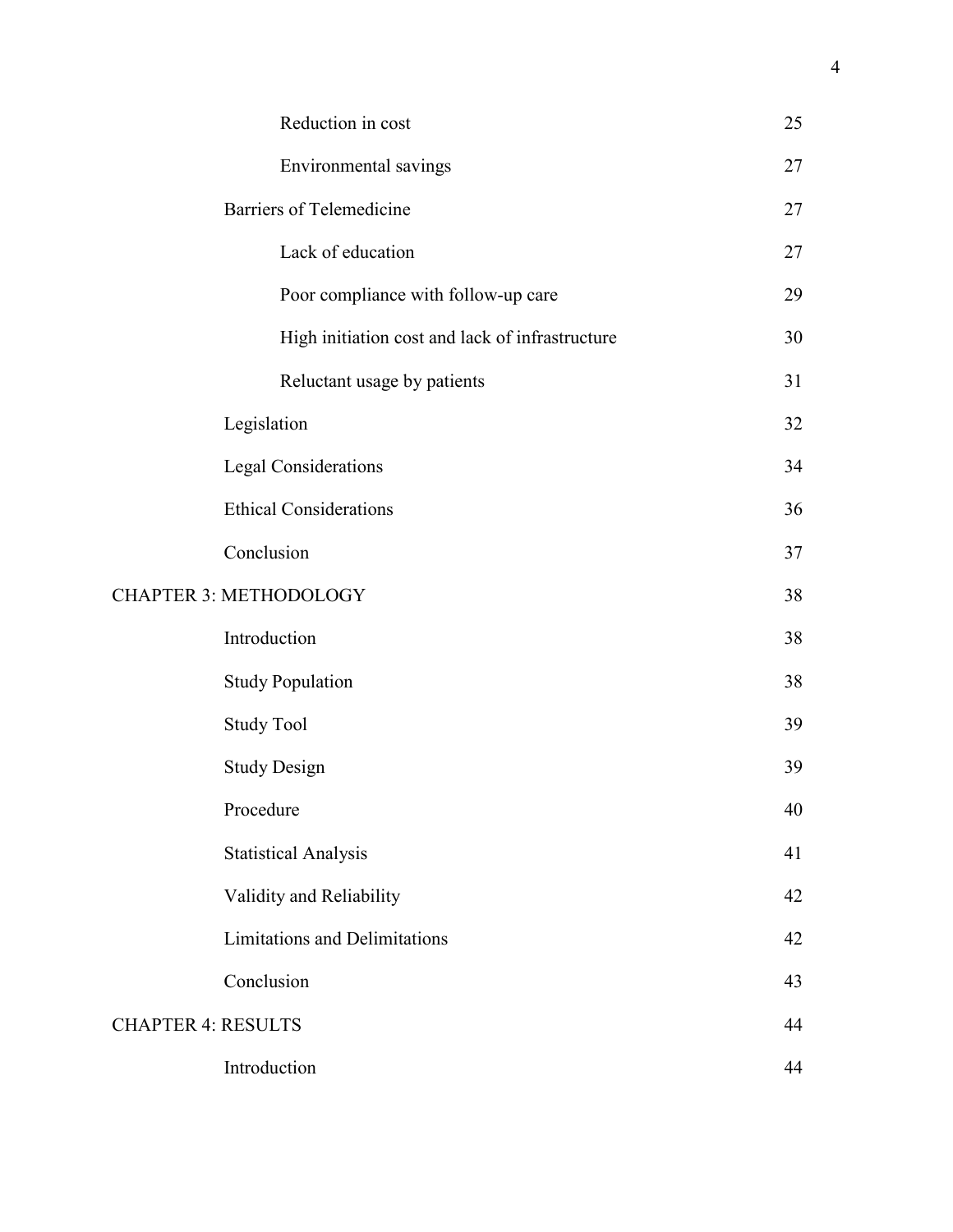|                   | Demographics                                                   | 44 |
|-------------------|----------------------------------------------------------------|----|
|                   | Demographic Effects on Telemedicine Usage                      | 45 |
|                   | Conclusion                                                     | 50 |
|                   | <b>CHAPTER 5: DISCUSSION</b>                                   | 51 |
|                   | Introduction                                                   | 51 |
|                   | Influencing Factors to Telemedicine Acceptance and Utilization | 51 |
|                   | Gender                                                         | 51 |
|                   | Age                                                            | 52 |
|                   | Number of children in the household                            | 53 |
|                   | <b>Education</b> level                                         | 54 |
|                   | Area of residence                                              | 55 |
|                   | Recommendations for the Improvement of Telemedicine            | 55 |
|                   | Limitations                                                    | 56 |
|                   | Further Research                                               | 57 |
|                   | Conclusion                                                     | 58 |
| <b>REFERENCES</b> |                                                                | 59 |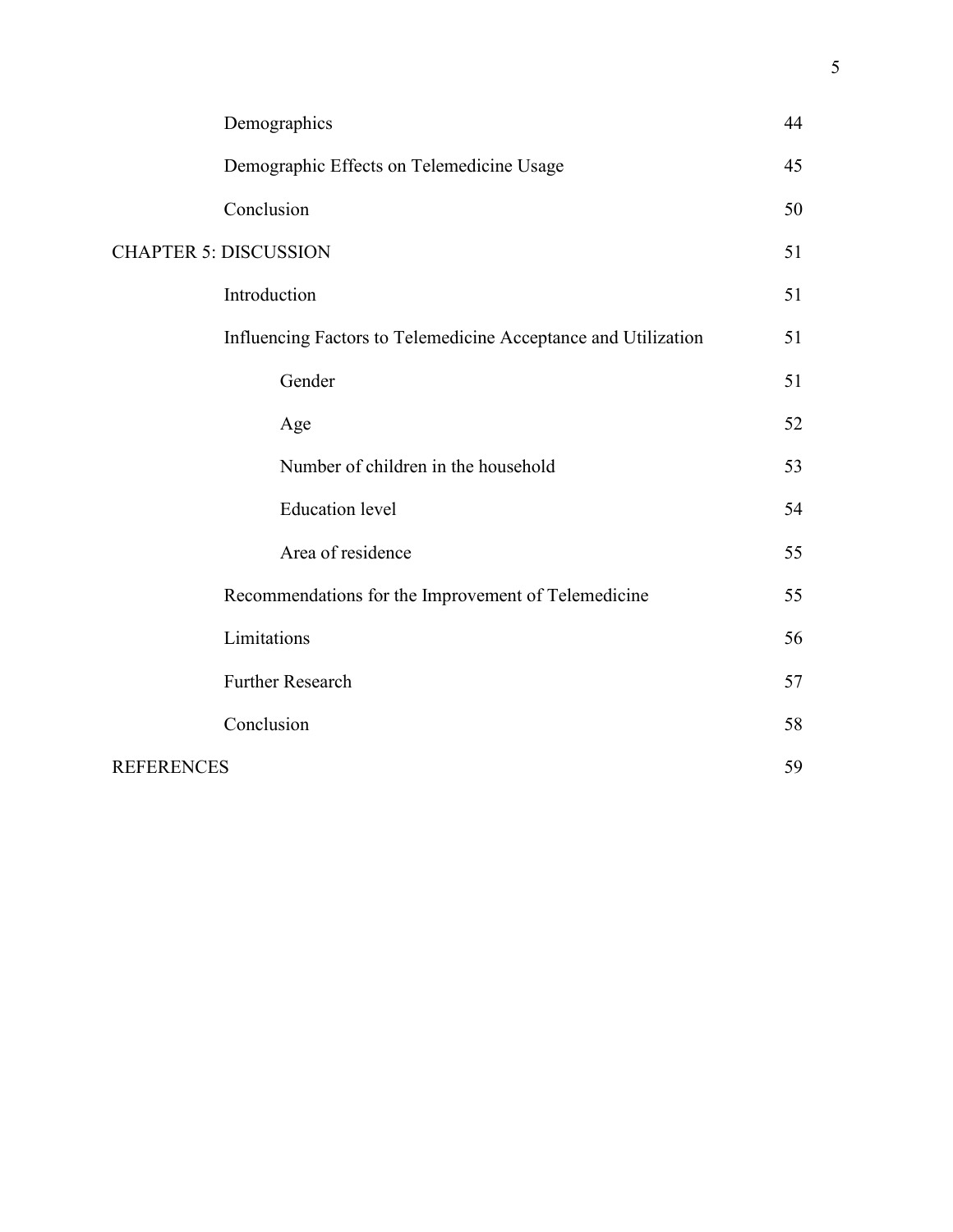## **LIST OF APPENDICES**

| APPENDIX A: Permission to participate in Richfield Wellness Expo | 66 |
|------------------------------------------------------------------|----|
| APPENDIX B: Survey (English)                                     | 68 |
| <b>APPENDIX C: Survey (Spanish)</b>                              | 71 |
| <b>APPENDIX D: Survey Script</b>                                 | 74 |
| APPENDIX E: Bethel University IRB Approval                       | 76 |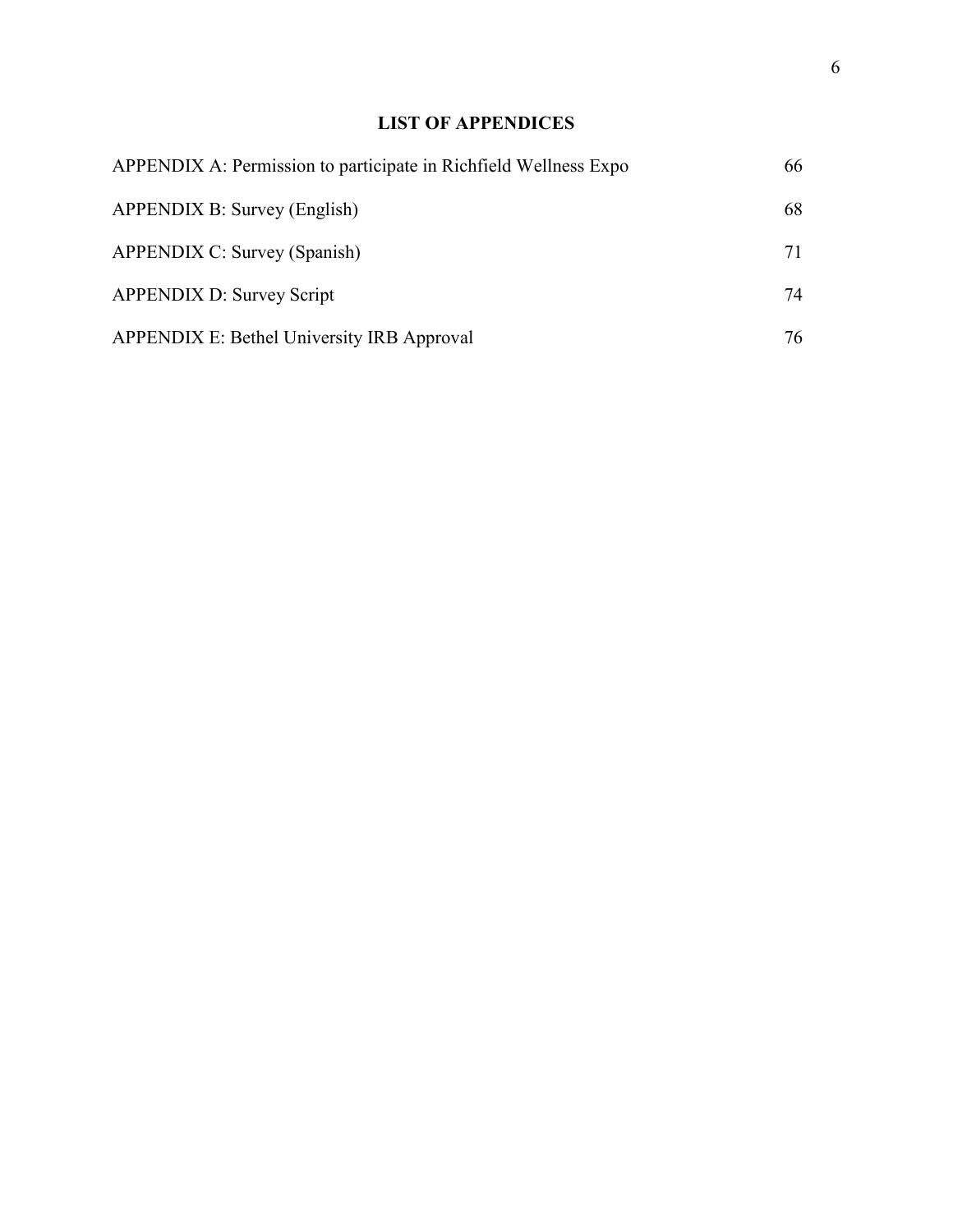## 7

## **LIST OF TABLES**

Table 1: Chi-square Analysis P-values in Comparing Demographic Information to Telemedicine Usage, Reasons for Using Telemedicine, and Reasons for Not Using Telemedicine 49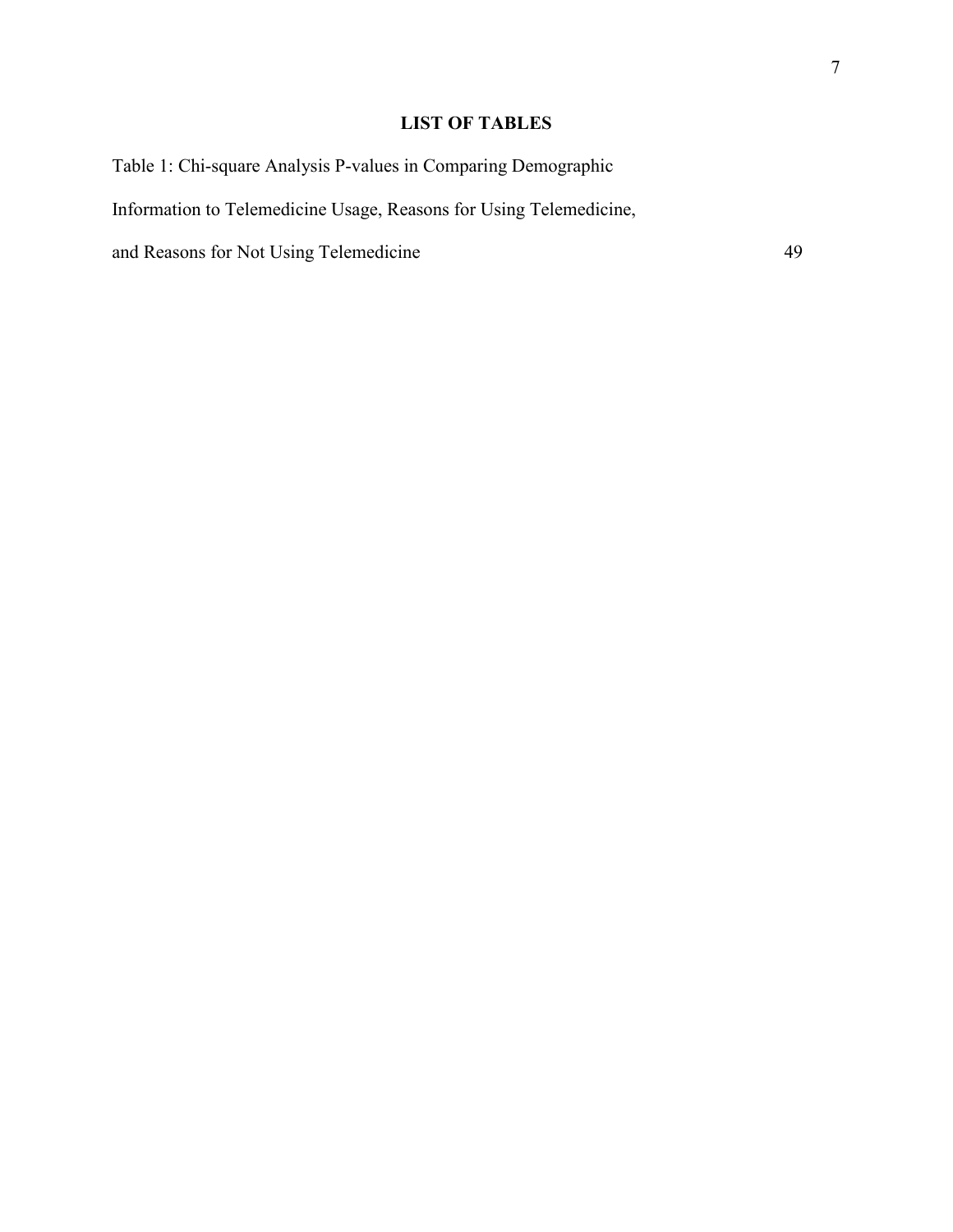## **LIST OF FIGURES**

| Figure 1: Respondents Variance of Survey Participants' Gender, Age,          |    |
|------------------------------------------------------------------------------|----|
| Number of Children in the Household, Area of Residence, and Education Level. | 45 |
| Figure 2: Reasons Why Different Age Groups Use Telemedicine.                 | 47 |
| Figure 3: Reasons Why Respondents Use Telemedicine by the Number             |    |
| of Children in the Household.                                                | 48 |
| Figure 4: Reasons Why Respondents Do Not Use Telemedicine by Number          |    |
| of Children in the Household.                                                | 49 |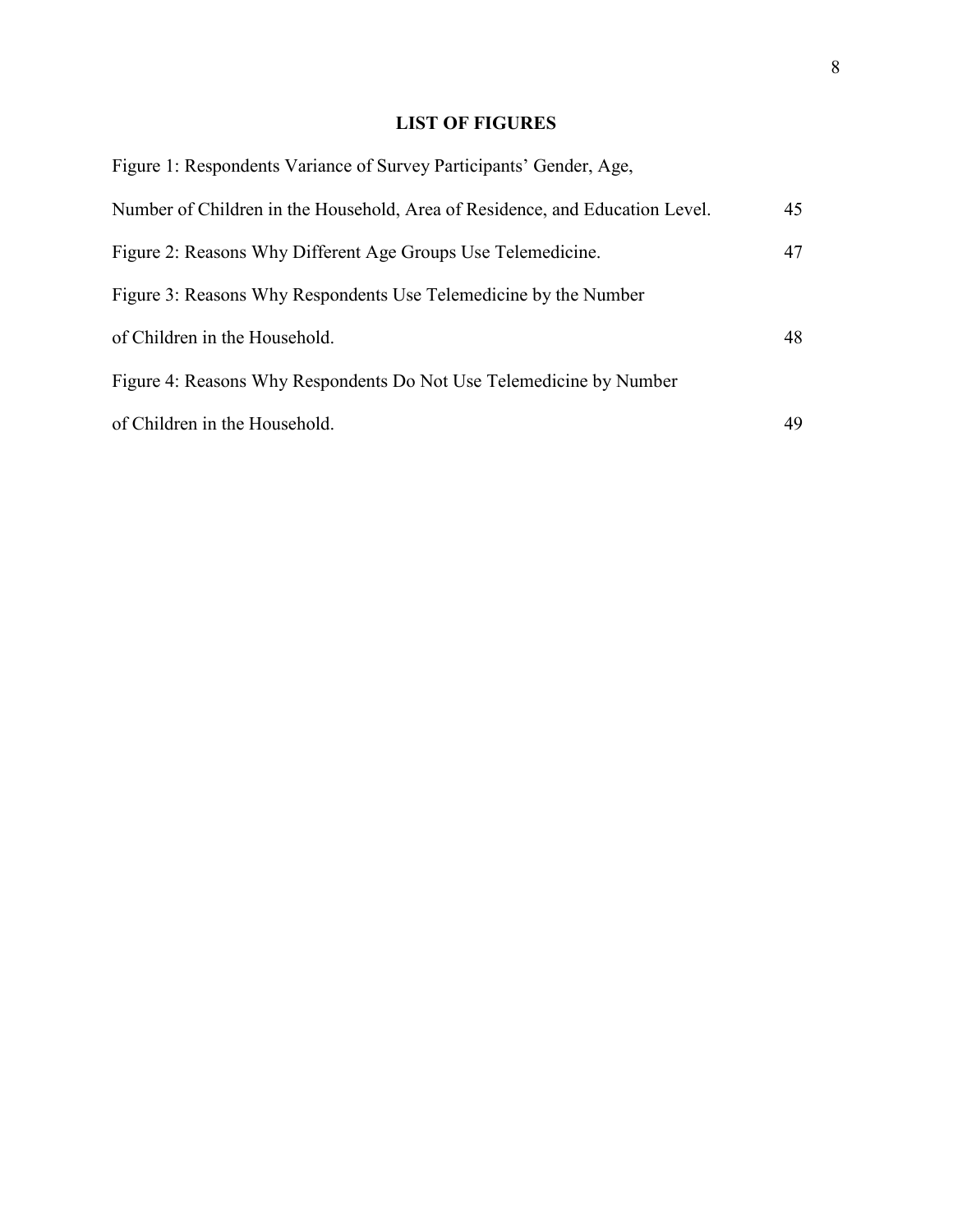#### **Chapter 1: Introduction**

#### **Introduction**

In a world where a remote starts the car, friends living on opposite sides of the world see each other every day, and a simple swipe of a piece of plastic can buy a new wardrobe, it is not a stretch to say that technology is everywhere. Technology has revolutionized every aspect of the way human beings live, spend their money and maintain relationships, and medicine is not exempt. The use of technology in medicine over the last century has radically transformed how providers care for patients. One of the most revolutionary changes is the use of telemedicine, where patients can be seen by a provider and receive a diagnosis and treatment plan all while sitting on the living room couch. While significant convenience and cost savings are associated with telemedicine visits, a lack of data is available on patient usage and only 15% of family practice physicians reported using telemedicine (Moore, Coffman, Jetty, Petterson, & Bazemore, 2016). This study sought to understand some of the barriers to more people utilizing telemedicine. Chapter One will address the history of telemedicine development as well as address the purpose, limitations, and significance of this study.

#### **Background**

Telemedicine is the use of technology to provide patient care and can take the form of video conferencing, the internet, store-and-forward imaging, streaming media, and terrestrial and wireless communications (Darkins & Cary, 2000). The sophisticated methods used to execute telemedicine are the result of decades of technological advances beginning with the invention of the telephone in 1876 and continuing today with the development of equipment such as digital stethoscopes and otoscopes (Hochfelder, n.d.). Telemedicine was initially used for a limited number of populations that were logistically too remote to utilize traditional medicine: arctic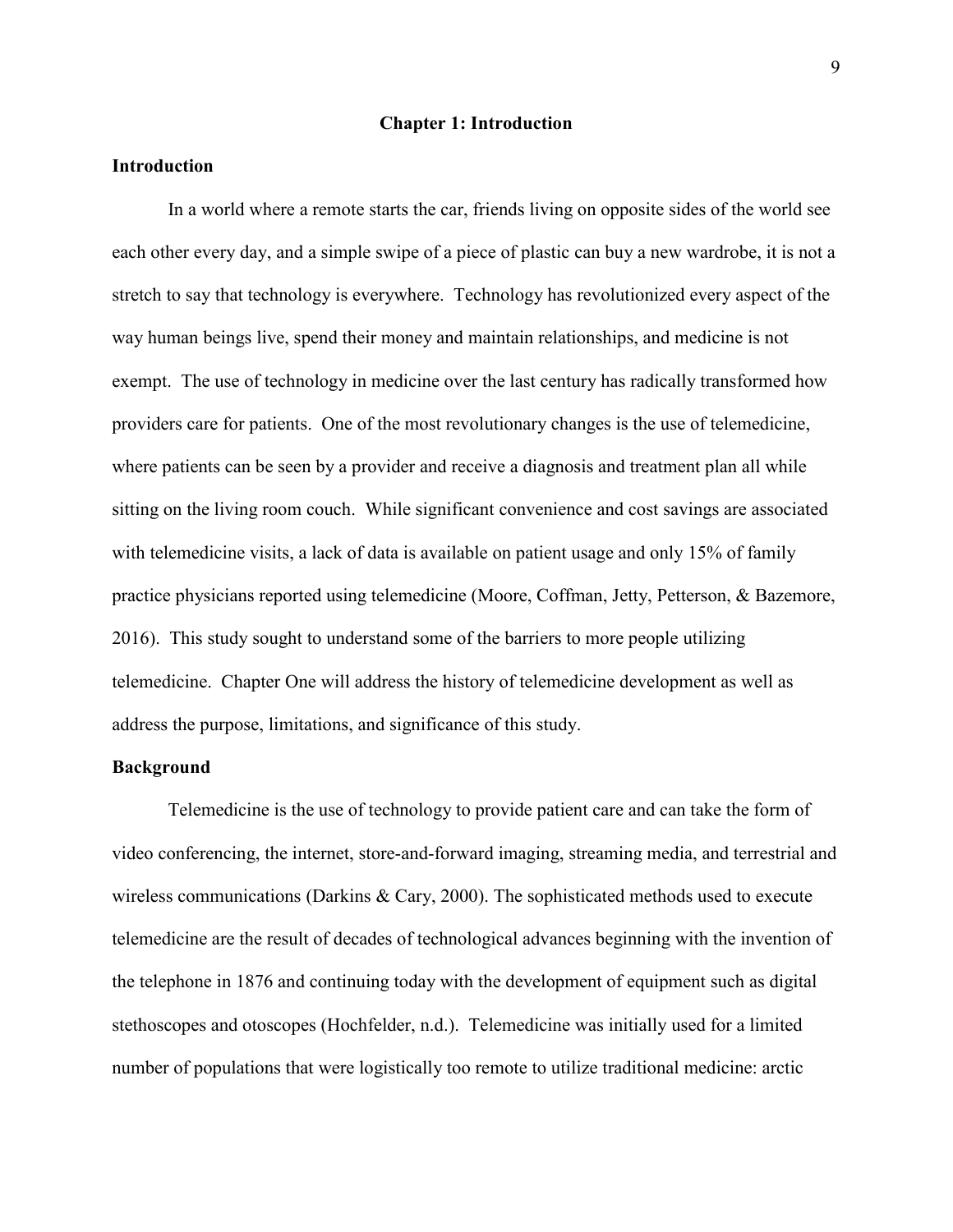explorers, oil-rig workers, overseas military personnel and even astronauts (Darkins & Cary, 2000). The experience gained by developing telemedicine in very remote populations naturally evolved to applying telemedicine to rural populations, prison healthcare systems, and other areas where access to medical care was limited (Darkins & Cary, 2000). Telemedicine programs became increasingly cost-effective as the capital expenditures to set up remote technologies became more affordable, and today over 200 networks and 3,500 locations deliver telemedicine in the United States (American Telemedicine Association [ATA], n.d.-a; Doolittle, O'Neal Spaulding, & Williams, 2011).

Telemedicine has been shown to have many benefits, especially in a healthcare system with high costs and provider shortages in certain areas. One benefit of telemedicine is that it increases access to care in medically underserved areas such as rural and urban areas as well as developing countries (Young & Ireson, 2003; McConnochie et al., 2005; Ambroise et al., 2018). Telemedicine has also positively influenced patient outcomes by allowing patients to have an increased amount of contact with healthcare providers as they can access support networks from their homes. This can be seen in patients receiving treatment for PTSD and obesity outpatient programs (Fortney et al., 2015; Goulis et al., 2004; Qiang & Marras, 2015). Furthermore, the removal of social stigma barriers by not requiring patients to seek treatment at a physical facility is another benefit telemedicine boasts (Marano et al., 2018).

Additional benefits of telemedicine include savings in both cost and environmental aspects. Telemedicine has been shown to prevent costly hospitalizations in skilled nursing facilities, decrease the cost of rural pediatric psychiatric care, and decrease the cost of diabetic ophthalmic care in rural Appalachia (Chess, Whitman, Croll, & Stefanacci, 2018; Spaulding, Belz, DeLurgio, & Williams 2010; Richardson, Fry, & Krasnow, 2013). Finally in addition to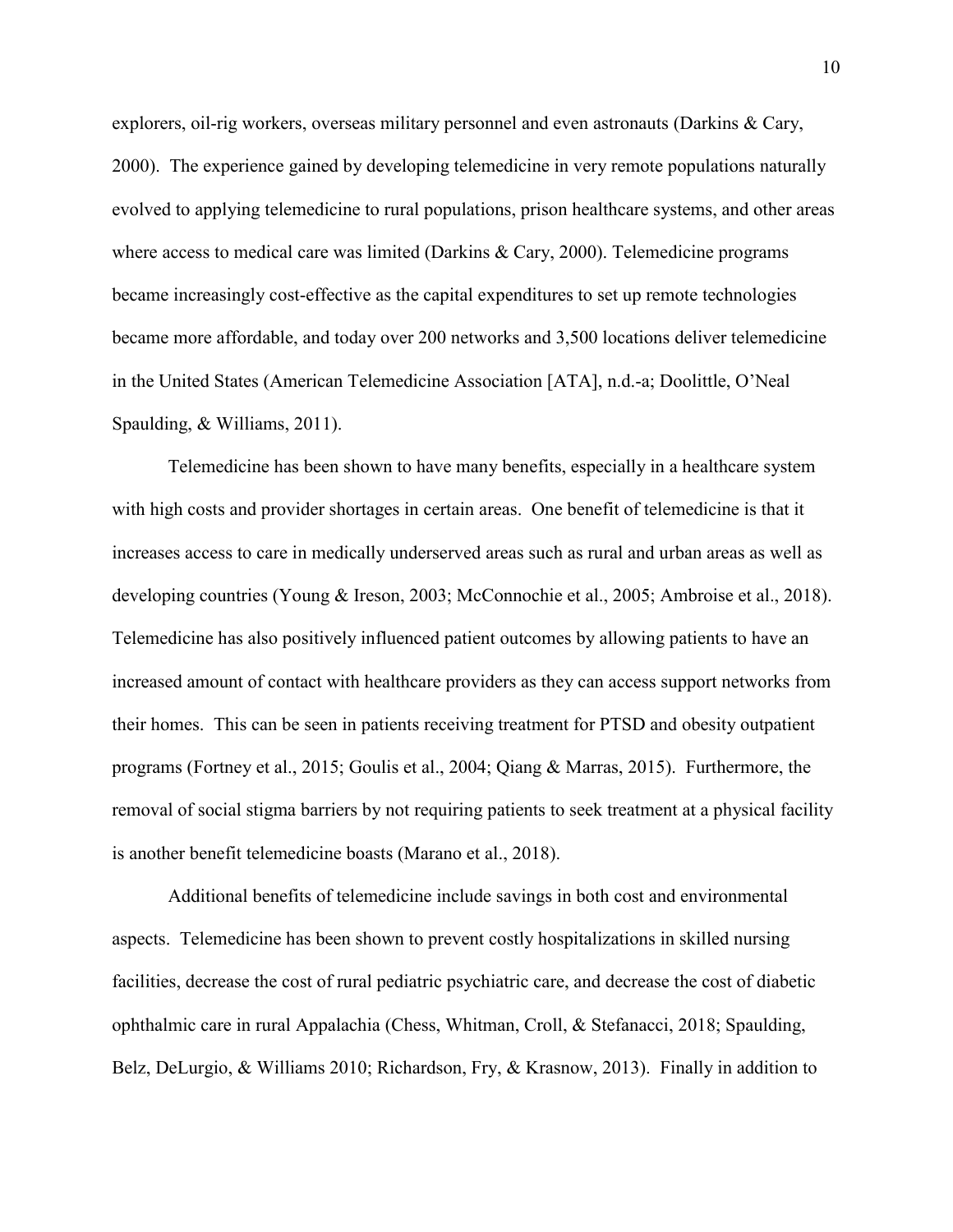the fiscal benefits, the use of telemedicine has also saved thousands of driving miles, preventing many tons of  $CO<sub>2</sub>$  and other pollutants from being released into the atmosphere (Dullet et al., 2017).

Despite the numerous benefits to the use of telemedicine, there are also barriers that need to be considered. One example the lack of provider education (Nelson, 2017). Many providers assessing and diagnosing patients through a telemedicine platform have received little to no formal education on how best to communicate and diagnose remotely (Nelson, 2017). In addition to lack of education, patient compliance with follow-up recommendations given via telemedicine tends to be worse, further hindering the potential effectiveness of telemedicine (Purc-Stephenson & Thrasher, 2011).

Another barrier to telemedicine is the high initiation cost and lack of infrastructure. Telemedicine programs can cost as much as \$184,819 to implement and thousands more to maintain this technology, a financial burden many rural hospitals most in need of telemedicine are unable to bear (McSweeney, Pritt, Swearingen, Kimble, & Coustasse, 2017). Finally, patients may simply be reluctant to use telemedicine. For example, a greater reluctance to use telemedicine in one study was seen among elderly populations as well as those whose highest level of education was a high school diploma (Sorensen, 2008). However, the barriers to individual telemedicine usage have not been well-studied and warrant more research.

While individual usage is an important factor in telemedicine utilization, legislation and regulation also significantly influence scope of telemedicine practice and implementation within the United States. Beginning in the 1990's, when telemedicine began being implemented to increasing number of populations, state and federal government bodies considered telemedicine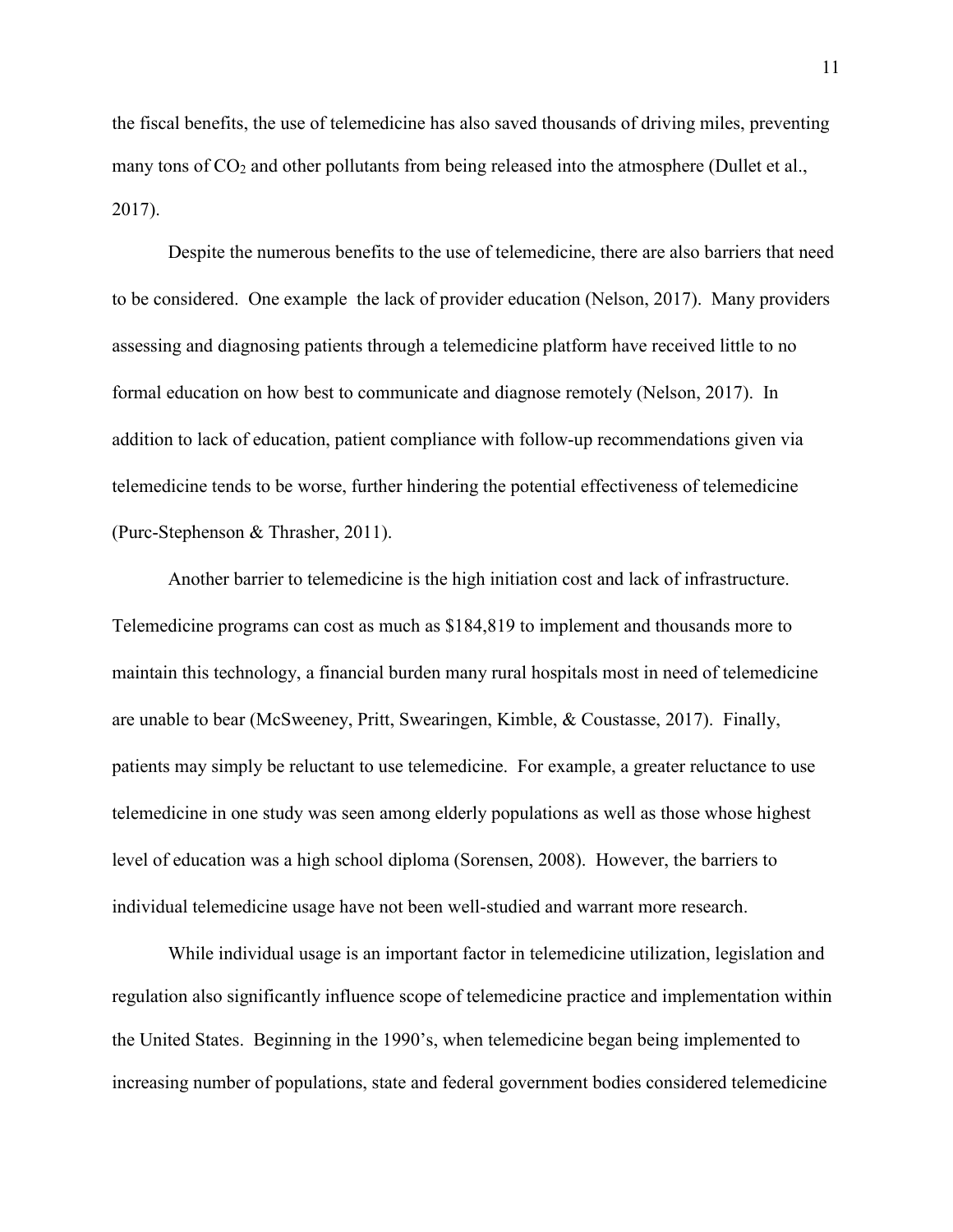to be substantially different from traditional face-to-face care, and began developing regulations to control its use (Hafner-Fogarty, 2016). Substantial uncertainty existed regarding inter-state use of telemedicine and by 2003 thirty-one states had prohibited out-of-state providers from practicing without a state medical license (Hafner-Fogarty, 2016; Waller & Stotler, 2018).

Legislative activity gained substantial momentum in the early 2000's and according to the American Telemedicine Association, all 50 American states currently have regulations covering telemedicine (Thomas & Capistrant, 2017). Efforts are being made to expand access to telemedicine via insurance coverage regulations and to develop interstate practice and licensure agreements. State governments also create legislation to regulate the relative reimbursement rates for telemedicine versus in-person care (Yang, 2016). Due to the substantial legislative power of individual States there are significant differences in telemedicine access and utilization across the United States (Yang, 2016).

In addition to legislative developments in telemedicine, issues of legal and ethical consideration have significant influence on telemedicine practice. Topics such as patient privacy, insurance coverage, and medical malpractice liability become complicated in the absence of clearly defined geographic jurisdictions (Barnes, 2006). Ensuring that quality care can be provided at a distance is tantamount to success of telemedicine, and programs must take special efforts to protect the patient-provider relationship (Chaet, Clearfield, Sabin, & Skimming, 2017). To this effect, providers must also be able to gauge the capability of their patients to follow telemedicine treatment plans such as operating home monitoring equipment (Chaet et al., 2017). When such capability does not exist with the patient or their familial/communal support systems, telemedicine may not be the ethically appropriate choice, as too much could be compromised in the quality of outcome.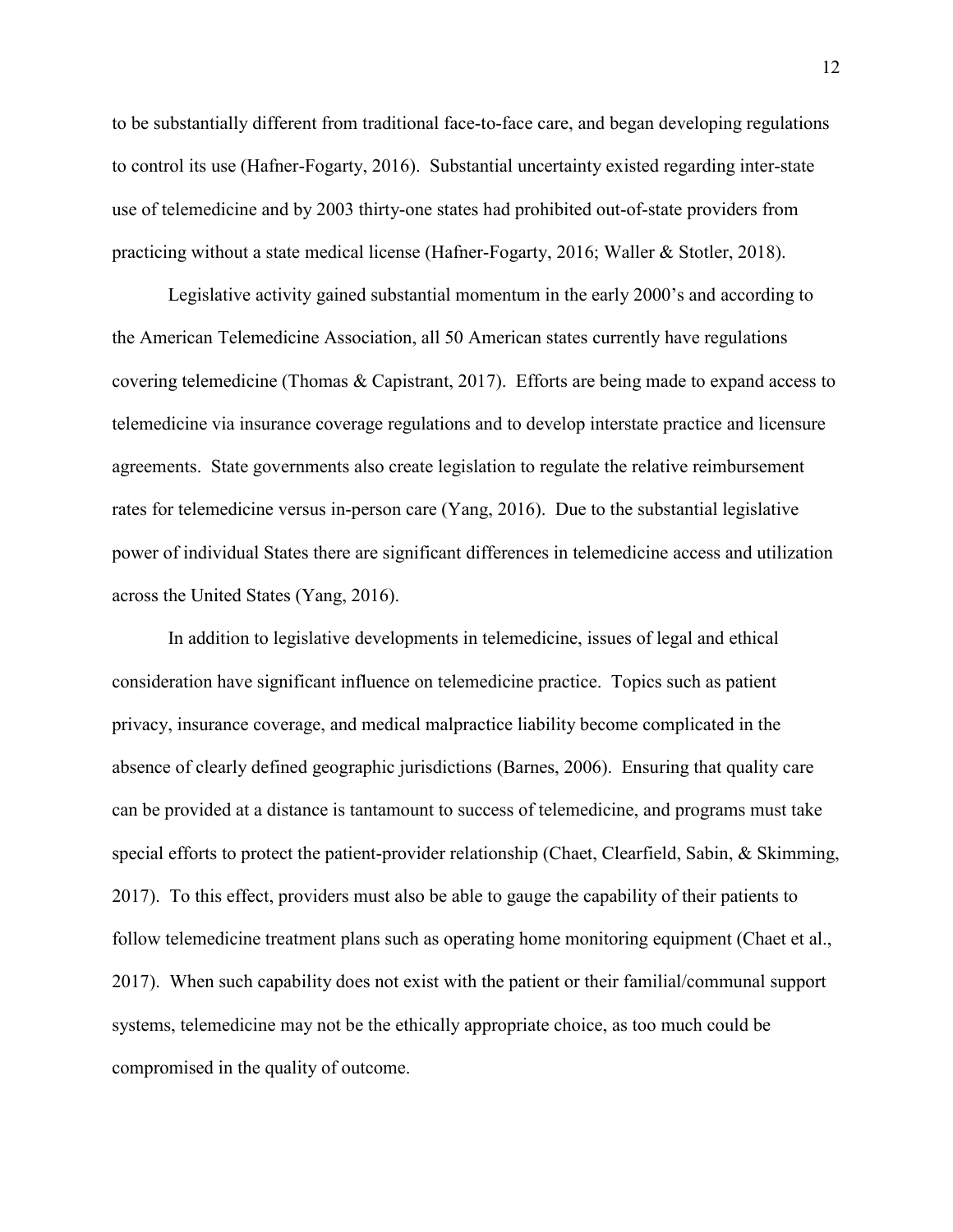#### **Problem Statement**

In the United States, life expectancies are increasing, populations are getting older, and people are living with more chronic disease, thus increasing the need for more healthcare. However, traditional medicine works in a one to one provider to patient relationship, and with an increasing number of patients, not enough providers are available to meet the increased demand (Rivas & Wac, 2018). In addition, 20% of the Gross Domestic Product (GDP) is currently spent on healthcare, equaling more than \$3 trillion per year (Rivas & Wac, 2018).

Considering both financial cost and provider shortage, the only practical option is to use providers more efficiently and effectively (Rivas & Wac, 2018). One way to accomplish this is telemedicine. Despite the 150 year history backing the use of telemedicine, considerable cost savings, and easy patient access, telemedicine has yet to become commonplace among healthcare for most people (Chess et al., 2018). A lack of data exists describing the number of people using telemedicine, why certain patients or family members who do not use telemedicine choose not to use it, and what barriers might be impacting telemedicine usage. Understanding the barriers or concerns that patients have about telemedicine can help healthcare providers understand how to educate patients on the potential benefits of telemedicine and increase utilization of the services. Thus, having a lack of research on the specific barriers to the usage of telemedicine by patient populations will hinder the growth of telemedicine.

#### **Purpose of the Study**

The purpose of this study is to assess the public's current perception of telemedicine and willingness to use telemedicine to receive healthcare. For participants that use telemedicine, the study will assess what it is that they like about using telemedicine, and for those who do not use telemedicine, the study will assess what barriers prevent participants from using telemedicine. In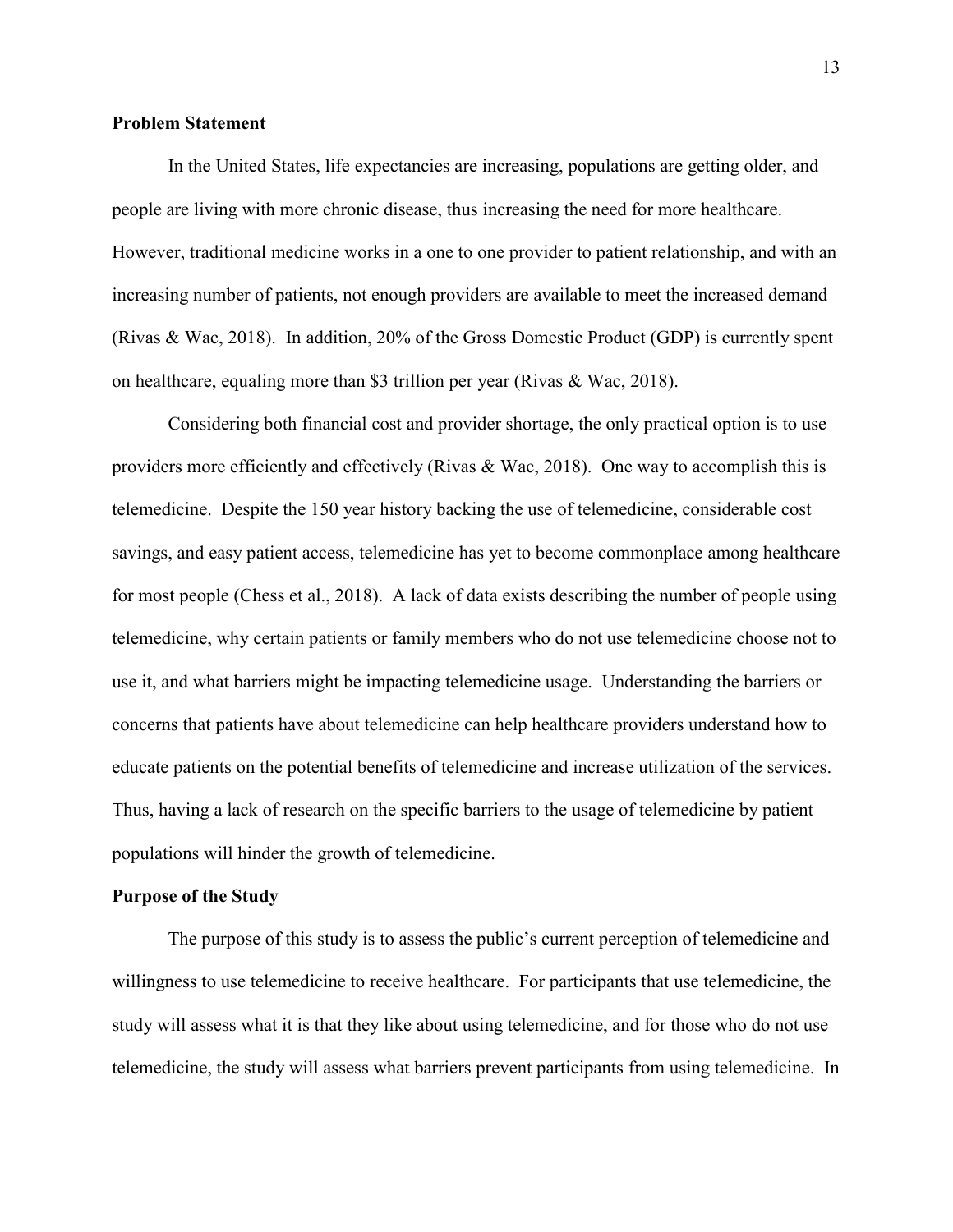gathering this data, some areas of improvement will be identified that providers and healthcare facilities utilizing telemedicine will need to address for telemedicine to reach its potential and begin to solve some of the many problems plaguing the American healthcare system today.

#### **Significance of the Problem**

Examination of the United States healthcare system reveals there many problems that need to be fixed. By 2025 the cost of healthcare will have increased to 20 percent of the US economy, approximately 28 million people are uninsured, and many do not have access to quality healthcare based on where they live (Jordon, 2018). Increasing the number of people using telemedicine services is one of the proposed solutions to some of these problems. Yet, this cannot be achieved unless public perception of telemedicine improves and becomes more accepting of telemedicine.

Therefore, a study designed to elucidate the reasons why people are not currently utilizing telemedicine will be significant to the advancement of the telemedicine industry. Healthcare systems can use the information to address specific patient concerns, update their methods of delivering telemedicine care, or even create new marketing strategies. Telemedicine has incredible potential to alleviate the healthcare crisis many are facing in the United States today, and by working to overcome barriers to usage telemedicine has the potential to radically transform the future of healthcare.

#### **Research Question**

After an analysis of where telemedicine is currently being used, it remains clear that although it has many potential benefits, telemedicine is not being used to its full potential. Therefore, this study will address the following research question:

What barriers exist that prevent patient acceptance and utilization of telemedicine?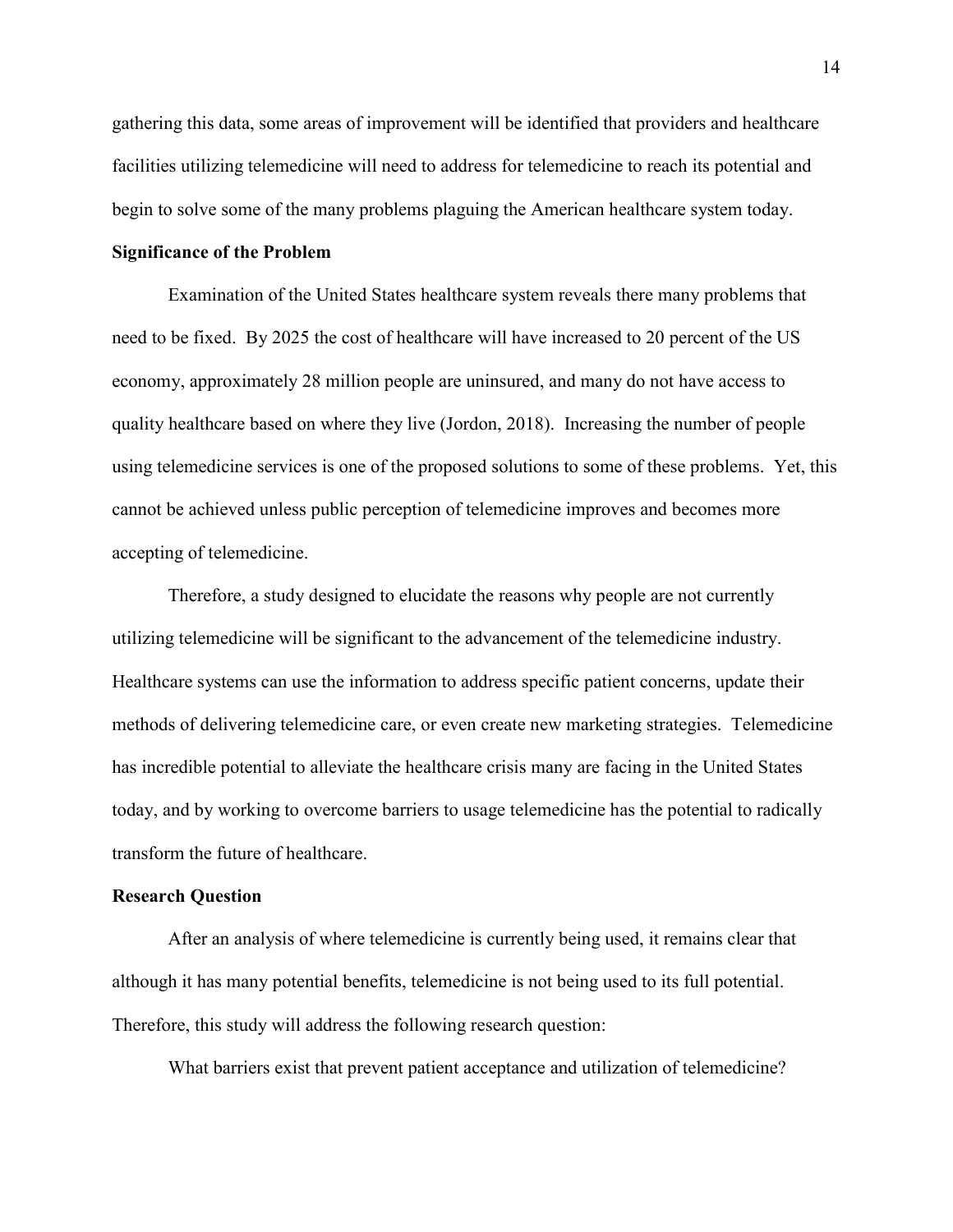#### **Definition of Terms**

The study being conducted will be using a number of terms and as such it is important to define the terms being used throughout the research project:

- Provider: Any certified healthcare professional providing care to patient populations to include Registered Nurses, Physician Assistants, Physicians, Certified Nursing Assistants and Medical Technology Technicians.
- Rural: All areas not a part of an urban or suburban area (United States Census Bureau, 2015).
- Suburban: An area with a population of 2,500-50,000 and part of an urban area (United States Census Bureau, 2015)
- Urban: An area with a population over 50,000 (United States Census Bureau, 2015).
- Telemedicine: The use of technology to provide patient healthcare remotely. Technologies used include video conferencing, the internet, store-and-forward imaging, streaming media, and terrestrial and wireless communications (Darkins & Cary, 2000).

#### **Conclusion**

In the context of rapidly expanding technology as well as an increasing shortage of providers, telemedicine is positioned to be a potential major solution in the coming years. Yet, despite strong evidence supporting the benefits and cost savings, many people do not utilize telemedicine (Doolittle et al., 2011). This study sought to understand why the disconnect exists between the benefits of telemedicine and usage by identifying areas where telemedicine could be improved upon in order to increase usage. In the next chapter, a literature review was performed to provide more information about the benefits and barriers of telemedicine as well as current legislative, legal, and ethical considerations to telemedicine.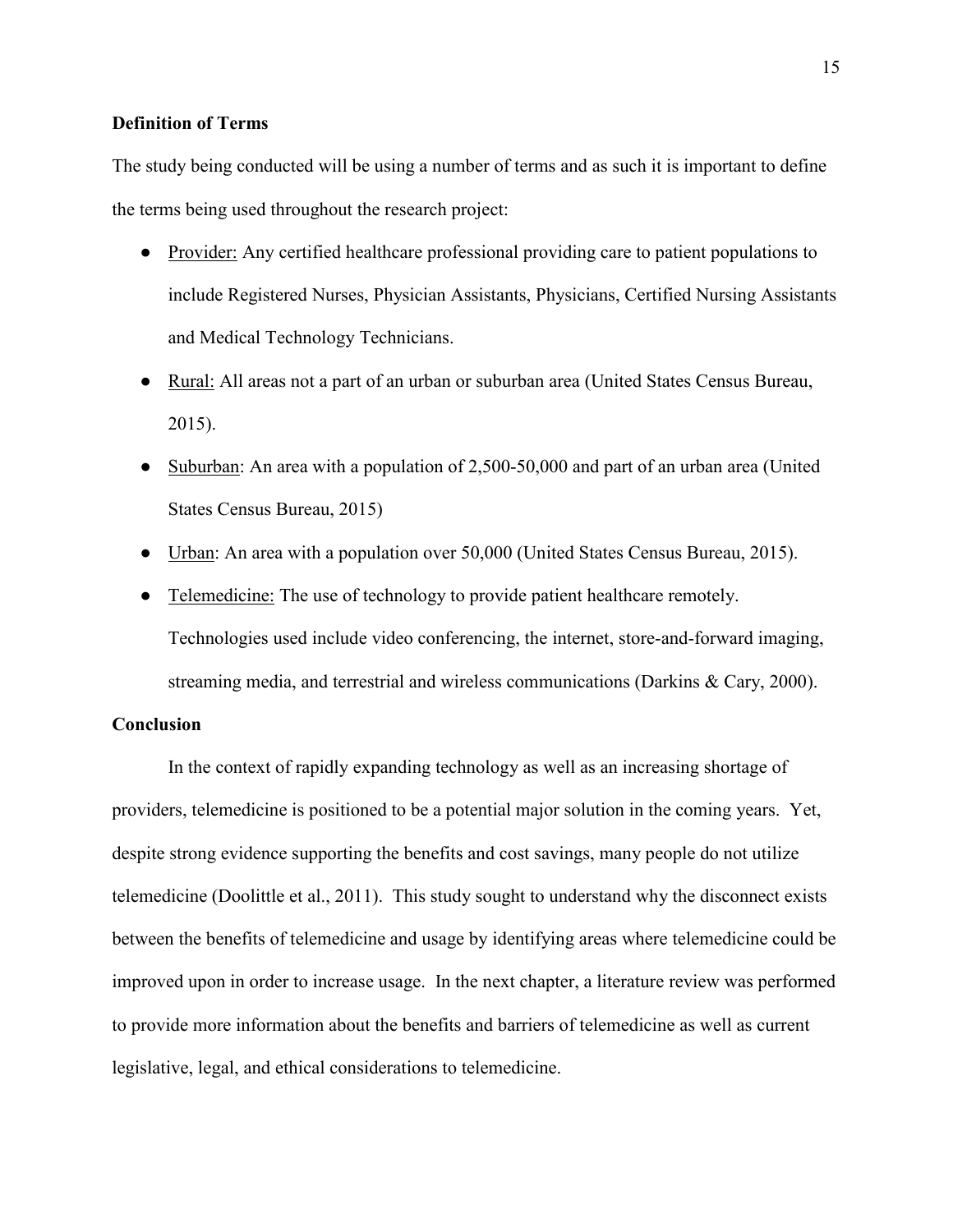#### **Chapter 2: Literature Review**

#### **Introduction**

Healthcare is facing many challenges today including disparities in access to healthcare, rising costs of healthcare, and an increasingly stressed healthcare workforce. Many ideas exist for how to overcome these challenges, and one of the frontrunners is telemedicine. Telemedicine has been widely studied and found to provide many benefits and improvements in addressing problem areas of healthcare. However, a few areas of weakness exist in telemedicine that have either not been studied well or need to be addressed before telemedicine can to be successfully scaled up nation-wide. Understand these weaknesses and exploring opportunities for future development is facilitated by a review of various legislative, legal, and ethical considerations in telemedicine practice.

#### **History of Telemedicine**

The concept of using tools and systems to communicate medical information is centuries old, but the practice of delivering healthcare at a distance instead of in the traditional face-to-face model has only been utilized for the last 150 years (Darkins & Cary, 2000). The invention of the telephone in 1876 marked the technological advance that set the stage for the development of modern telemedicine (Hochfelder, n.d.). With this revolutionary technology, medical providers found they could transmit the sounds of illness and discuss relevant symptoms and histories. This led to the first officially documented telemedicine diagnosis, when a case of croup was identified over the phone in 1897 (Darkins & Cary, 2000).

For the first half of the twentieth century the focus of telemedicine remained on communication via telephone, radio, and telegraph (Brennan, Mawson, & Brownsell, 2009). The next major breakthroughs began in the late 1950s, when technology for videoconferencing was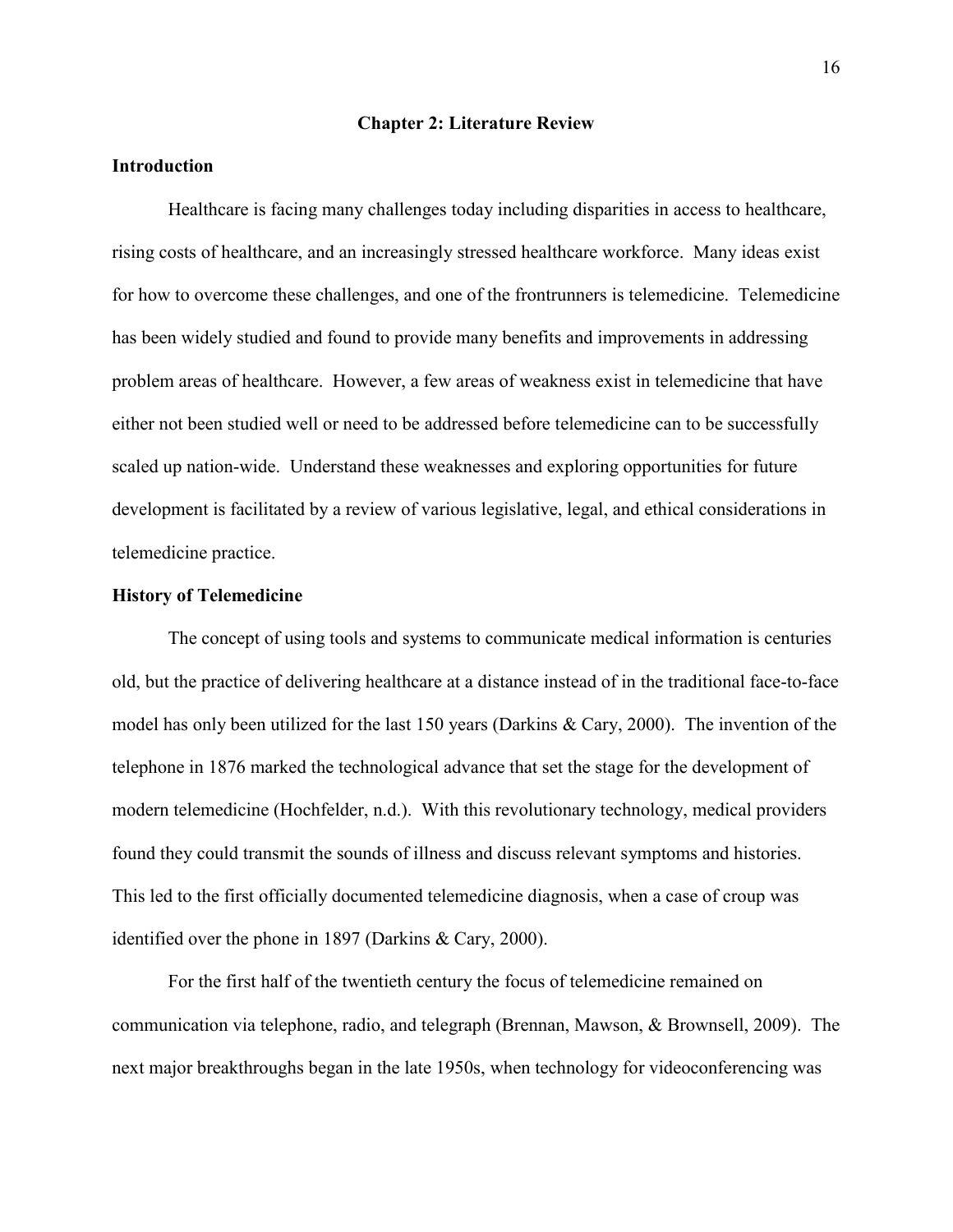conceived by Cecil Wittson of the Nebraska Psychiatric Institute (NPI) (Schleicher, 2015). Wittson collaborated with the Bell Telephone Company to create a system of closed-circuit televisions that would allow private transmissions (Schleicher, 2015). By the mid-1960s this work led to the first instance of video-based telemedicine consultation services and allowed a state-run mental health facility over 100 miles away from Omaha, NE to access the superior resources of the NPI (Darkins & Cary, 2000).

Momentum for telemedicine development was sustained going into the 1970s, but the industry was soon confronted with the realities of a non-existent infrastructure. Telemedicine was too new to be accepted as high-quality and was therefore considered too risky to be implemented beyond small-scale, focused populations (Darkins & Cary, 2000). The limited scope of application also had a limiting effect on the economics of telemedicine, as the equipment needed for remote communications was a significant capital burden (Darkins & Cary, 2000). Therefore, despite early promise, telemedicine was simply too expensive and too unknown of an entity for the healthcare system and society to be willing to integrate telemedicine into the mainstay of healthcare (Darkins & Cary, 2000).

While telemedicine advancement largely stagnated between the 1970s and 1990s there were several areas in which practical constraints forced its development for certain populations including oil exploration companies, Antarctic survey teams, National Aeronautics and Space Administration (NASA) space missions, and military combat-field healthcare (Darkins & Cary, 2000). The common thread amongst these programs and industries was that the workers were so remote and access to conventional healthcare was virtually impossible, so the workers were hugely dependent on telemedicine. While the use of telemedicine in these specialized areas assured that the concept did not disappear, the telemedicine programs were small in scope and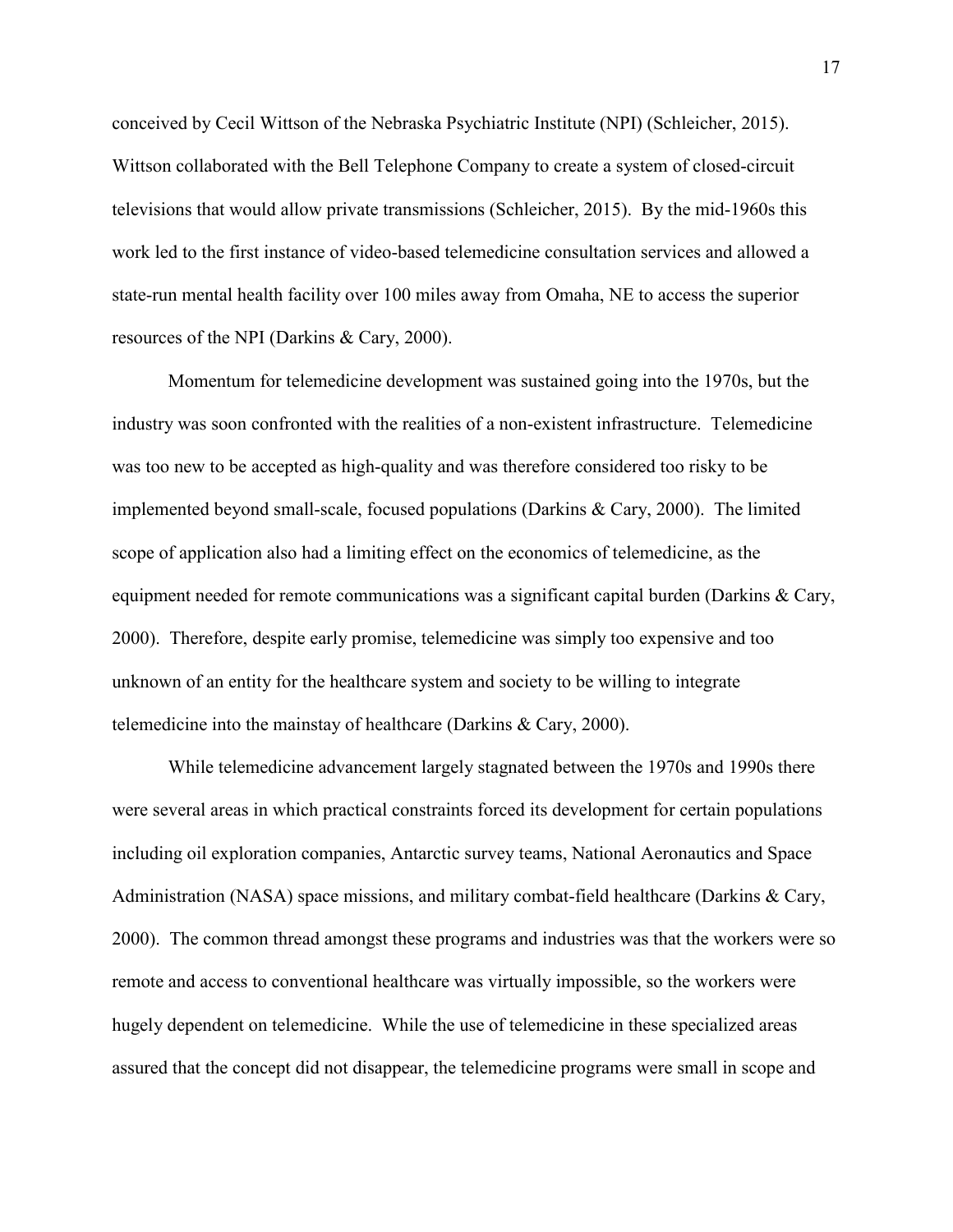did not make progress in establishing large-volume telemedicine systems or equipment. Due to the small scale use of telemedicine, the capital costs remained high and created a barrier to entry for early adopters (Darkins & Cary, 2000).

Compounding the issue of high infrastructure start-up costs was the lack of evidencebased research demonstrating cost-savings over time in the implementation of telemedicine. Consequently, during the 1990s healthcare systems were reticent to change their care delivery models without studies to demonstrate savings (Darkins & Cary, 2000). Yet while the foundational models were not changed, the niche populations that could benefit from telemedicine were expanding. By the mid-1990s telemedicine started being developed for management of prison and rural healthcare (Darkins & Cary, 2000). Rural programs also expanded including development of telestroke, teleoncology, and telecardiology in areas such as Kansas, where telemedicine care could reach patients over 300 miles away from a healthcare center in Kansas City (Doolittle et al., 2011). Popularity of telemedicine began to grow substantially in subspecialties where patient contact was not required. Teleradiology was an example of this phenomenon, and in just one year between 1995 and 1996 the number of teleradiology cases doubled, going from 125,000 to 250,000 (Darkins & Cary, 2000).

With the positive advancement of telemedicine into additional populations, data soon became available to support the financial stability of telemedicine programs. The experience of early telemedicine adopters at the University of Kansas Medical Center demonstrated that years were required to drop the cost of their telemedicine program and make it self-sustaining (Doolittle et al., 2011). Every five years after implementation the costs of telemedicine visits dropped by 50%, and after 10 years, when the cost was 25% of the initial price, telemedicine had fallen below the cost of a traditional in-office visit (Doolittle et al., 2011). Importantly, the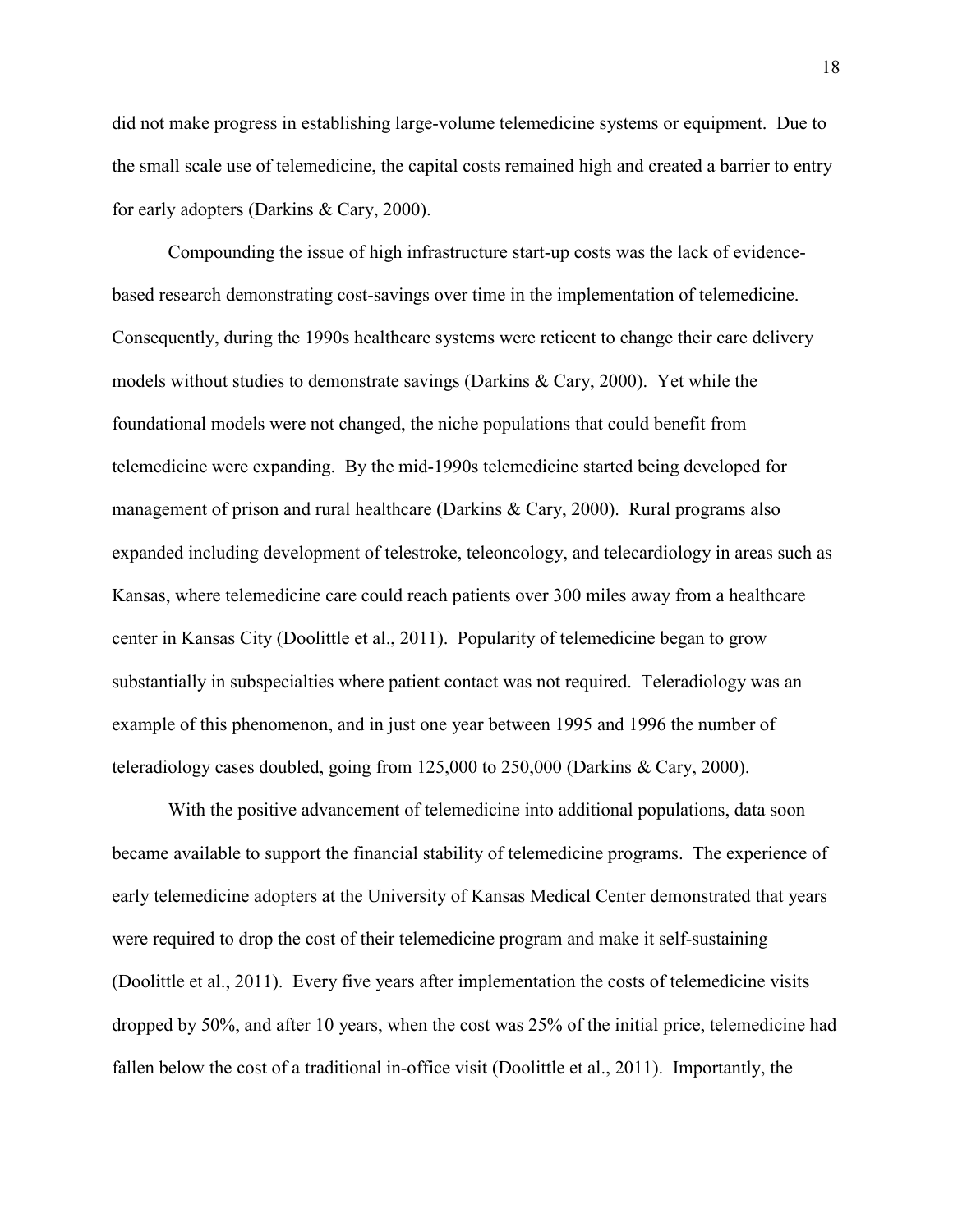estimations of cost savings associated with telemedicine accounted only for the costs incurred by the healthcare system; they did not account for the additional cost savings associated with patients not traveling long distances and missing work to attend traditional face-to-face appointments. The estimated cost savings also did not account for the reality that some patients would be unable to travel and therefore go untreated without telemedicine (Doolittle et al., 2011). As such, the benefits of telemedicine extend beyond the financial solubility to the healthcare provider and into the accessibility and convenience of care to the patients.

At the turn of the twenty-first century came a proliferation of technology and information in the form of the internet, personal computers, and hand-held devices. Americans welcomed the technology into their daily lives and became accustomed to having elements of their personal lives managed electronically. Healthcare providers and inventive entrepreneurs quickly started generating health-related mobile software applications, creating over 165,000 applications by 2015 (McCarthy, 2015). Nationwide over 200 telemedicine networks have been created with approximately 3,500 locations delivering telemedicine care (ATA, n.d.-a). A survey by the Healthcare Information and Management Systems Society (HIMSS) of over 200 healthcare providers found that 62% were leveraging mobile technology for telemedicine services (Health Management Technology, 2015).

The Federal Government has also been playing an integral part in encouraging the continued development and adoption of telemedicine. The U.S. Department of Health and Human Services has an Office for the Advancement of Telehealth (OAT) commissioned to promote the advancement and use of telemedicine, particularly in rural areas (Health Resources & Services Administration, n.d.). OAT coordinates programs that provide grants for creating telemedicine networks, gathering and analyzing data for evidence-based studies on telemedicine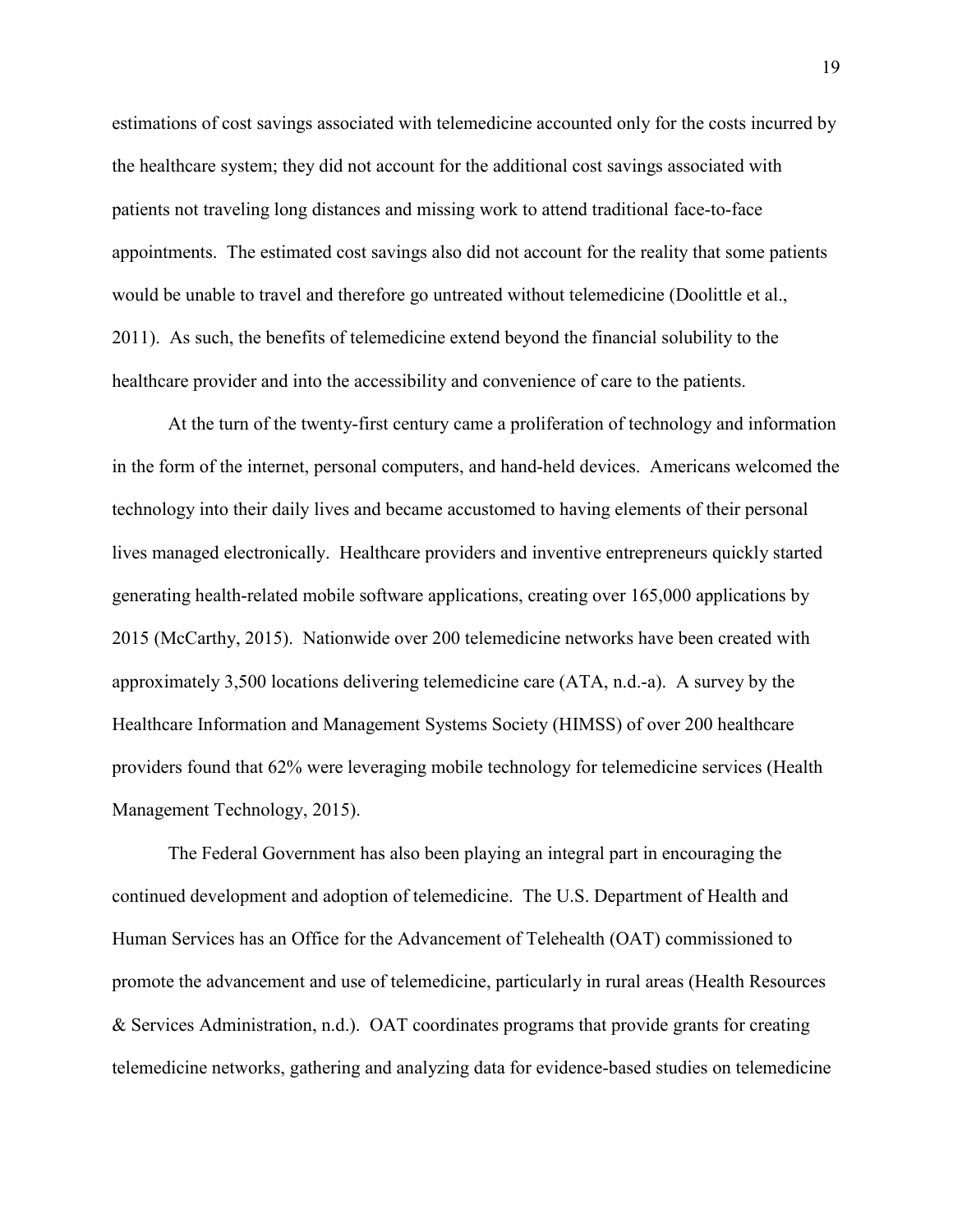practice, and increasing programs for rural populations, veterans, and patients struggling with substance abuse. As of 2011, there were over 300,000 telemedicine consultations used by the Veterans Health Administration (ATA, n.d.-a). OAT also establishes telemedicine Centers of Excellence at centers that have established large-scale programs that are financially sustainable and help fund efforts for state professional licensing boards to create interstate agreements on telemedicine practice (Health Resources & Services Administration, n.d.). The Centers of Excellence serve as models for best-practices in telemedicine, and can be utilized by private and public healthcare systems to continue the development of telemedicine programs.

#### **Benefits of Telemedicine**

The advancement and integration of key technologies facilitating distance communication has allowed telemedicine programs to bring numerous benefits to healthcare systems. These benefits include increasing access to care, achieving better patient outcomes through increased compliance and reduced social stigmas, and generating cost and environmental resource savings.

**Increased access to care.** Many in the world today are living in medically underserved areas - from developing countries to war zones to many rural and urban areas (Young & Ireson, 2003; Ambroise et al., 2018). Among these areas there may be either a shortage of specialty care physicians or simply of any doctors (Young & Ireson, 2003). Because of these shortages, patients are often forced to drive hundreds to miles to receive care or the distance may prevent them from receiving any care at all (Qiang & Marras, 2015). One of the benefits of telemedicine is that it has the potential to bring better healthcare into these underserved areas.

*Rural areas.* In rural areas, not only does distance provide a barrier to proper healthcare, but also poverty, unemployment, lack of adequate healthcare, and a provider shortage (Young &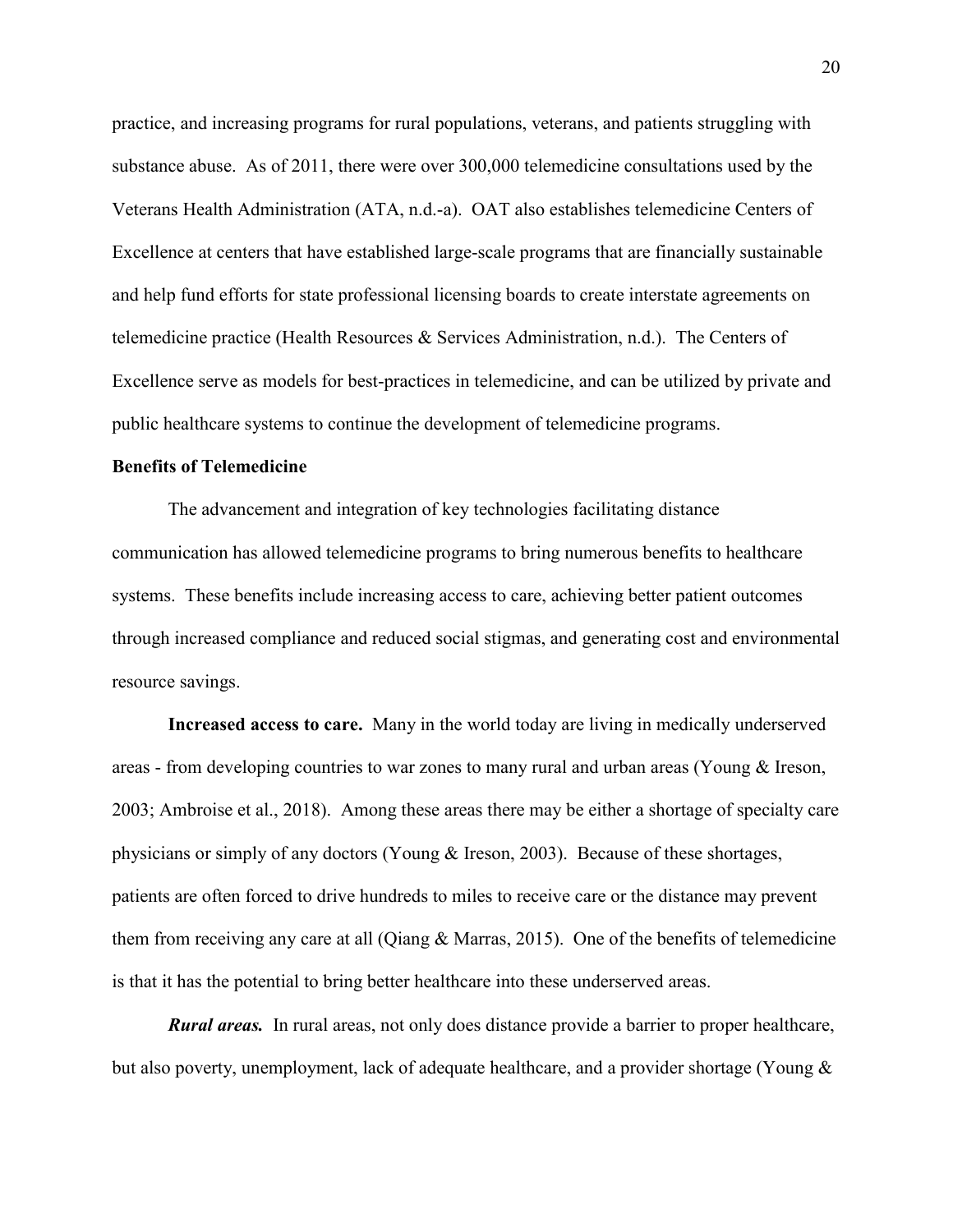Ireson, 2003). However, telemedicine remains a promising solution to these barriers. One study evaluated the potential for a telemedicine program in rural and urban schools. The researchers found that evaluating students via telemedicine saved an average of 3.4 hours of work time and between \$101 and \$224 per visit (Young & Ireson, 2003). In populations where poverty is prevalent, saving work time and money is a huge step towards encouraging more individuals to seek medical care before their health problems become severe.

Another study evaluated the impact of telemedicine on rural emergency department care and found that telemedicine decreased door-to-provider time and shortened the transfer time to another hospital (Mohr et al., 2018). A patient often needs to be transferred to another hospital in an emergency situation because they require more care than what a smaller hospital has to offer. Therefore, transfer time is especially important because the outcome of many medical emergencies is dependent on how quickly patients are treated. In rural environments where resources are limited, emergency care is not always as quick as it needs to be.

Finally, a study done in western, rural China found that among patients that had a teleconsultation, 78% had a major diagnosis change and subsequently 55% had a change in their treatment, and yet this program saved between \$2.3 and \$3.8 million (Wang et al., 2016). Introducing telemedicine in rural areas has the ability to improve quality, efficiency, and affordability of healthcare, which are three of the major healthcare challenges in rural communities.

*Urban areas.* Other areas that are often medically underserved are urban areas, due to a higher prevelance of poverty leading to an inability to afford healthcare coverage. Povertystricken families also depend on child care so that the parents can go to work, and missing a day of work due to illness is often not an option for the family financially.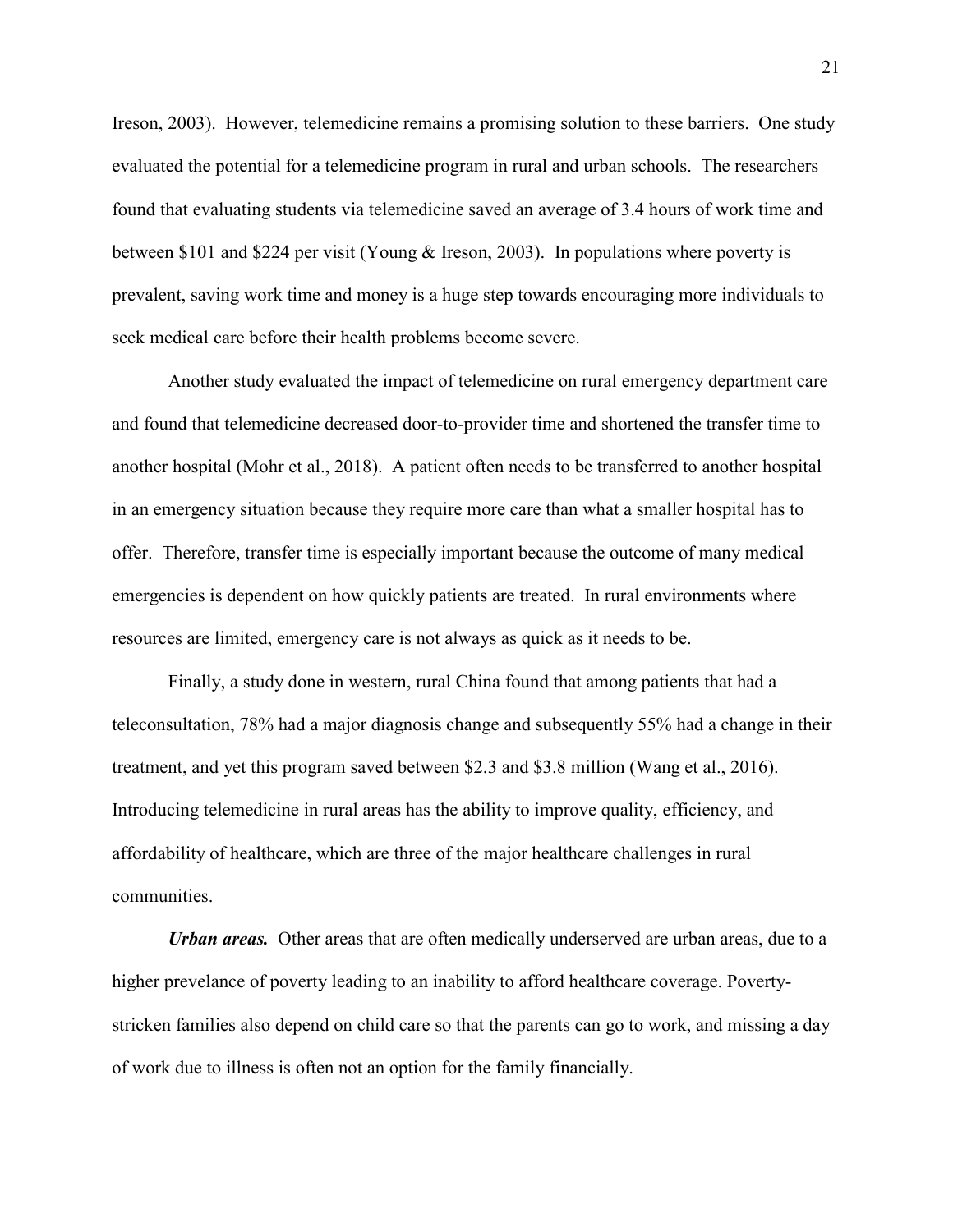One study by McConnochie et al. (2005) looked at telemedicine's effects on absence of child care due to illness (ADI). The researchers found that daycare centers with telemedicine had a 63% reduction in ADI and that telemedicine was the strongest predictor of ADI (McConnochie et al., 2005). Telemedicine has the potential to not only bring better healthcare to these urban children, but also to assist the families financially by helping parents avoid a missed day of work. In the same study by McConnochie et al. (2005), the telemedicine program was then extended to include adults, and this resulted in patients who were highly satisfied with their care as well as less missed work time and had less visits to the emergency department (Markwick, McConnochie, & Wood, 2015).

Telemedicine was also studied in urban schools with similar results. Urban parents saved time and money by avoiding the need for parents to take time off work to bring their children to the clinic (Young & Ireson, 2003). Telemedicine clearly has the potential to help break the cycle of poverty and poor healthcare that plagues many urban families.

**Developing countries.** Developing countries also lag behind in access to healthcare, and this can also be improved with telemedicine. Ambroise et al. (2018) looked at a group of maxillofacial surgeons from France who used telemedicine prior to and after a humanitarian mission trip to Mali. Telemedicine allowed the surgeons to review imaging prior to the trip as well as perform follow-up visits after the trip (Ambroise et al., 2018). Overall, the physicians were better prepared and were able to bring more effective and efficient care to the patients in Mali (Ambroise et al., 2018).

 Telemedicine can also be used by providers on medical missions who need to consult a specialist. One provider reported that another provider who was on a medical mission trip to Cambodia requested help in diagnosing a case of Henoch-Schonlein purpura (Edworthy, 2001).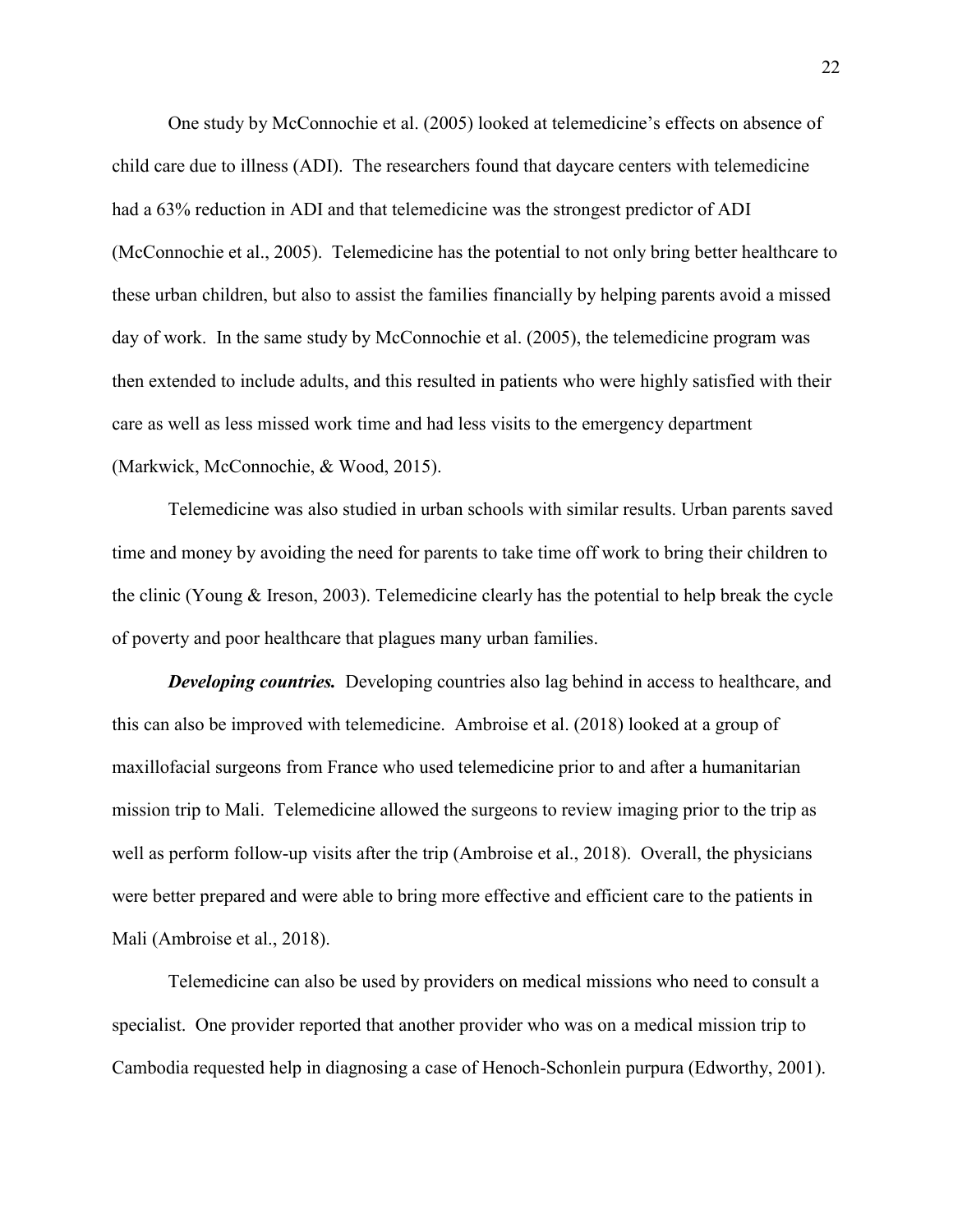The provider in Cambodia was able to send digital pictures as well as the patient's record to the consulted provider and a proper diagnosis was made (Edworthy, 2001). The patient was then started on the proper treatment and improved over the next few weeks (Edworthy, 2001). This ability to use telemedicine to obtain a specialty consult clearly benefited the patient in Cambodia by achieving a speedy and accurate diagnosis.

 Another area of provider shortage in developing countries is neurosurgery. In India only 450 million of the 1060 million people have access to neurosurgical care, and this care is provided by only 750 neurosurgeons and 110 neurosurgical trainees (Ganapathy, 2002). In response to this, India has started to implement telemedicine programs. One pilot program established a small, 40 bed hospital in the rural village of Aragonda in India that was staffed with a pediatrician, general physician, and general surgeon (Ganapathy, 2002). The hospital was also equipped with state-of-the-art video conferencing system such that the physicians could have consultations with specialists (Ganapathy, 2002). As of when the article was published, about 400 teleconsultations had been given and in each of these cases a neurosurgeon was able to guide the local physicians in treatment courses or potential operations (Ganapathy, 2002). Overall, telemedicine shows great promise for bridging the gap of physicians and specialty care physicians in developing countries.

**Better patient outcomes through increased care compliance.** Patient compliance is a critical factor in patient outcome, and several studies have found that telemedicine increases patient compliance which leads to better outcomes. For example, one study found that amongst patients enrolled in opiate agonist therapy (OAT), the patients who were being treated via telemedicine were more likely to stay enrolled in treatment than those who were not (Eibl et al., 2017). Another study found that telemedicine significantly reduced PTSD symptoms in veterans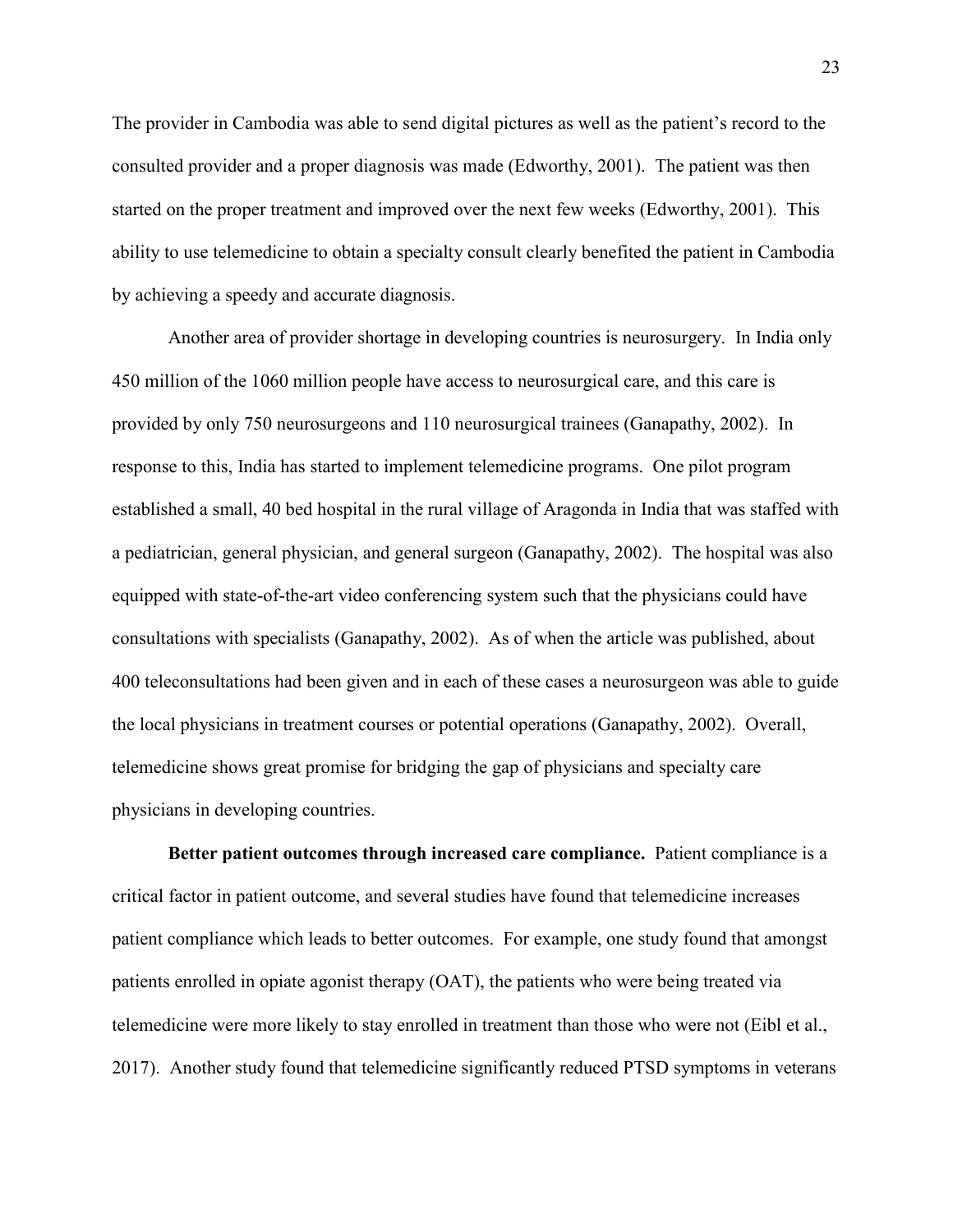(Fortney et al., 2015). Fortney et al. (2015) felt that these reduced PTSD symptoms were a direct result of patient involvement in their own therapy, since telemedicine patients were 18 times more likely to initiate a therapy session and 8 times more likely to complete at least the minimum number of therapy sessions in order to see effects (Fortney et al., 2015).

Another study showing better patient outcomes was completed with a group of patients enrolled in both a traditional outpatient obesity treatment program as well as a telemedicine home-reporting system (Goulis et al., 2004). In addition to their outpatient program, the patients were required to report blood pressure and body weight to a call center three times per week for six months (Goulis et al., 2004). Following this, each patient's body weight, BMI, blood pressure, fasting plasma glucose, triglycerides, HDL cholesterol, and total cholesterol were measured (Goulis et al., 2004). The study found that patients who were also enrolled in the telemedicine home-reporting program had a significant decrease in body weight, total cholesterol, and triglycerides compared to those who only participated in the outpatient program (Goulis et al., 2004). The telemedicine patients were more engaged in their care since they had to continue to think about it three times per week instead of just once per month at their outpatient treatment.

 Another way patient care compliance can be improved if the patients are able to overcome travel difficulties to a clinic. Travel distance is especially a problem with people requiring specialty care, where sometimes the clinic they need to visit is hundreds of miles away (Qiang & Marras, 2015). One study found that telemedicine was a way to reduce travel time for Parkinson's patients by an average of 209 minutes and that a majority of patients were satisfied with the quality of the healthcare they received via telemedicine (Qiang & Marras, 2015). In this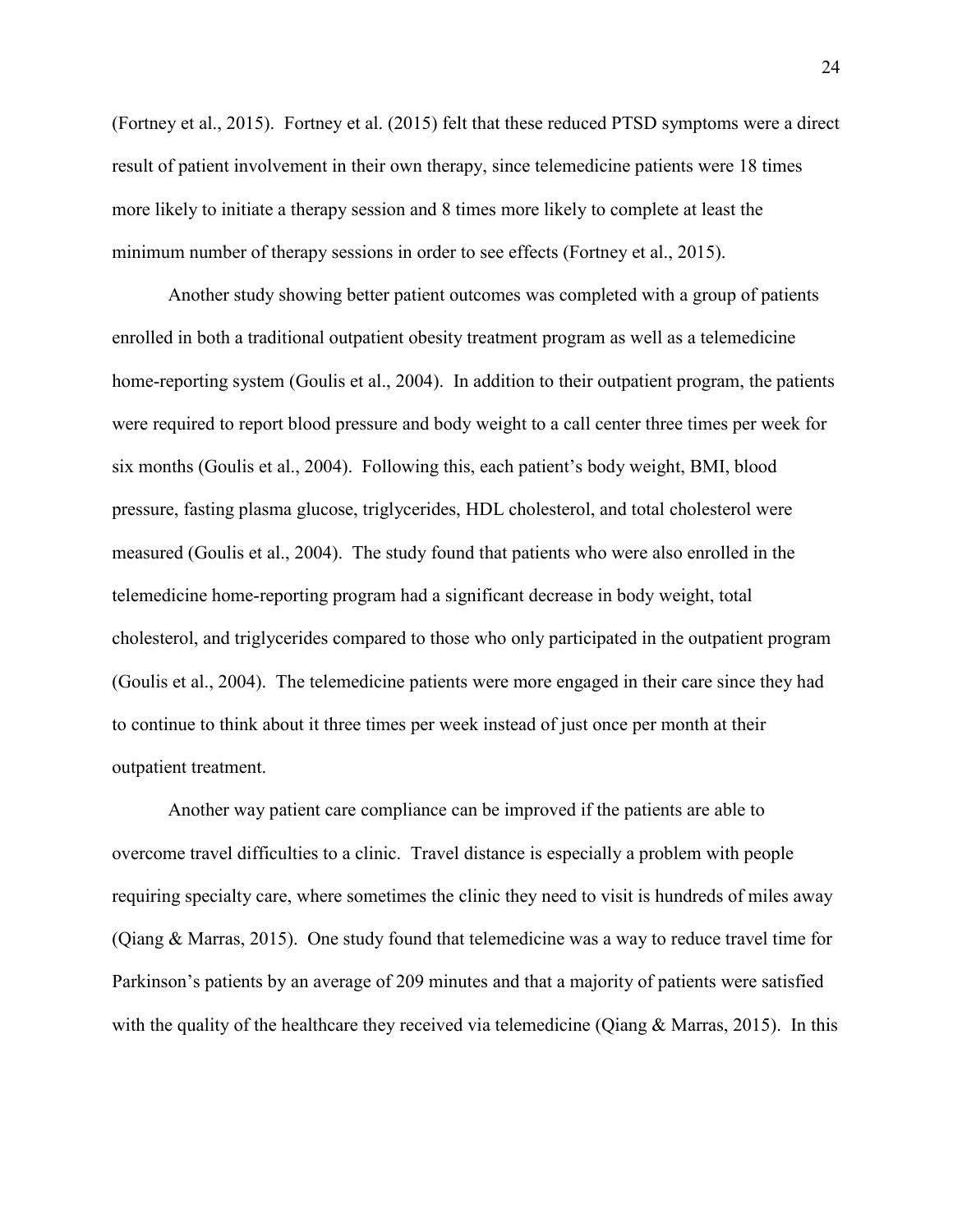manner, telemedicine provided patients with the specialty care they needed, while saving them from driving hundreds of miles.

**Removal of barriers due to social stigmas.** Patients who may be too embarrassed to seek treatment for fear of others in the community seeing them at a clinic may also benefit from certain types of telemedicine care. An article by Heather Boerner (2018) discussed how it can be difficult for many patients to come in to the clinic to receive testing for sexually transmitted infections (STIs), especially for homosexual men in the Southern United States where homosexuality is not well accepted. In fact, a report published on the CDC website noted that almost two thirds of new diagnoses of HIV were found among black men who have sex with men living in the Southern United States (Marano et al., 2018).

However, there are currently studies underway for mobile application programs that have the ability to send patients at home testing kits for HIV and perform pre-exposure prophylaxis (PrEP) assessments (Sullivan et al., 2017). One such study found that the application was rated to have above-average usability and that 10% of the men eligible to start PrEP did so with most citing the app as the reason they started the medication (Sullivan et al., 2017). Data has not yet been collected on the effectiveness of such applications, but the potential they have to increase treatment or prevent STI's is promising (Boerner, 2018).

**Reduction in cost.** One of the biggest benefits of telemedicine is that it reduces cost for patients and the medical system. An area in which this cost savings is especially evident is in preventing costly hospitalizations of patients in skilled nursing facilities (SNFs). Studies have shown that having a patient evaluated by a primary care provider (PCP) prior to a transfer from a SNF to a hospital reduces the number of hospitalizations (Chess et al., 2018). However, not every SNF has a PCP available on site, so a study was performed to see how a telemedicine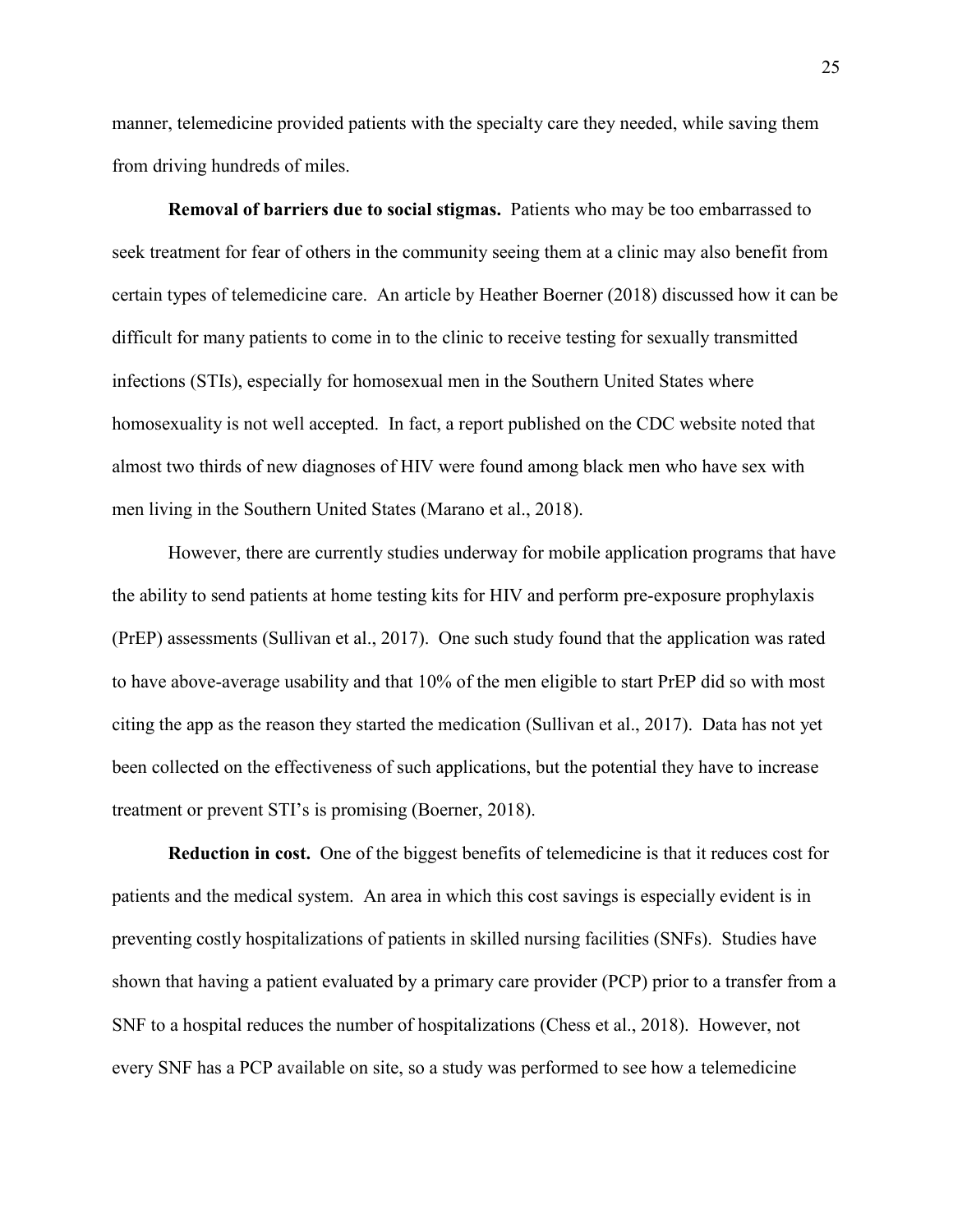consult would affect patient hospitalizations (Chess et al., 2018). The study followed a SNF in Brooklyn, New York for one year, and found that 91 of the 313 patients evaluated avoided hospitalizations with savings of more than \$1.55 million (Chess et al., 2018).

Another area where cost savings has been observed due to telemedicine is in child psychiatry. A study was done in rural Kansas that found that a telemedicine psychiatry consult saved the families an average of \$137.63 per visit mainly due to travel costs (Spaulding et al., 2010). When multiplied across the 257 study consults in the study, this totaled a savings of \$35,369 over 6 months (Spaulding et al., 2010). In an area such as rural Kansas, these savings can make healthcare much more affordable, thus making it likely that children will receive the care they need.

Yet another study focused on cost savings due to telemedicine in ophthalmic screening in a rural health clinic in West Virginia, where there is a lack of access to ophthalmologic care (Richardson et al., 2013). In the study, patients determined to be at-risk for diabetic retinopathy were screened with a fundus camera and this image was then sent to and interpreted by an ophthalmologist at a different site (Richardson et al., 2013). Based on the results patients were advised to follow up annually or immediately with an ophthalmologist (Richardson et al., 2013). Prior to this program, all patients were being advised to see an ophthalmologist. Taking into account travel costs, work missed, overhead costs, and billing the study determined that the use of telemedicine saved an average of \$153.43 per patient visit (Richardson et al., 2013). This added up to a total savings of \$71,189.28 over the seven year course of the study (Richardson et al., 2013). Overall, these studies show how telemedicine often results in large cost savings for patients, especially in poor and underserved areas where specialty care is lacking.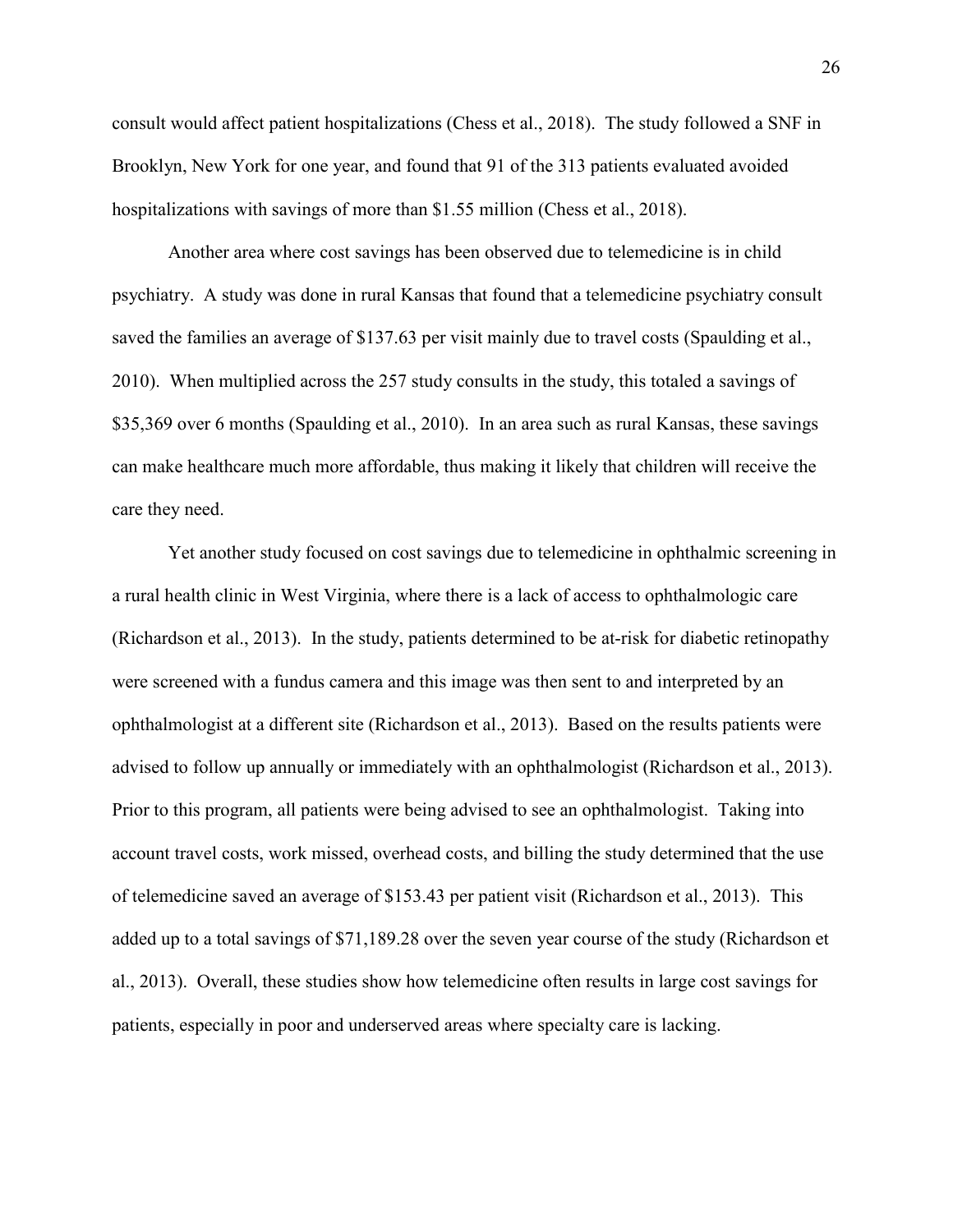**Environmental savings.** Yet another benefit of telemedicine is that it is often more environmentally friendly than traditional medicine. Dullet et al. (2017) evaluated the environmental impact of telemedicine on a health system in California between 1996 and 2013. The researchers found that telemedicine consultations saved 5,345,602 driving miles which translated to savings of 1,969 metric tons of  $CO<sub>2</sub>$ , 50 metric tons of CO, 3.7 metric tons of NOx, and 5.5 metric tons of volatile organic compounds (Dullet et al., 2017). Working towards national implementation of telemedicine has the potential to greatly benefit the environment.

#### **Barriers to Telemedicine**

Although there are numerous benefits and future uses for telemedicine, there are also substantial barriers to implementation and maintenance of a telemedicine program that will need to be addressed as healthcare continues to evolve. Areas of weakness that may hinder the progression of telemedicine as well as its utilization are education, cost/infrastructure, compliance, and usage reluctance.

**Lack of education.** As in many areas of healthcare, education/training is often an integral part of a successful outcome for both provider and patient. Telemedicine utilizes a variety of technologies to assess patients including video interface, digital stethoscopes, and digital ophthalmoscopes, which require extensive training on proper use and monitoring (Juarez et al., 2018; Young & Ireson, 2003). Unfortunately, in the area of telemedicine the availability of training is nearly non-existent (Nelson, 2017). Many healthcare professionals are hired into positions that require them to utilize telemedicine to deliver patient care; however, there is currently no standardized curriculum or training courses available to healthcare professionals that would prepare them for a virtual care platform (Nelson, 2017).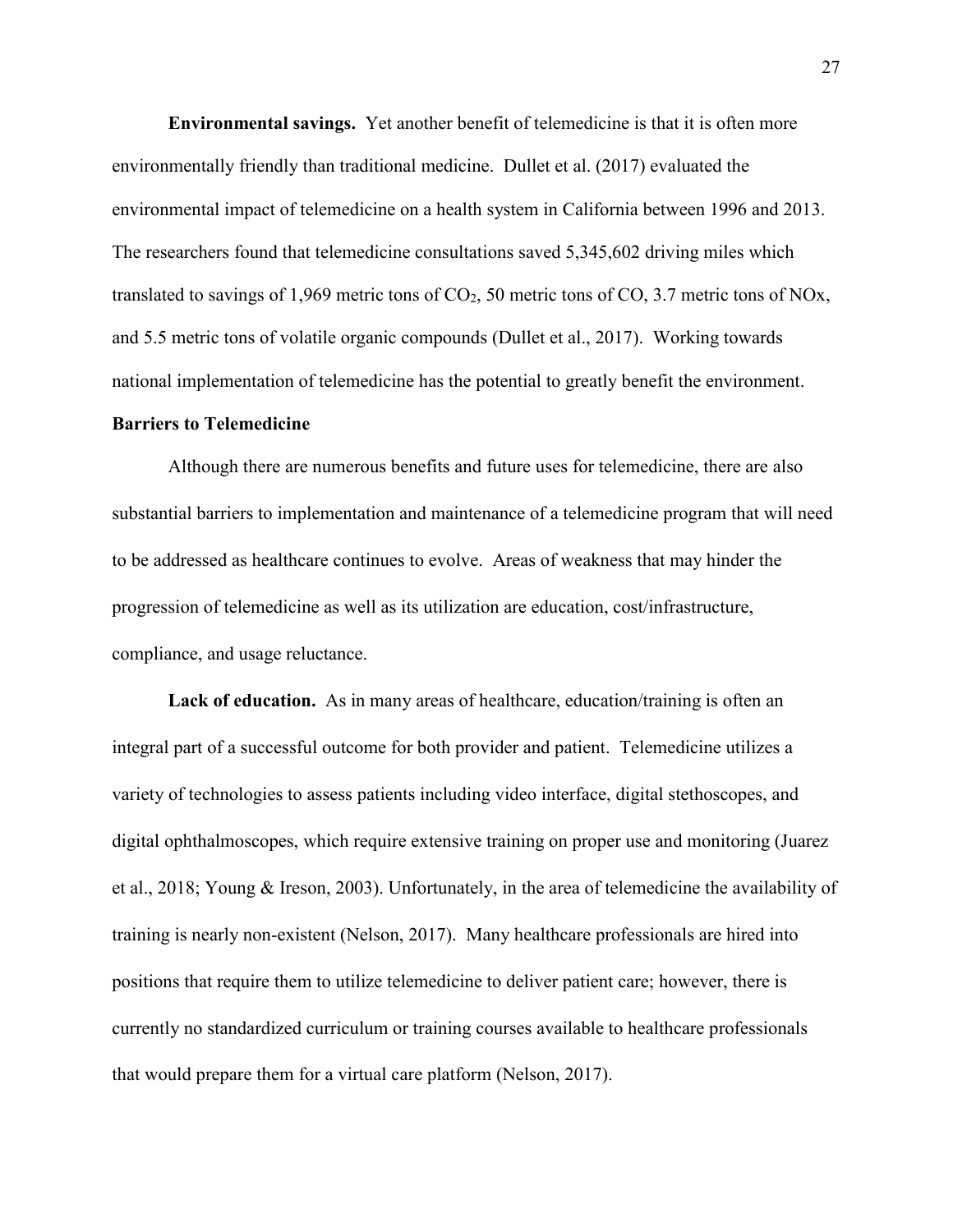According to Won, Clark, Greenwald, Carter and Sharma (2017), one of the barriers to telemedicine is the lack of training for providers on how to clearly and effectively communicate with patients via telemedicine despite the advancements for delivering technology-based healthcare. One study surveyed 34 patients diagnosed with Parkinson's disease that were being assessed for motor impairment via telemedicine visits to determine patient satisfaction with the remote visits (Qiang & Marras, 2015). Most patients reported a cost savings of \$200 as well as having to travel less and saving more time; yet despite these benefits, five patients discontinued using the telemedicine services citing a lack of trust with the technician using the equipment on behalf of the remote provider. The level of distrust by the patient was determined to be mainly due to a perceived lack of training and incompetence with the equipment by the technician or provider (Qiang & Marras, 2015).

Not only is the lack of education on how best to provide care via telemedicine lacking, but also some clinical diagnostic screenings are failing to adequately assess and aid in the diagnosis of some patients (Juarez et al., 2018). According to a study conducted by Juarez et. al (2018), a sample of 20 children ages 20 to 34 months were referred to a diagnostic clinic for evaluation of Autism Spectrum Disorder (ASD) and were evaluated using gold standard screenings conducted via telemedicine. The clinicians assessing the children remotely were able to accurately diagnose 78.9% of the children; however, the study suggested that children with more complex cases often required further evaluation and follow-up in a traditional clinic setting (Juarez et al., 2018). In addition, the study suggested that despite the small sample size evaluated, better screenings would need to be developed to more accurately assess patients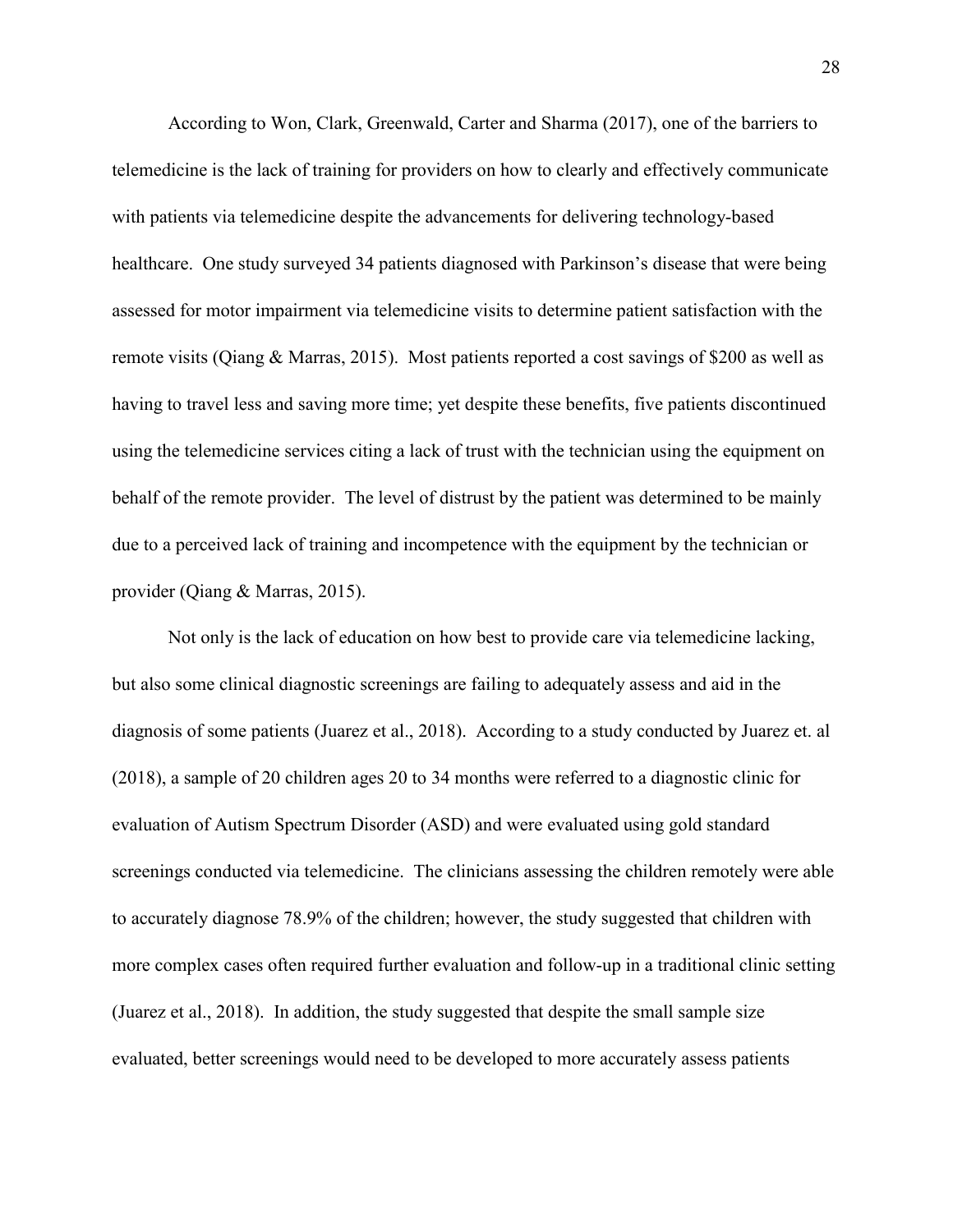remotely as well as improved technician education to administer complex screenings at remote sites for the providers (Juarez et al., 2018).

**Poor compliance with follow-up care.** Telemedicine can be a very effective tool when used correctly, yet compliance with advice given can vary greatly and in some areas is severely lacking. In a meta-analysis by Purc-Stephenson and Thrasher (2011) consisting of 184 studies, patient compliance via telephone triage recommendations by telenurses was evaluated based on the type of advice given, the attitude of the patient towards the advice given as well as communication on how to follow advice. Of the studies reviewed, overall compliance to triage advice was 62%; however, this varied significantly when evaluating the type of care recommended (Purc-Stephenson & Thrasher, 2011). Patients were much more likely to participate in self-care advice (79% compliance) as well as recommendations to go to a physical emergency care facility (63% compliance) and less likely to follow up with a non-urgent clinic visit (44% compliance) (Purc-Stephenson & Thrasher, 2011).

This compliance discrepancy seen between self-care, emergency care, and non-urgent care triage advice may be due to a failure of the provider or telenurse to effectively communicate why the advice was given (Purc-Stephenson & Thrasher, 2011). Patients most commonly attributed their failure to comply with hearing a different disposition, which was possibly due to a failure to communicate by the provider or incorrect recall (Purc-Stephenson & Thrasher, 2011). The study also found that patients were less likely to comply if the disposition or advice by the triage nurse did not match what the patient expected to hear (Purc-Stephenson & Thrasher, 2011). Overall, patient compliance tends to vary based on advice given and communication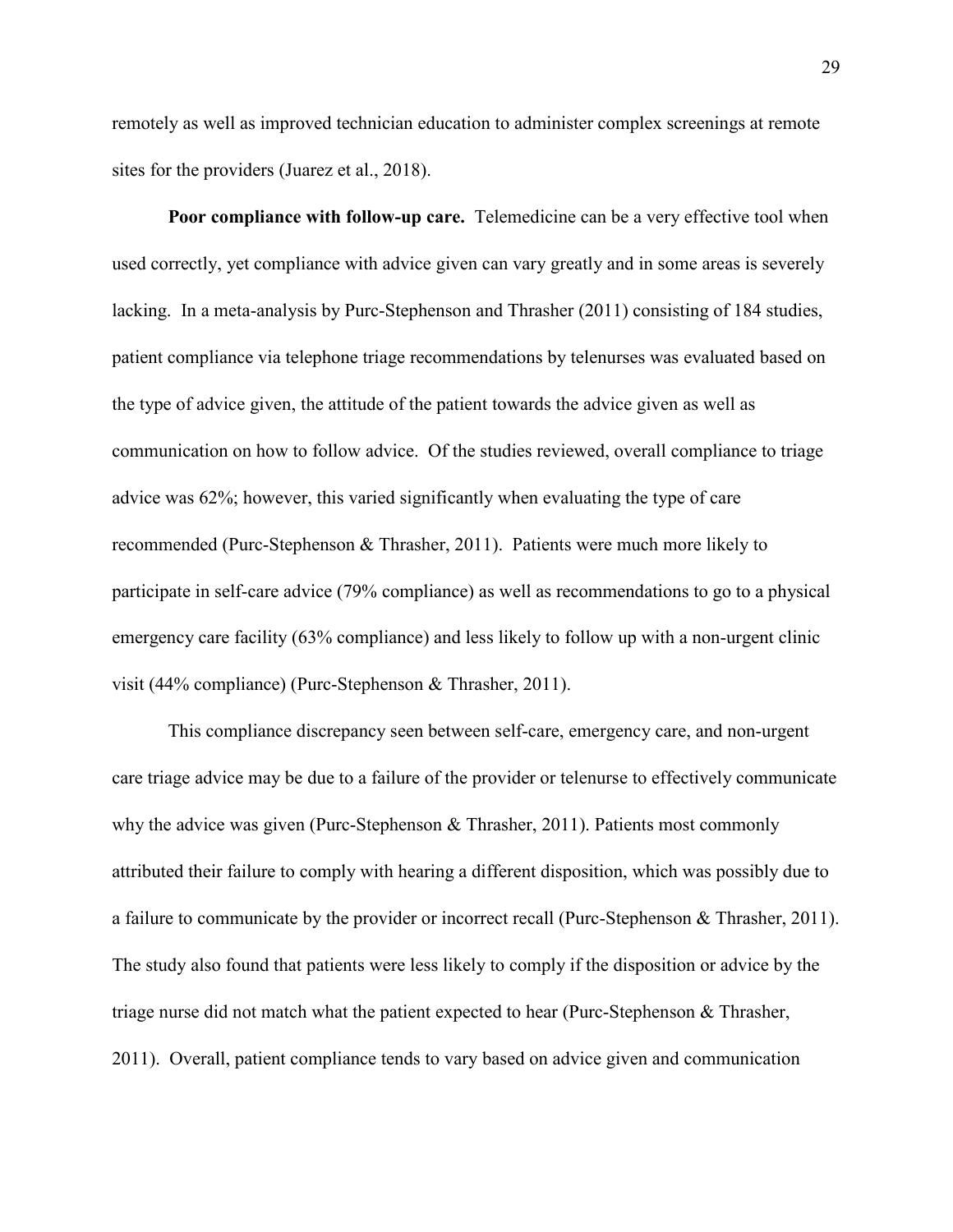received, both of which may be improved by better education for providers on how best to serve patients remotely.

**High initiation cost and lack of infrastructure.** In addition to the lack of education for healthcare providers, there is significant cost associated with starting and maintaining a telemedicine program. For example, a systematic literature review researched some of the most common barriers associated with the use and implementation of telestroke (telemedicine used for stroke care) and found that the average startup cost to implementing this telestroke infrastructure averaged around \$184,819 and the technology/platform is suggested only to last up to three years before needing replacement (McSweeney et al., 2017). In many rural healthcare facilities, those most in need of telemedicine services, this cost can present an insurmountable barrier in a facility already struggling to maintain its budget (Nelson, 2017).

In addition to the initial startup expenses, a monthly fee is also charged for maintenance of the telestroke platform which, depending on the company, can vary between \$5,000 and \$6,000 per month for one machine (McSweeney et al., 2017). Even if these rural hospitals have the financial backing to begin implementation, broadband access may not be readily available in these rural areas further delaying necessary care in underserved communities (Nelson, 2017).

Of note, there are grant opportunities becoming available that may assist in startup costs and implementation of telemedicine if a facility meets certain criteria (Great Plains Telehealth Resource & Assistance Center, 2018). These grants are often specifically for initial implementation or expansion of a telemedicine program and are not considered long-term support, but may substantially assist organizations in overcoming the financial barriers associated with telemedicine (Great Plains Telehealth Resource & Assistance Center, 2018).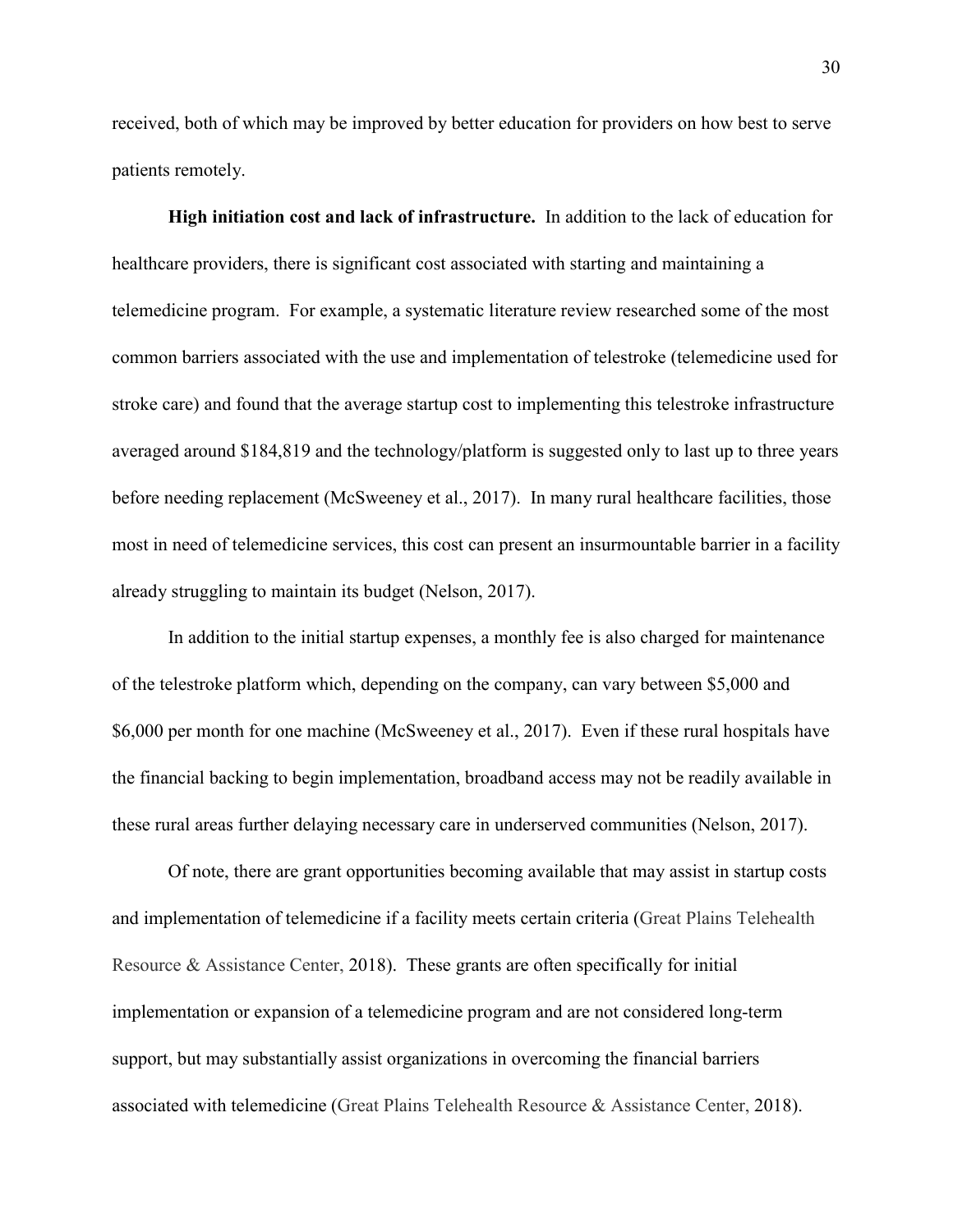**Reluctant usage by patients.** Finally, patients may simply be reluctant to utilize telemedicine despite improvements in provider training, reduction in startup and maintenance costs, and patient-provider communication via telemedicine. According to a study by Sorensen (2008), 1,000 Danish residents were polled through a questionnaire with two of the questions asking specifically about attitudes of patients towards video consultations with a specialist and sending x-rays out to be read at another facility. The study revealed that 58% of the survey population would be highly reluctant to participate in a video consultation and only 26% were reluctant to participate in care where x-rays were assessed by a provider at another facility (Sorensen, 2008). There was also a higher reluctance to participate in either option amongst the elderly and those not educated beyond a high school diploma (Sorensen, 2008). The study did not address what prompted the relatively high reluctance to participate in a telehealth visit as opposed to sharing data between professionals.

One potential reason that patients are reluctant to use telemedicine is concerns over privacy. Patients must trust that the provider and technology modality are maintaining the patient's privacy, and some of the reluctance to use telemedicine may rooted in distrust in the provider or technology's ability to do so (Van Velsen et. al, 2016). According to Hall and McGraw (2014), current FDA guidelines are targeted at ensuring the safety and privacy of data in terms of medical equipment being used. However, there is no federal regulation of privacy for how medical data is collected, used, or stored to ensure privacy and security for patients using telemedicine. Providers or healthcare systems may provide telemedicine care through third-party services that may have access to protected information. Additionally, modalities such as video conferencing with a provider do not necessarily ensure that there is not another unknown party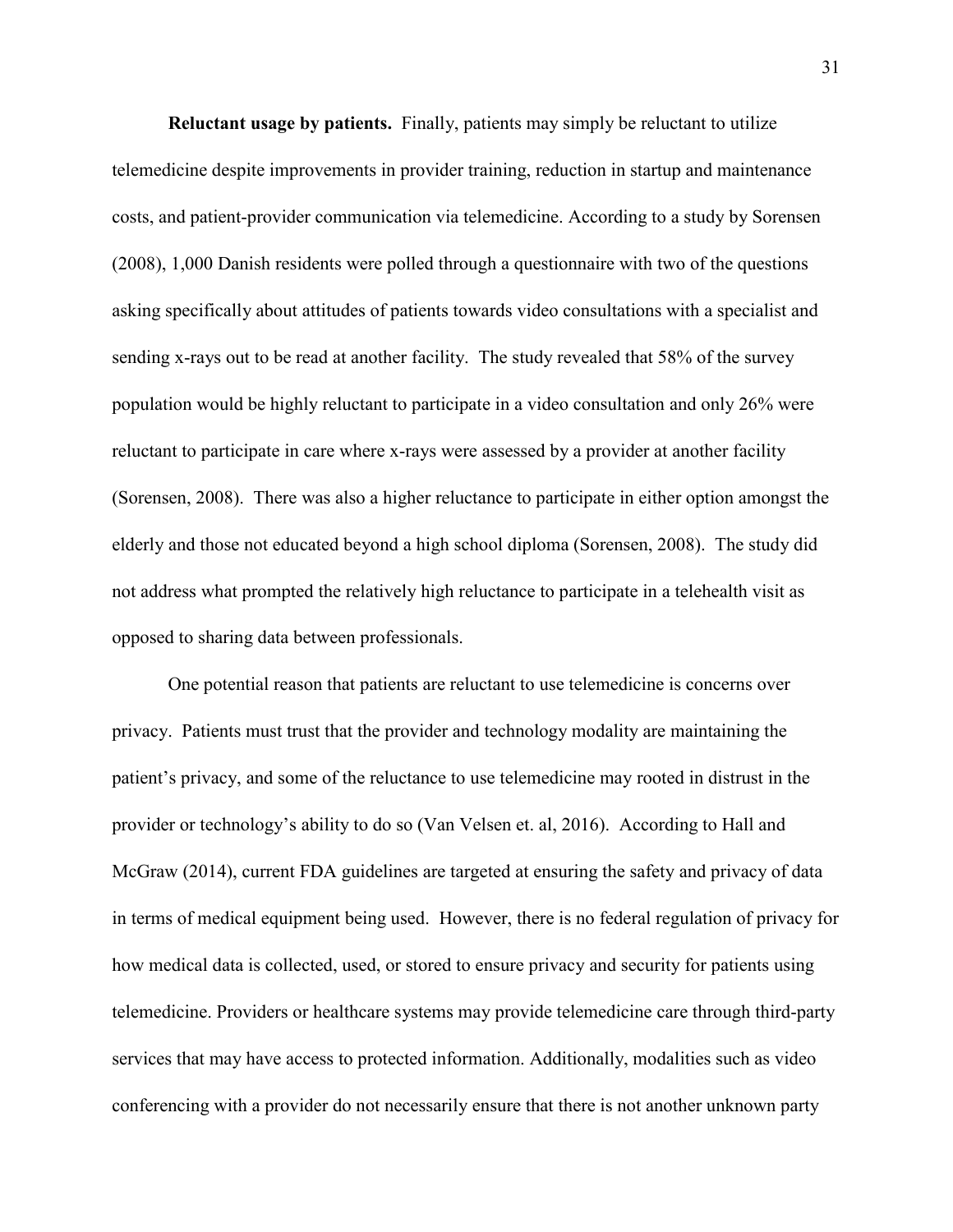standing outside the scope of the camera or within listening distance that may have access to private health information (Hall & McGraw, 2014). The lack of specific federal legislation regarding telemedicine creates opportunities for security risks and may perpetuate an atmosphere of reluctance and distrust in the use of technology for remote healthcare.

The barriers to telemedicine certainly warrant more research as many of the studies discussed focused on small study populations and larger study populations would provide more reliable results and possibly insight as how best to approach patient care in an ever-evolving technological world.

#### **Legislation**

To better understand areas of opportunity for expansion and improvement it is helpful to review telemedicine legislation and regulation. Analysis of the bodies of law governing the practice, and how legislation on telemedicine has changed over time, can provide additional perspective and uncover areas where focused attention and effort may advance telemedicine utilization and efficiency.

As telemedicine began gaining momentum in clinical practice in the 1990's, state and federal government bodies grappled with questions over how telemedicine differed from face-toface care and what legislation was needed to regulate the new form of healthcare delivery (Hafner-Fogarty, 2016). Legislative considerations for telemedicine were also influenced by the simultaneous development and integration of the Internet into daily lives and business practices. The rapid expansion of electronic technology promised to help telemedicine reach patients in need of care, but also threatened an unchecked proliferation in the virtual space of the Internet, where geographic boundaries no longer existed, state and legal lines became blurred, and the right to health information privacy must be maintained (Mehta, 2014).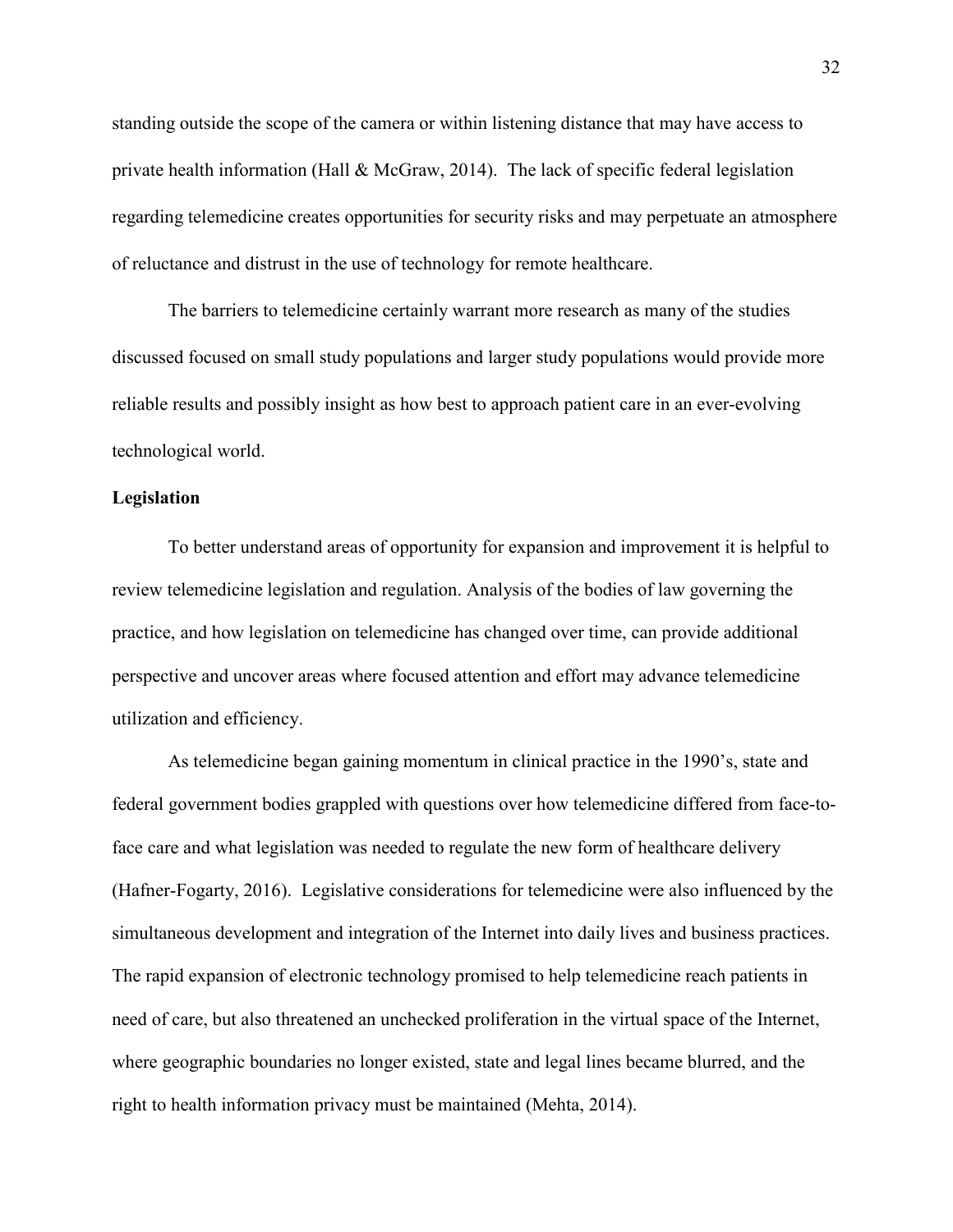In response to the conflicting sense of excitement and concern about telemedicine's role in healthcare, states began developing legislation and regulations to control its use. California led the way in 1996 by enacting rules prohibiting insurance companies from requiring face-toface provider-patient appointments (Hafner-Fogarty, 2016). While California's efforts protected the practice of telemedicine, the majority of early regulation focused on limiting range of practice to prevent a substantial upheaval to the traditional model of healthcare delivery (Waller & Stotler, 2018). To this end, by 2003 thirty-one states had prohibited out-of-state providers from practicing without a state medical license, thus preventing interstate telemedicine while leaving room for intrastate healthcare systems to establish the practice (Hafner-Fogarty, 2016; Waller & Stotler, 2018).

Given the initial restrictive nature of legislation, development of new laws and regulations for telemedicine remains critical in facilitating expansion of telemedicine care into underserved areas and realizing the benefits telemedicine can bring to a healthcare system. According to the American Telemedicine Association, all 50 American states currently have regulatory efforts in place regarding telemedicine (Thomas & Capistrant, 2017). Efforts are largely focused on expanding access to telemedicine via insurance coverage regulations and developing interstate agreements to facilitate medical care delivery across state lines.

Federal action is also being taken to advance telemedicine. As recently as February 2018 major legislation called the Creating High-Quality Results and Outcomes Necessary to Improve Chronic (CHRONIC) Care Act was signed into law explicitly supporting the use of telemedicine in management of long-term health conditions (American Telemedicine Association, n.d.-b). The CHRONIC Care Act works in conjunction with elements of the Affordable Care Act and Medicare/Medicaid policies to establish a baseline for telemedicine services. The government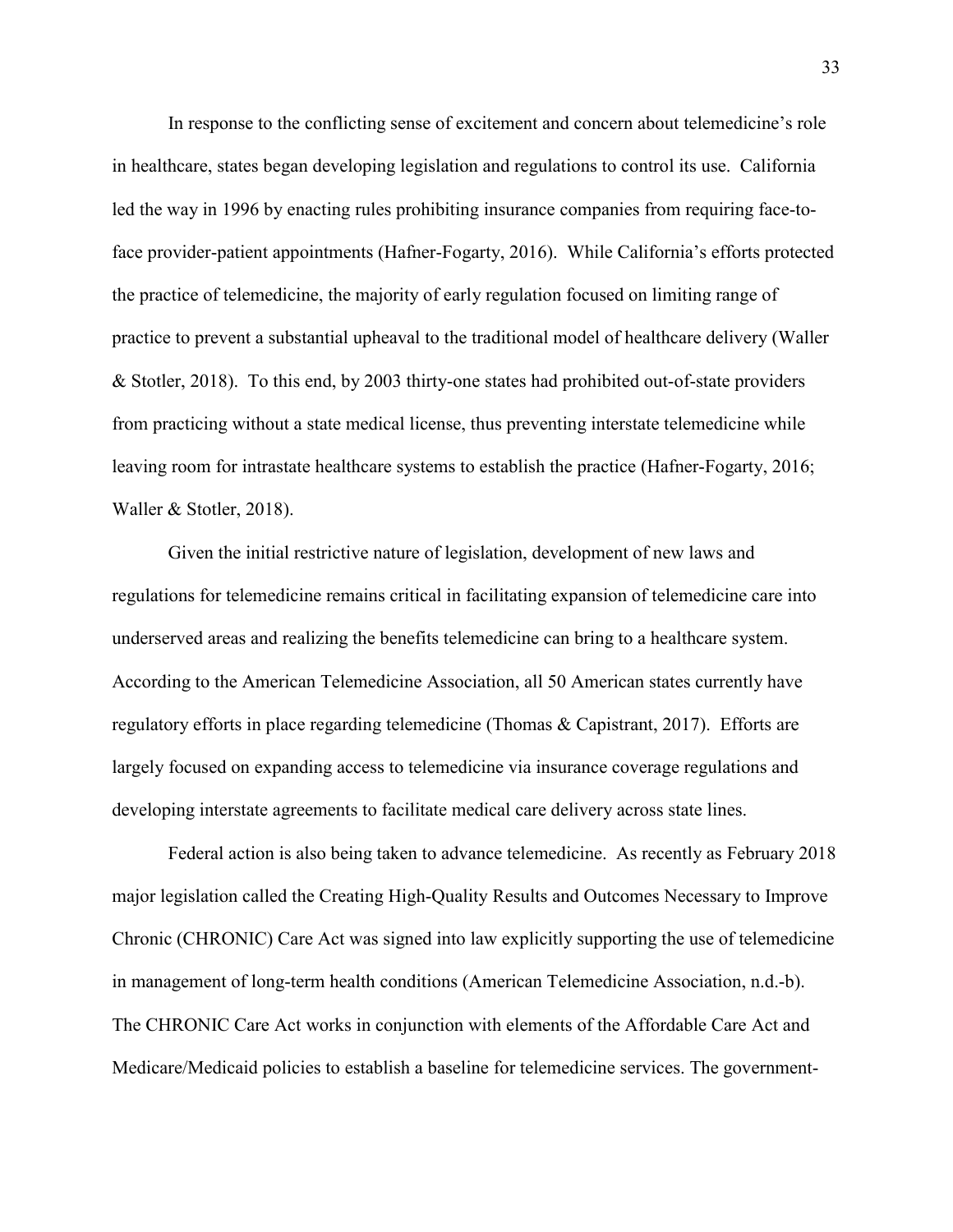run Centers for Medicare & Medicaid Services describes the following guidelines in its Telemedicine Services Medicare Learning Network Booklet (Center for Medicare & Medicare Services, 2018*)*:

- What type of medical centers can provide telemedicine
- · The use of telemedicine for assessment and care planning for chronic conditions
- · Which elements of mental health coverage are restricted
- · Whether "store and forward" methods of telemedicine can be utilized
- How many telemedicine visits can take place within a certain time frame

Federal guidelines establish a framework from which individual states can build on via the use of state-based legislations and federal waivers. By example, states such as Kansas, Louisiana and Pennsylvania use the waiver system to allow telemedicine care in personal residences, which is not allowed per the federal telemedicine guidelines, but can significantly benefit patients using remote monitoring to manage their chronic conditions *(*Thomas & Capistrant, 2017*)*. States can also regulate the relative reimbursement rates for telemedicine versus in-person care, thus either incentivizing or demotivating providers from adopting telemedicine practices (Yang, 2016). The result of such substantial legislative power to customize healthcare systems means that significant differences in telemedicine access and utilization exist across the United States (Yang, 2016).

#### **Legal Considerations**

In addition to dynamic legislative developments surrounding telemedicine, issues of legal consideration are being navigated by patients and providers and will have significant influence on how telemedicine might be further developed in our healthcare system. Topics such as patient privacy and insurance coverage become complicated in the absence of clearly defined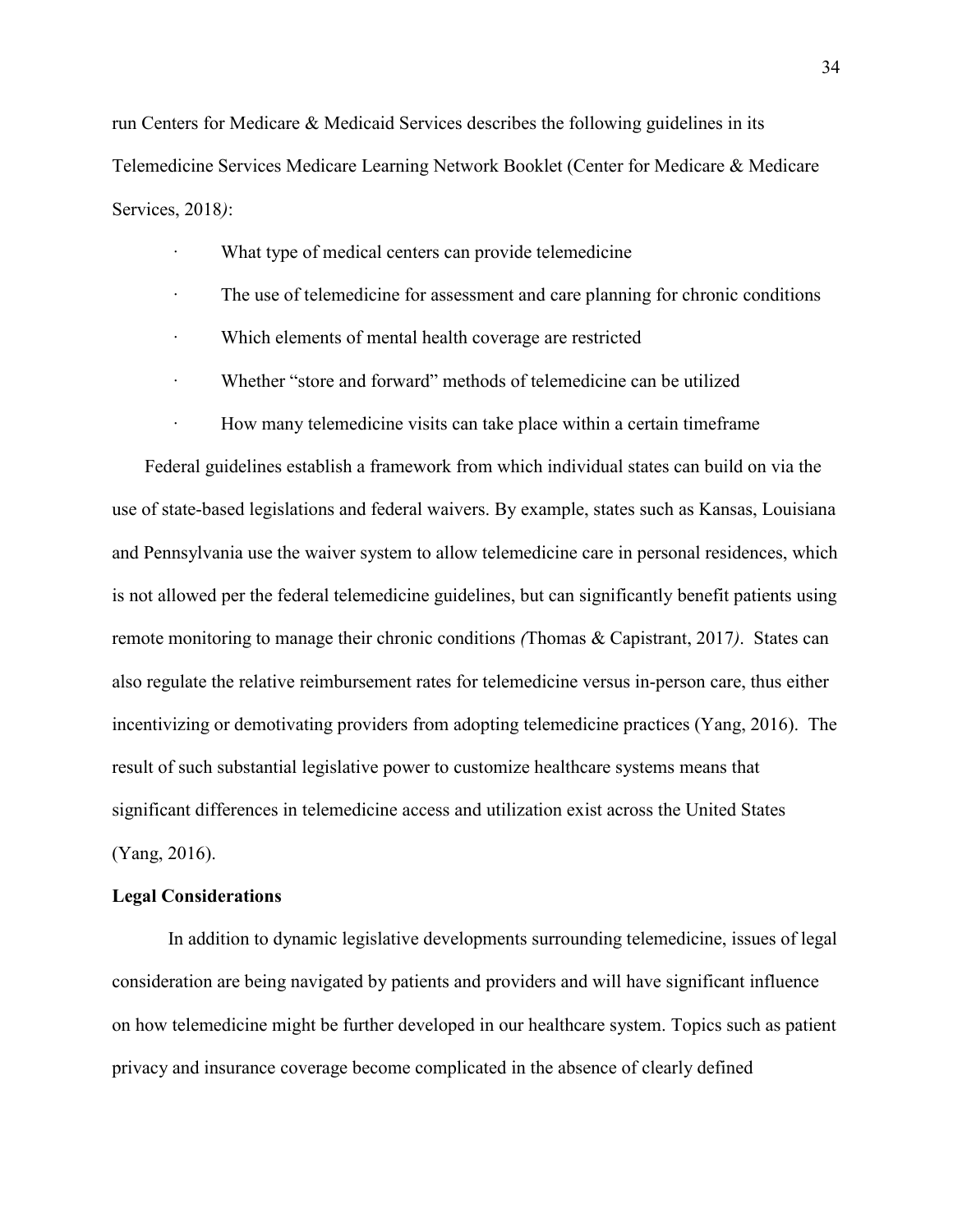geographic jurisdictions (Barnes, 2006). Telemedicine situations exemplifying this confusion are numerous. If an international provider treats a patient within the United States – is their healthcare interaction subject to the Health Insurance Portability and Accountability Act (Barnes, 2006)? Is a patient's insurance obligated to provide coverage outside of their traditional geographic zone if a patient can receive more appropriate care from an out-of-area/State provider (McSweeney et al., 2017)? Legislation is not clear on these topics and therefore the potential for different interpretations exists.

Compounding on the legal questions posed above is the substantial legal uncertainty regarding malpractice liability for telemedicine that crosses state lines. Debates arise when trying to define where instances of medical malpractice take place –the location of the medical provider who performed the error, the location of the patient to whom the error affected, or both locations (Barnes, 2006; McSweeney et al., 2017). Patient and providers are inclined to answer this debate differently based on their own perception of where the patient-provider interaction fundamentally exists. From the patient's perspective, it is reasonable to believe that the laws of the state where serviced is received should be enforced, regardless of where the care is originating geographically (Barnes, 2006). However, from the provider's perspective, if services are performed in a certain state, then the location of the physician is technically where the error occurred (Barnes, 2006).

Assigning the true location of care is not a matter of simple semantics but of substantive legal consequence. For a provider, malpractice insurance traditionally covers a local geographic region, and may not extend to the state where the patient is located, leaving the provider unable to pay legal defense fees or pay monetary damages levied against them (Yang, 2016). This is further complicated by the idea that what constitutes medical malpractice is influenced by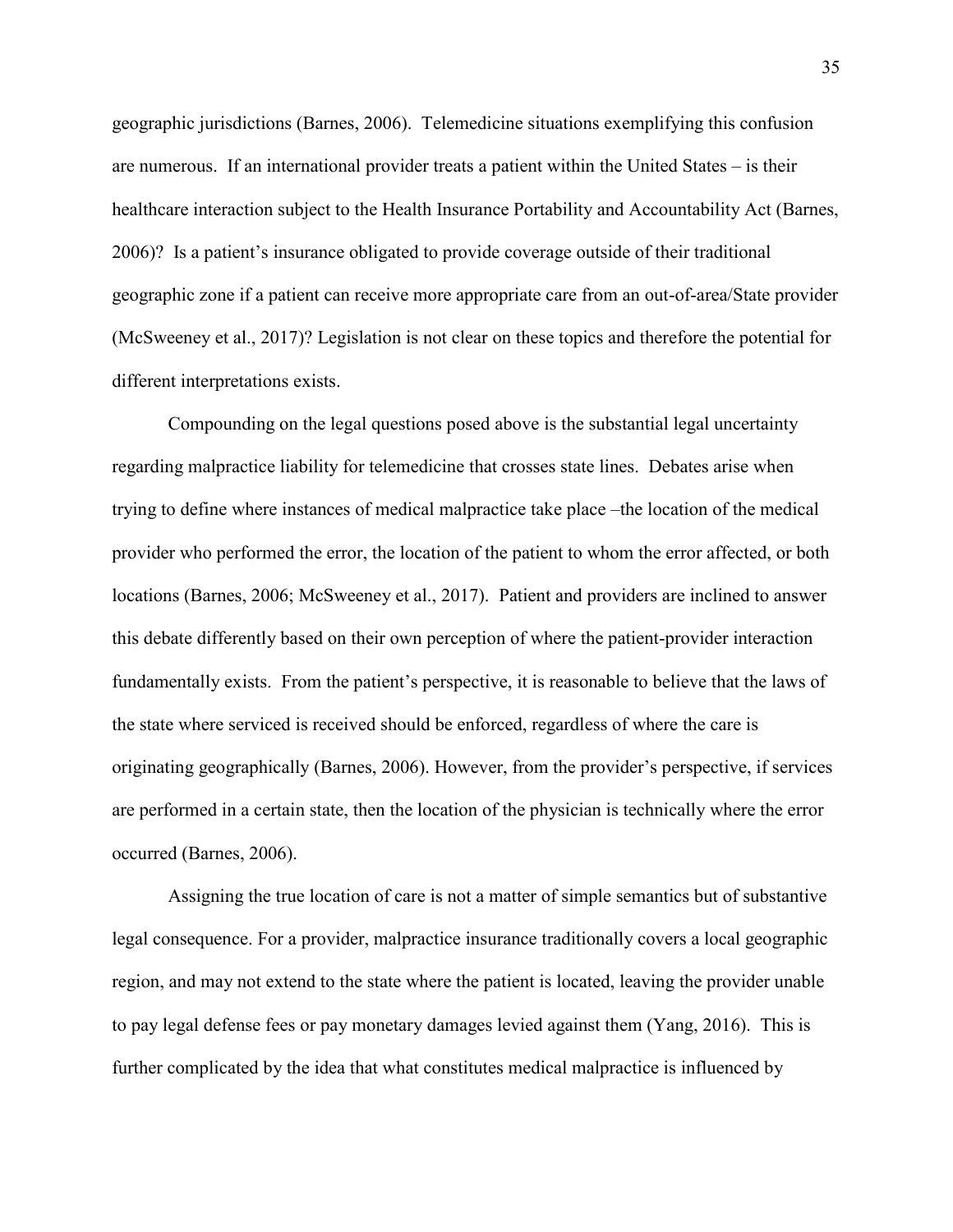standards of care in a particular region, which in turn are based on the unique history of medical case-law in that area (Barnes, 2006). Physicians treating patients in geographies with substantially different case-law history may find themselves susceptible to unfamiliar standards of care, and therefore more vulnerable to litigation. Yet patients receiving care have a reasonable expectation that their medical treatment meet standards of care for their region, regardless of where the care was originating (Barnes, 2006). Balancing these conflicting perspectives to protect both providers and patients is a complex task that healthcare systems and legal scholars must navigate in the practice of telemedicine.

### **Ethical Considerations**

Issues of ethics in telemedicine can be easily overlooked in the midst of the afore described complex legislative and legal considerations. Yet the responsibility and commitment to deliver quality medical care must remain a central guide in the development of telemedicine practice, and to encourage provider and patient adoption of telemedicine both parties must be confident that quality is not being sacrificed. The American Medical Association (n.d.) provides a guideline for "Ethical Practice in Telemedicine" that can help providers navigate ethical issues in telemedicine.

Critical scrutiny of telemedicine programs aims to ensure that the patient-provider relationship is not compromised by the lack of traditional physical interaction during medical care, and that patients are not sacrificing quality of care for convenience of telemedicine (Chaet et al., 2017). Telemedicine programs and providers must be able to demonstrate that their services meet established clinical standards when being handled completely remotely, or have a means of identifying situations where standards cannot be met and patients should be dispositioned to more appropriate in-person medical care (Chaet et al., 2017). Providers must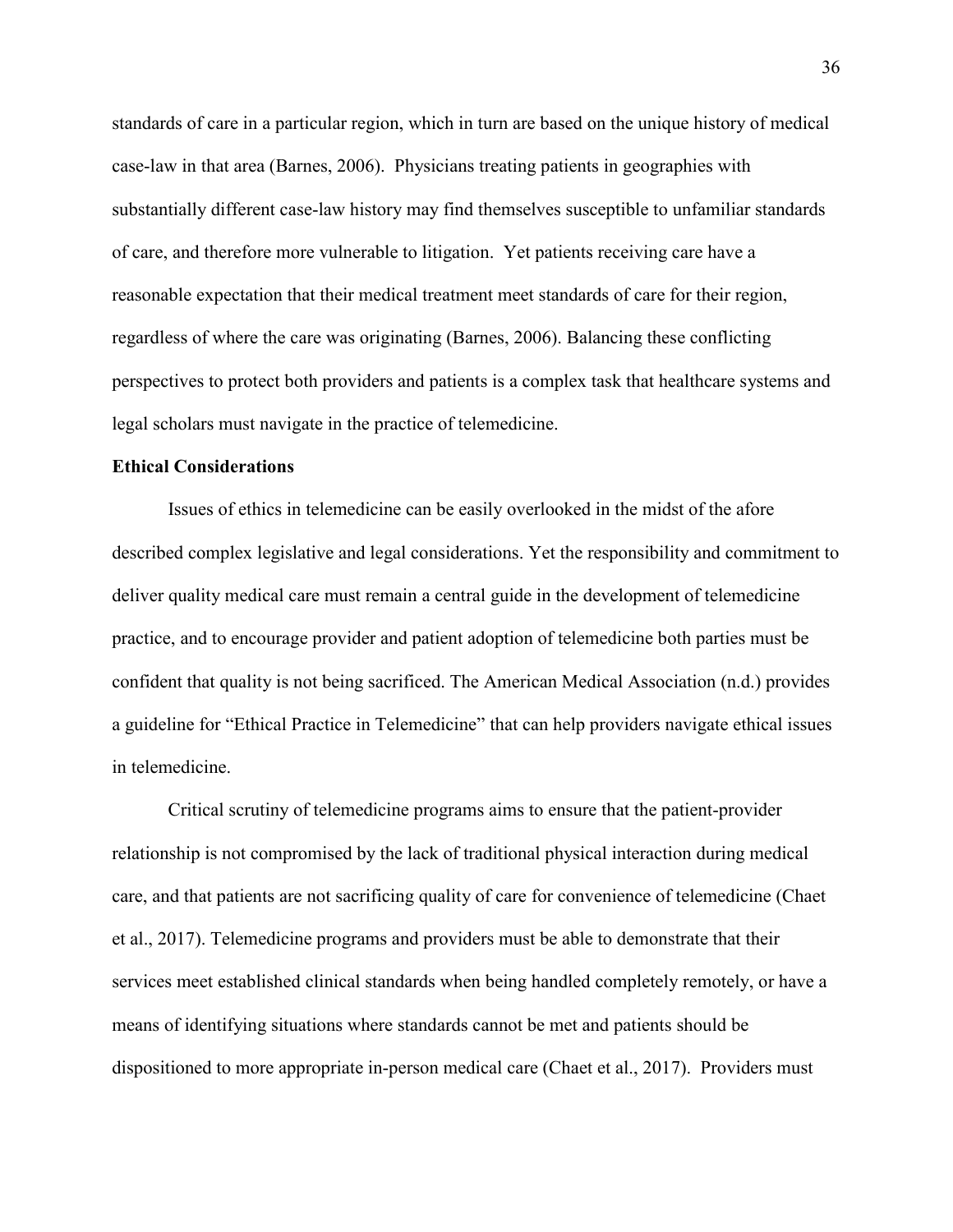also be able to gauge the capability of their patients to follow telemedicine treatment plans such as operating home monitoring equipment (Chaet et al., 2017). When such capability does not exist with the patient or their familial/communal support systems, telemedicine may not be the ethically appropriate choice, as too much could be compromised in the quality of outcome.

## **Conclusion**

Telemedicine is at the forefront of healthcare advances that would significantly increase the availability of care to rural, urban, and developing countries, improve patient compliance for a better outcome, decrease the cost of healthcare and reduce the environmental impact of medicine. As a result, the increased need and positive outcomes associated with healthcare have prompted more legislative discussions and changes increasing reimbursement for some telemedicine services, but more work needs to be done to make telemedicine a more viable option for providers and healthcare systems. Despite the numerous benefits associated with telemedicine many patients are still reluctant to use the services and compliance rates, startup costs, and lack of education/training are still barriers based on the studies discussed above. Despite the research available, there are still significant gaps in the literature with regards to why patients are reluctant to use telemedicine. This study will aim to identify what barriers may be keeping patients from acceptance and utilization of telemedicine.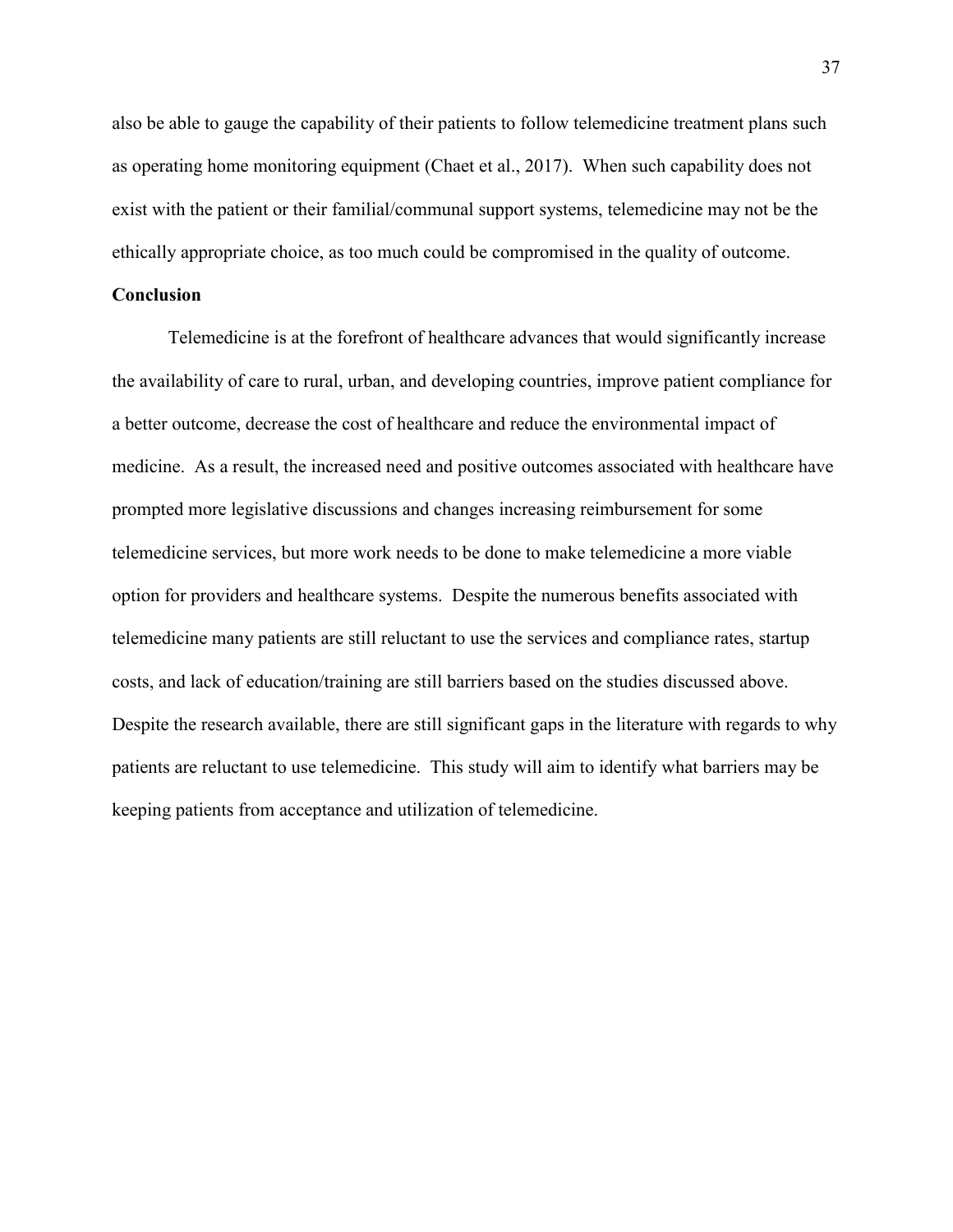#### **Chapter 3: Methodology**

## **Introduction**

The purpose of the research project is to understand public perception of telemedicine, what population uses telemedicine, and identify potential barriers to acceptance and utilization for those who are not using telemedicine. The research question the study addresses is as follows: What are the barriers to patient acceptance and utilization of telemedicine?In order to answer the research question, this chapter outlines the study population, study tool, design, procedure, statistical analysis as well as the validity and reliability of the study tool and limitations and delimitations of the study.

### **Study Population**

Participants in the study were attendees of the Richfield Wellness Expo in the Minneapolis suburb of Richfield, Minnesota, which was held in the gymnasium of Richfield High School on April 13, 2019. The Richfield Wellness Expo was sponsored by the Richfield Public School District, and historically has had approximately 800 attendees of all ages per year. It is important to note that this study was open to any individual over age 18 who attended the Richfield Wellness Expo. The Richfield School District has a varied population consisting of a 40% Latino as well as a large Somali population, so researchers hoped to have a diverse set of respondents. Respondents needed to have sufficient literacy to read and understand the survey. A translator was not provided by the researchers; however, the use of a translator was allowed as no sensitive or identifying information was collected, and all questions were optional, so the use of a translator did not violate a respondent's privacy. Permission to participate this the Richfield Wellness Expo is documented in Appendix A.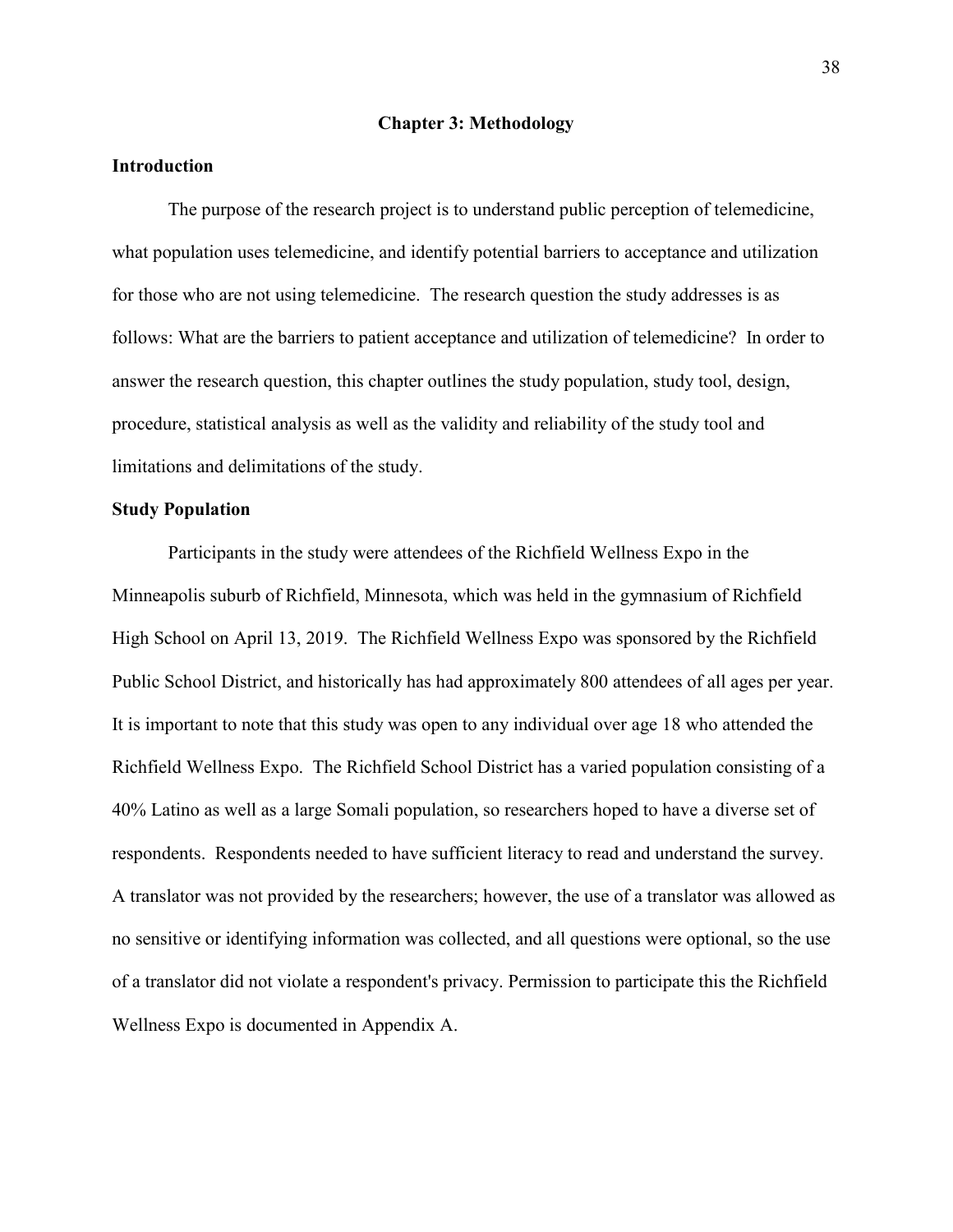## **Study Tool**

Researchers gathered data via an eight question survey exploring population demographics as well as who is using telemedicine, why respondents choose to use telemedicine, and why respondents may choose not to use telemedicine (Appendix B). The survey was available in English and Spanish. For quality control, the Spanish survey was translated back into English (Appendix C). Before use of the survey tool by researchers, an expert panel consisting of members of the Research Committee as well as six community members not affiliated with the research project reviewed the tool. The expert panel was asked to evaluate the clarity of the survey questions and give any additional feedback. Based on the panel's comments the researchers modified several response options and updated terminology to be less technical and more appropriate for a lay audience. Because the survey population consisted of participants over age 18 in the Richfield area, with no discrimination against other demographic factors, the expert panel was considered representative of the survey population.

#### **Study Design**

This was a quantitative descriptive study that looked at survey responses collected from voluntary participants at a community health fair. Survey questions were designed to have categorical responses in two distinct sections: 1) demographics and 2) usage rates and impressions of telemedicine. The study design allowed the researchers to effectively measure frequency of responses in each section and to assess correlations between demographics and usage/impressions using the analytical software program Microsoft Excel. The demographics of the Wellness Expo attendees who chose to participate in the survey defined the independent variables in the study and were categorized by age, gender, education level, area of residence,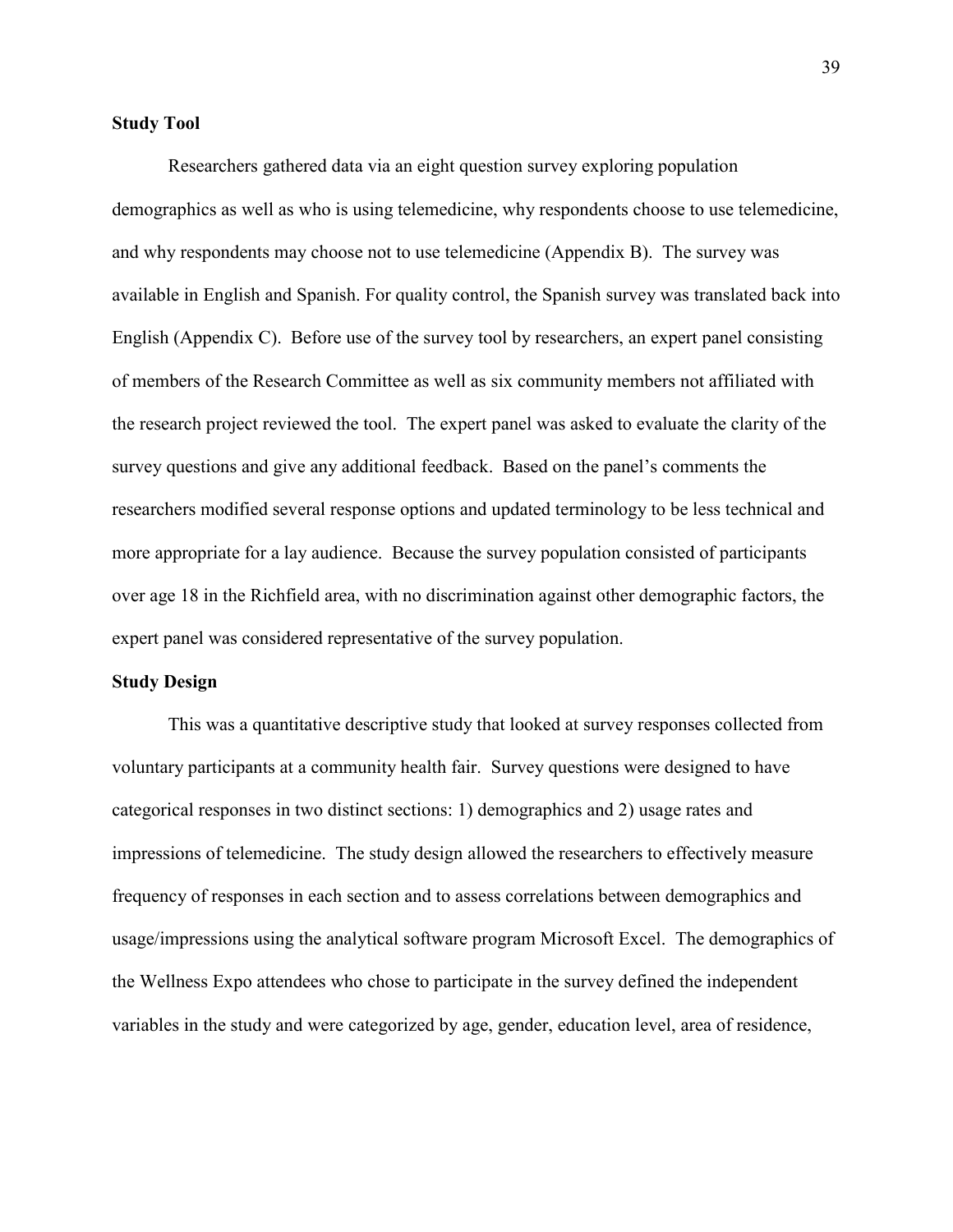and number of children in the household. The dependent study variables were the usage rates and impressions of telemedicine of the survey respondents.

### **Procedure**

 The research team created survey questions with the intent of elucidating information about the usage and perceptions of telemedicine data. The survey was reviewed by members of the Research Committee and by six community members not affiliated with the research project. As previously described, feedback was integrated into the final revision of the survey to clarify terminology and response options. The survey was reviewed and approved by Bethel University's Institutional Review Board (IRB).

The Richfield Public Schools Community Wellness Expo was selected as the survey location due to its geographically central location in the Minneapolis/St. Paul metropolitan area. It was hypothesized that based on the location and prevalence of both residential and commercial establishments in the area, the Expo would have a demographically diverse group of attendees. Additionally, historical attendance at the expo was estimated to be approximately 800 attendees, which gave the researchers confidence in attaining sufficient sample sizes to allow for statistical analysis.

Paper copies of the survey were taken to the Wellness Expo where the researchers hosted a table offering a drawing for a \$50 gift card and healthy food-themed pens and pencils. The researchers interacted with Expo attendees, introduced the PA Program, explained the thesis research project, and communicated that survey participation was voluntary and confidential (see Survey Script, Appendix D). Potential participants were allowed to read the survey consent statements and decline or agree to participate. Expo attendees who agreed to participate were given space and time to complete the survey, with the researchers nearby and available to answer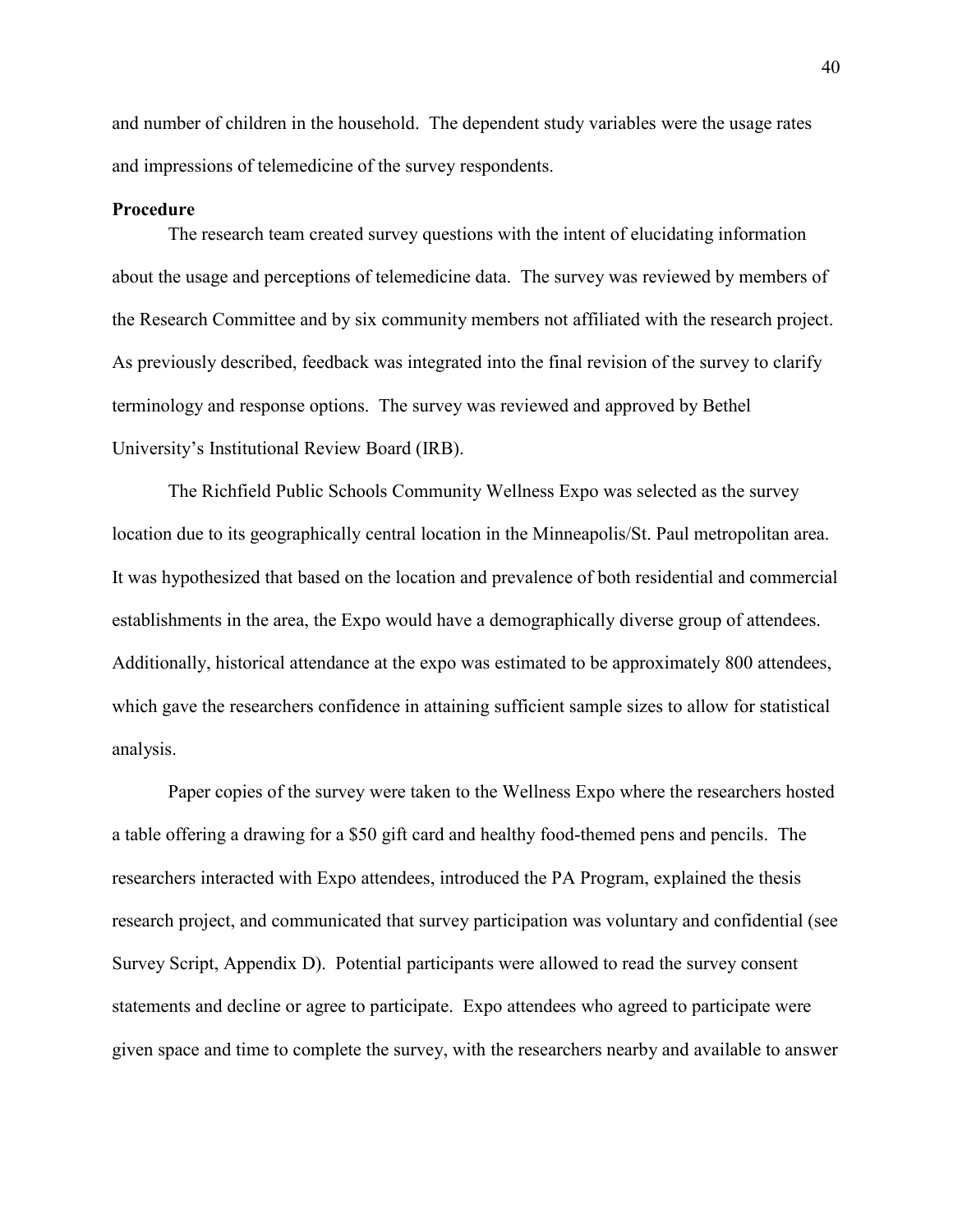questions. Completed surveys were dropped into a survey box that ensured results could not be read by Expo attendees.

After the Expo, all survey responses were assigned a unique numeric identifier for the purposes of establishing a link between the paper surveys and the tabulated electronic record of responses. It is noted that the unique identifier had no relation to any personal information of the respondent, were assigned based on random retrieval of surveys from the collection box, and were used for the sole purpose of maintaining traceability in data analysis. The unique identifier and all survey responses were input into Microsoft Excel, and the paper surveys were stored in a locked drawer within the Bethel University Physician Assistant program office. The electronic data was kept on a password-protected computer owned by the researchers while it was analyzed, then was transferred to an external storage device locked in the PA program office. It will be stored for a minimum of five years, per securing requirements for Bethel University's Physician Assistant Program. At the end of the storage period the paper surveys will be shredded by a confidential shredding company and the external storage device will be deleted and formatted to clear the data.

#### **Statistical Analysis**

Data from the surveys was collected and sorted using Microsoft Excel. Following this, those who did not complete the survey were excluded from the data analysis. An analysis on the overall demographics of the data was performed by calculating percentage of participants represented in each demographic category. Demographic information that did not contain at least five people in each category was re-grouped such that each category had the minimum number of participants. The overall percentage of participants who use and do not use telemedicine was calculated. A Chi Square analysis was run comparing each of the demographic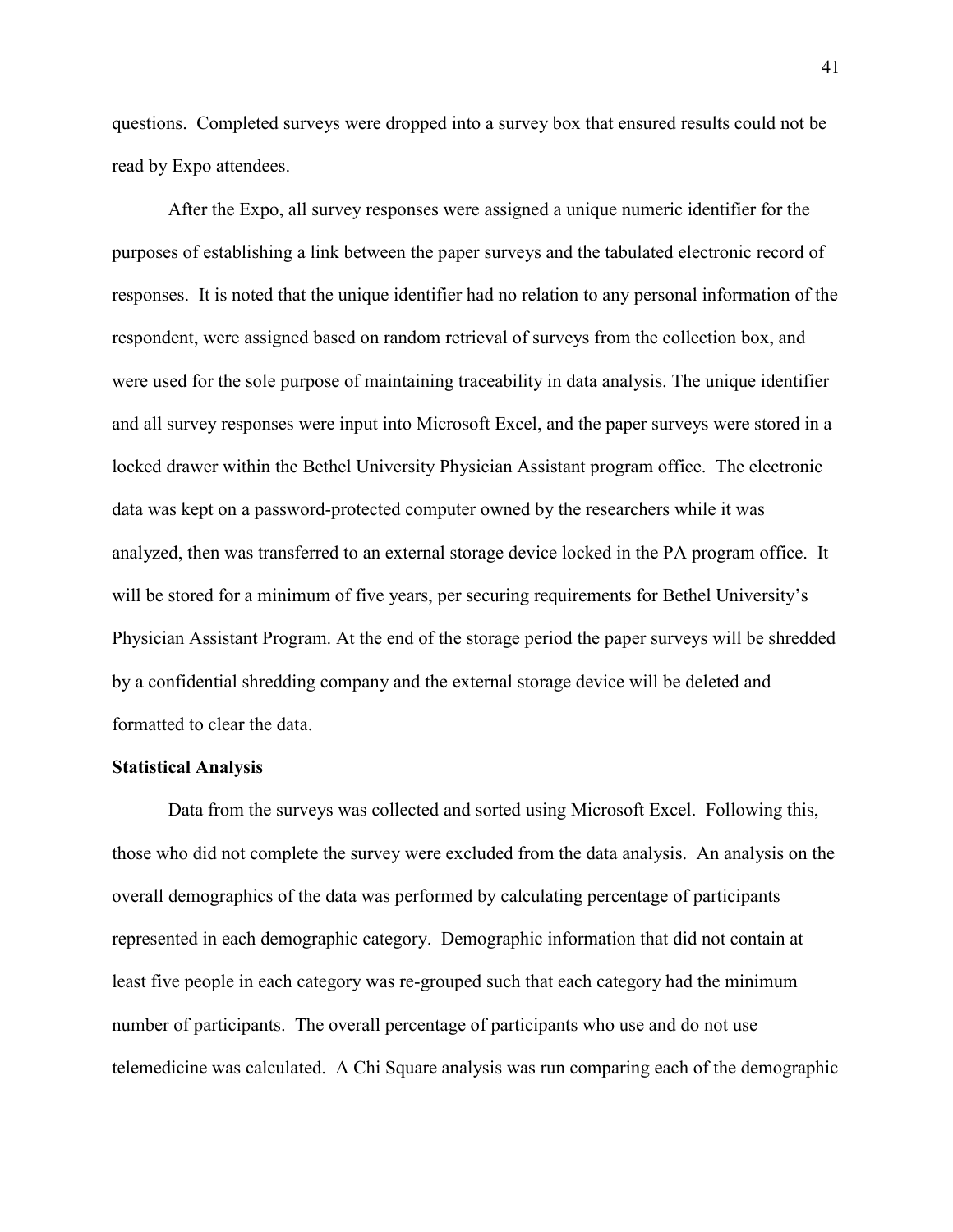factors to usage of telemedicine in order to determine if any of the demographic factors influenced telemedicine usage. After identifying the reasons participants chose either to use or not use telemedicine, a Chi Square was run to determine if any demographic factors correlated with any of these reasons.

### **Validity and Reliability**

 The survey used in this study was new, so it had unknown validity and reliability. However, to maximize validity the survey was reviewed by the course instructor and the Research Committee, who all have experience with research and/or telemedicine. Reliability was maximized by designing the survey response options to encompass a thorough list of responses and be clearly differentiated from one another. This helped to minimize participant confusion and ensure that participants understood the various categories. The survey was also reviewed by an expert panel composed of five people who mirrored the participant demographics to further improve reliability and validity.

## **Limitations and Delimitations**

**Delimitations**. The study conducted by the researchers regarding barriers to telemedicine was limited to surveys provided to adults over 18 years of age in the State of Minnesota, and included urban, suburban, and rural areas surrounding Minneapolis and St. Paul, Minnesota.

**Limitations**. One important limitation of the study was that the sample size was limited by the number of responses received on the survey. Response rate to the survey directly limited the data set available to be analyzed. Also, a potential response bias was introduced because people who wanted to take a survey may have had differing views from those who tend not to take surveys. Furthermore, the sample size mainly consisted of individuals from the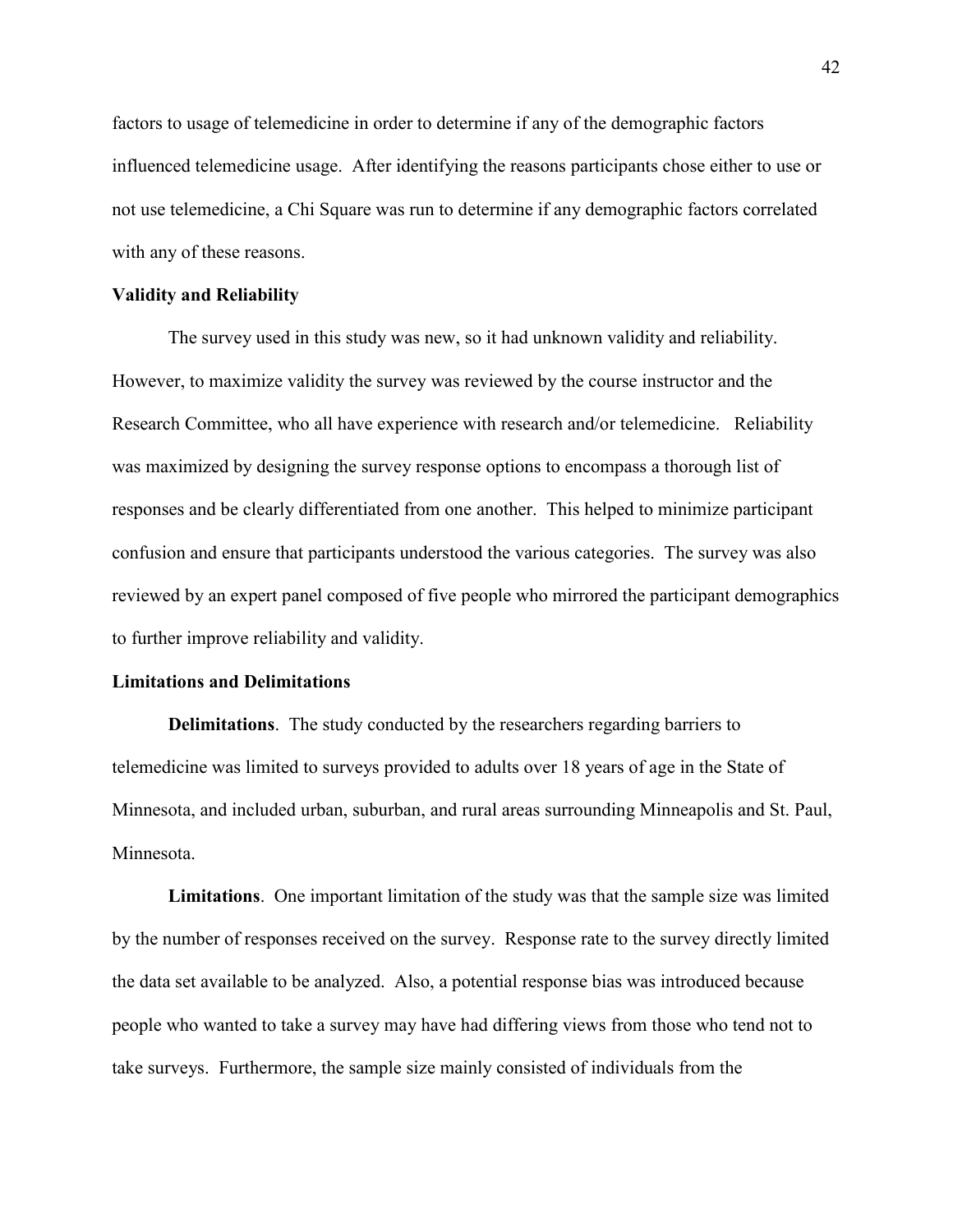Minneapolis/St. Paul area, whose opinions may differ as compared to populations of other states or regions. In addition, the researchers wrote the survey questions which may have introduced a potential unintentional bias in the way the survey questions were written. Because the survey or instrument was new, it had unknown validity and reliability.

# **Conclusion**

This study distributed a survey to participants at a wellness expo in Richfield, MN. Questions on the survey included basic demographic factors, frequency of telemedicine use, and reasons why participants choose or do not choose to use telemedicine. Following this data collection process, the data was organized and a statistical analysis performed to determine what factors were significant barriers to telemedicine usage. This analysis of the survey results is discussed in the following chapter, and Chapter 5 discusses the conclusions drawn from the study as well as potential areas for further study.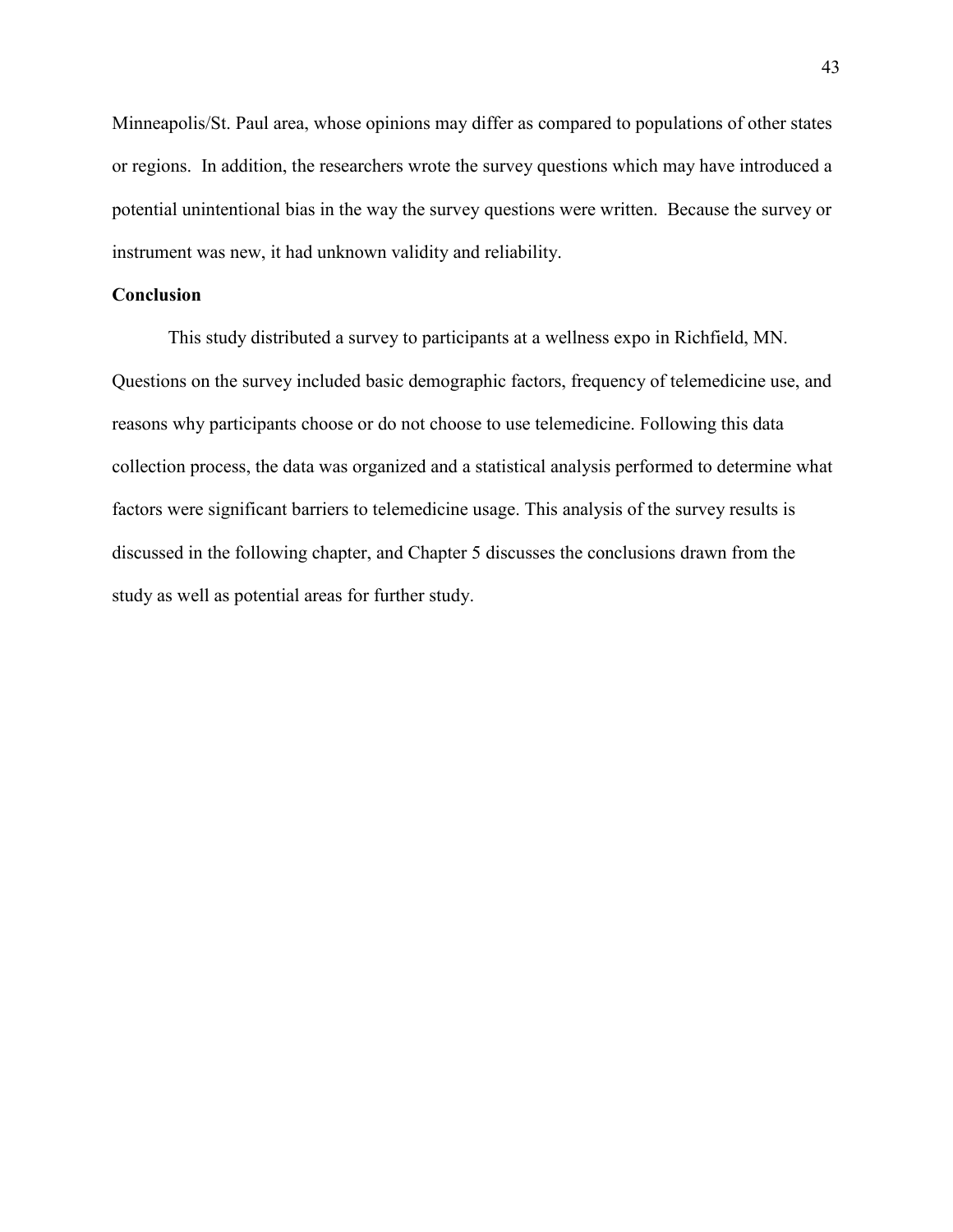#### **Chapter 4: Results**

### **Introduction**

This study was conducted to determine what factors are significant barriers to telemedicine usage. By learning the significant factors, potential changes could be made to current telemedicine programs in order to increase its effectiveness and improve the healthcare system in the United States. A written survey in both English and Spanish was distributed at the Richfield Wellness Expo on April 13th, 2019 to measure demographics, current frequency of telemedicine usage, and what respondents did or did not like about using telemedicine. This chapter will report the results obtained from the survey.

## **Demographics**

 At the Richfield Wellness Expo, eight Spanish surveys and 90 English surveys were completed for a total of 98 respondents. One participant did not complete the survey and one respondent selected more than one answer for one demographic question, so these surveys were excluded from the data analysis. A total of 96 complete surveys were included in the data analysis. The survey respondents were predominantly female with 78% female and 22% male (Figure 1). Only four people reported being 70+ years of age so these respondents were grouped with the 60-69 year old group to make a new demographic age group of 60+ years of age. The survey respondents ages were as follows: 9% were 18-29 years old, 33% were 30-39 years old, 28% were 40-49 years old, 11% were 50-59 years old, and 19% were 60+ years old (Figure 1).

Of the respondents, only two respondents selected the number of children in the household as 5<sup>+</sup>, so this category was grouped with 3-4 children in the household to make a new demographic category of 3+ children in the household. In the survey, 28% of respondents had 0 children, 49% had 1-2 children, and 23% had 3+ children in the household (Figure 1). Education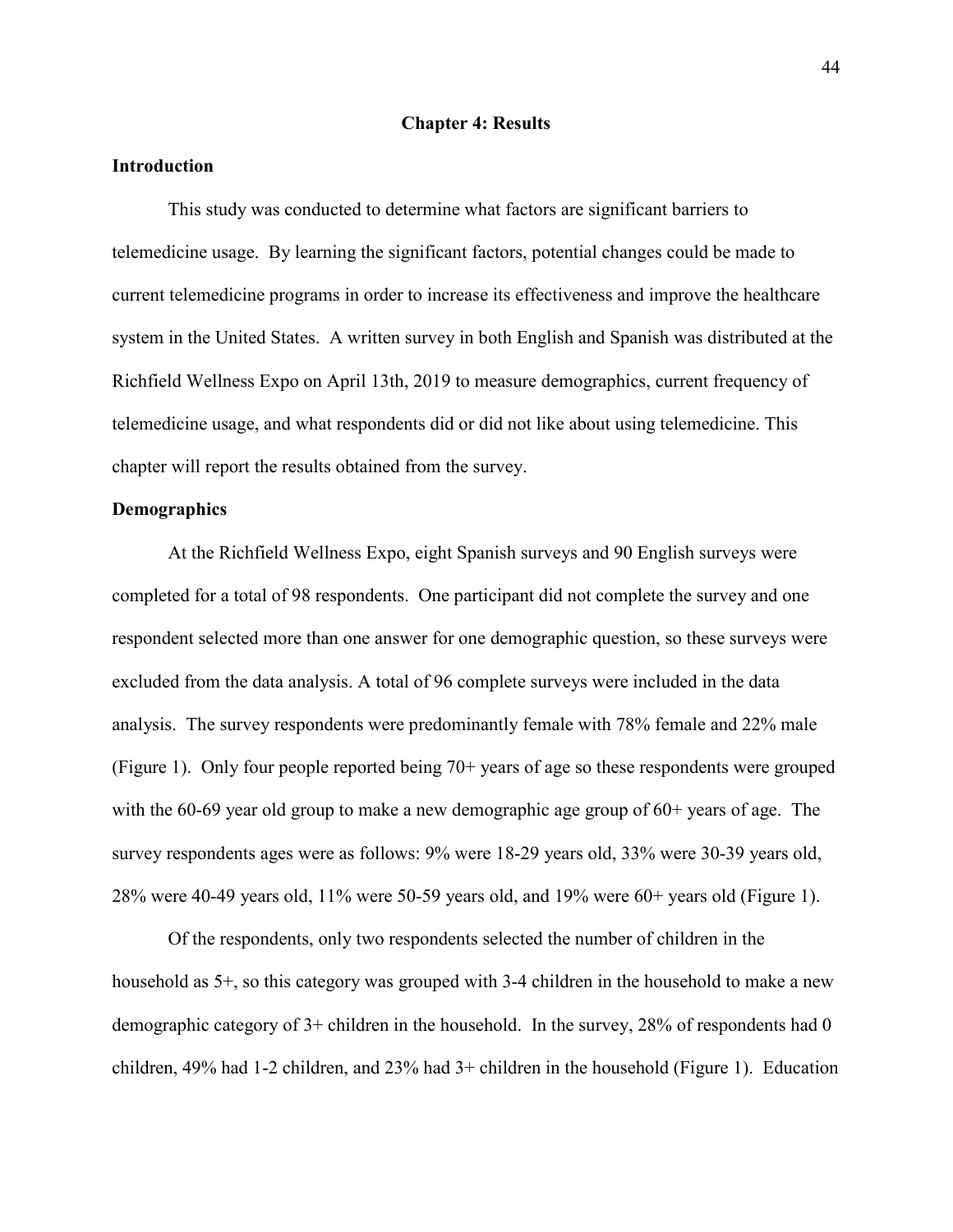level among the survey respondents varied. Only two respondents had completed some graduate school so these were grouped into the college degree group. Also, four respondents had only completed some high school, so they were grouped with the respondents who have a high school degree and the category was renamed "High school diploma or less." Overall, 19% of respondents had a high school diploma or less, 19% had finished some college, 41% had a college degree, and 22% had a graduate degree. Finally, most of the respondents live in a suburban or urban area with 47% living in an urban area, 48% living in a suburban area, and 5% living in a rural





Figure 1. Respondents variance of survey participants' gender, age, number of household dependents, area of residence, and education level.

# **Demographic Effects on Telemedicine Usage**

 Question 6 in the survey asked respondents how often they use telemedicine. Only two respondents answered that they use telemedicine monthly and one respondent said they use it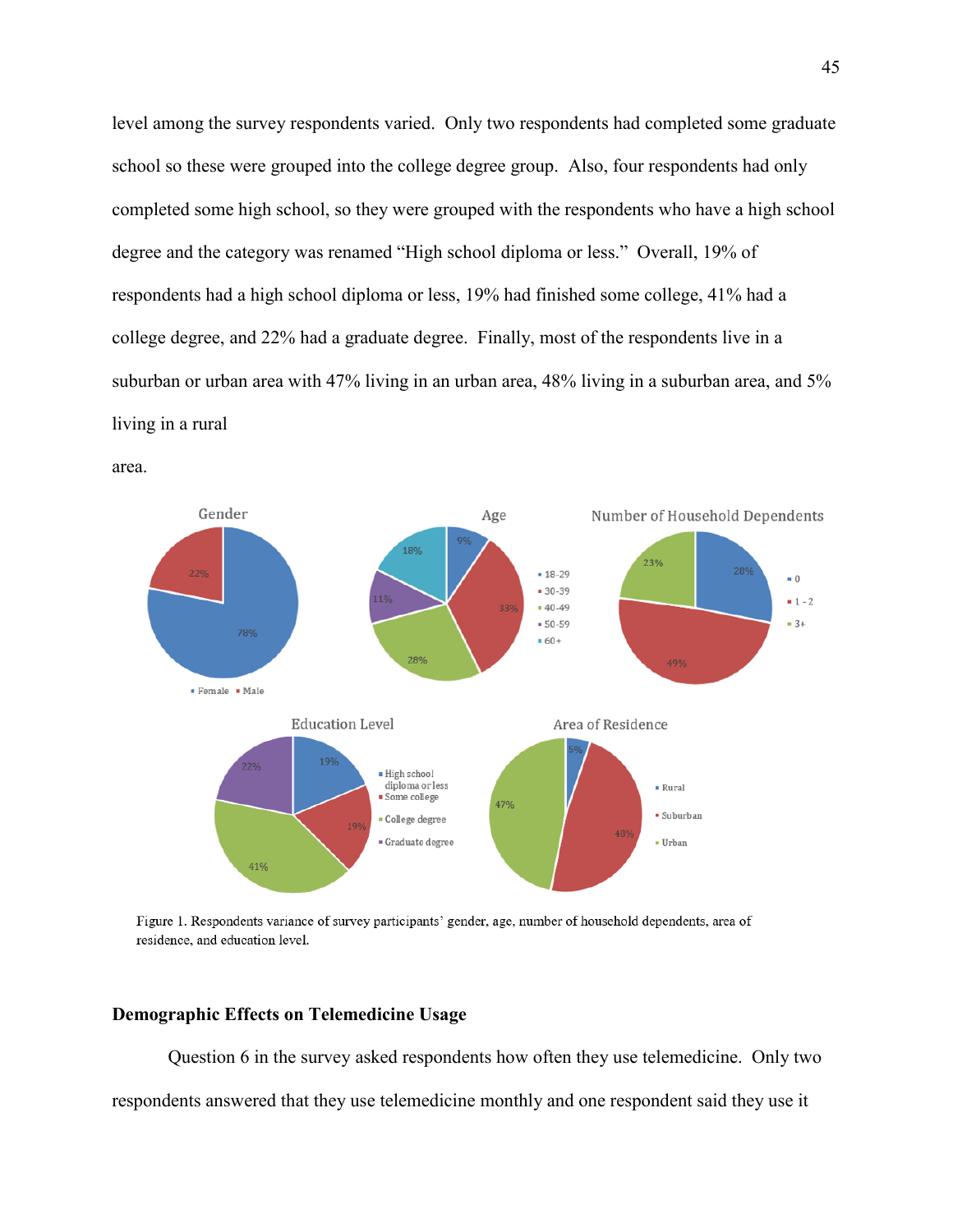weekly, so both of these groups were included with respondents who responded that they use telemedicine 2-6 times per year and the category was retitled "2+ times per year." Overall, 51% of respondents never use telemedicine, 24% use telemedicine one time per year or less, and 25% use telemedicine two or more times per year.

 Next, a Chi Square Test was run to determine if any of the demographic information influenced whether or not a respondent uses telemedicine. During analysis, 0.05 was used as the significance level. The survey data showed that neither gender ( $p=0.39$ ), age ( $p=0.27$ ), number of children in the household ( $p=0.31$ ), or education level ( $p=0.09$ ) significantly influenced whether or not a respondent used telemedicine. However, area of residence did significantly impact whether or not a respondent would use telemedicine  $(p=0.03)$ .

After analyzing the impact of demographic influence on whether or not a respondent uses telemedicine, a series of Chi Square Tests were run to determine if there was a relationship between the demographics of the participant population and the reason a participant uses telemedicine or does not use telemedicine. During analysis, 0.05 was again used as the significance level. Of note, respondents who selected that they do not use telemedicine in Question 6, but also selected another reason that they do use telemedicine in the Question 7 were excluded from the Chi Square Tests comparing selected reasons for use of telemedicine and demographic factors. Similarly, those who responded that they do use telemedicine but selected a reason why they do not use telemedicine in Question 8 were excluded from analysis.

First, of those who use telemedicine, neither gender ( $p = 0.69$ ), education level ( $p = 0.86$ ), area of residence ( $p = 0.97$ ), or rate of usage ( $p = 0.69$ ) significantly impacted the reason the respondent uses telemedicine. However, age did significantly impact why people who use telemedicine choose to do so ( $p < 0.001$ ). Respondents in the age group of 40-49 most often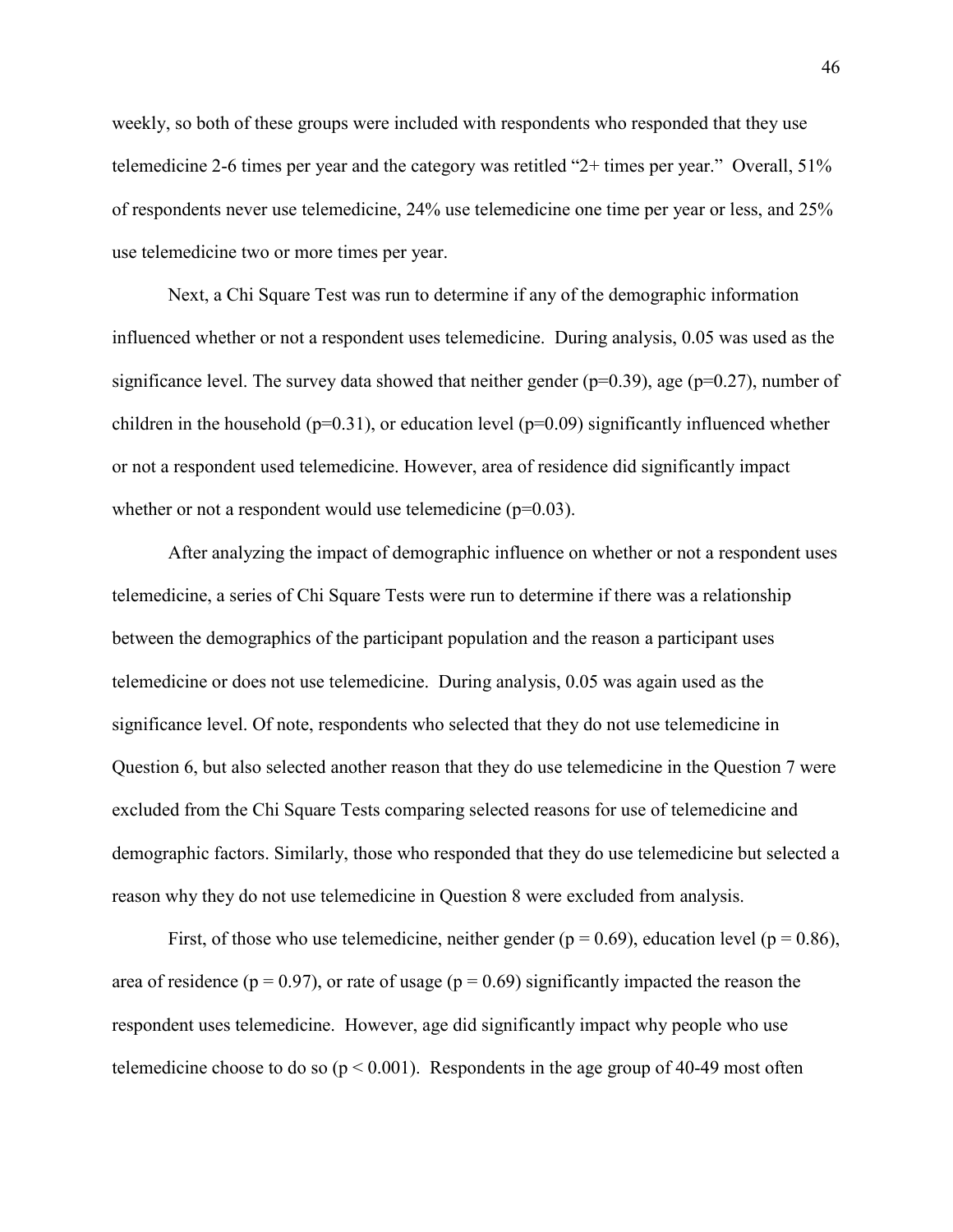selected that they use telemedicine because "It saves me time"; whereas those in the 30-39 age group most frequently selected that they use telemedicine because "It's easy to use" (Figure 2). Respondents in the 18-29, 50-59 and 60+ age group also most frequently selected that they use telemedicine for another reason by selecting "Other" (Figure 2).



Figure 2. Reasons Why Different Age Groups Use Telemedicine. Respondents in the 40-49 age categories most frequently use telemedicine because "It saves me time." Respondents ages 18- 29, 50-59 and 60+ selected that they use telemedicine for another reason by selecting "Other." Respondents in the 30-39 age ranges most frequently use telemedicine because "It saves me time."

The results also indicated that the number of children in the household significantly impacts the reasons why a participant uses telemedicine ( $p < 0.001$ ). Respondents with 0 children in the household as well as those with  $3+$  children in the household use telemedicine because "It saves me time" (Figure 3). In addition, respondents with 1-2 children in the household most often selected that they use telemedicine because "I get better healthcare" (Figure 3). However, respondents with 1-2 children also frequently selected that they use telemedicine because "It saves me time" (Figure 3).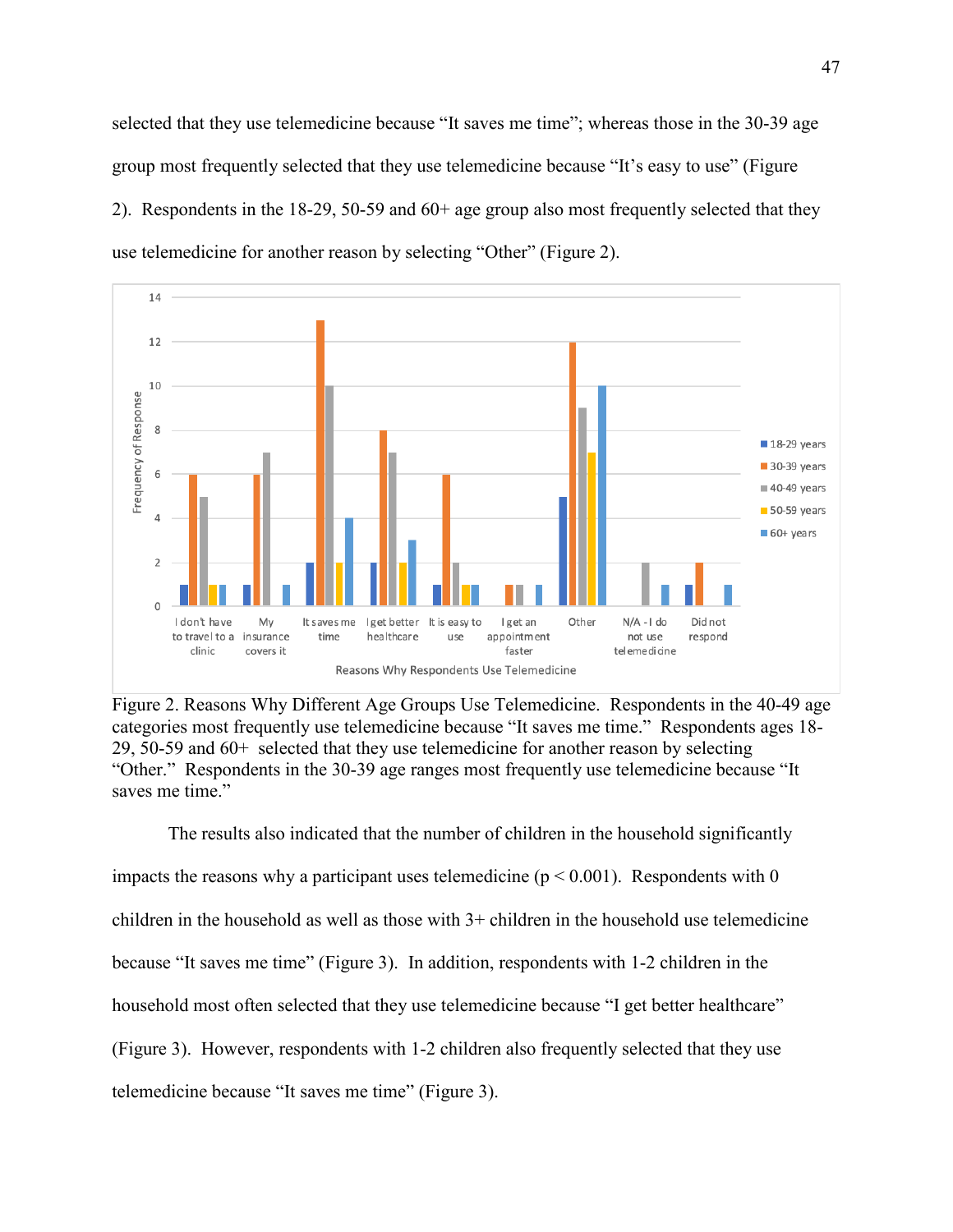

Figure 3. Reasons Why Respondents Use Telemedicine by The Number of Children in the Household. Respondents with  $0$  and  $3+$  children in the household most often use telemedicine because "It saves me time." Whereas those with 1-2 children in the household selected that they use telemedicine because "I get better healthcare" and slightly less frequently selected that they use telemedicine because "It saves me time."

The statistical analysis also suggested that the number of children in the household significantly impacts why people choose not to use telemedicine ( $p < 0.001$ ). Respondents with 0 children in the household as well as respondents with  $3+$  children in the household frequently responded that they do not use telemedicine because "I didn't know how to access it" (Figure 4). However, respondents with 1-2 children most frequently choose not to use telemedicine because "I prefer being seen in person for my healthcare" (Figure 4). In further analyzing the other demographic factors, no significant relationship was found between the reasons respondents choose not to use telemedicine and gender ( $p = 0.93$ ), age ( $p = 0.88$ ), education level  $(p = 0.60)$  or area of residence  $(p = 0.75)$ . A summary of the statistical analysis can be seen in Table 1 below.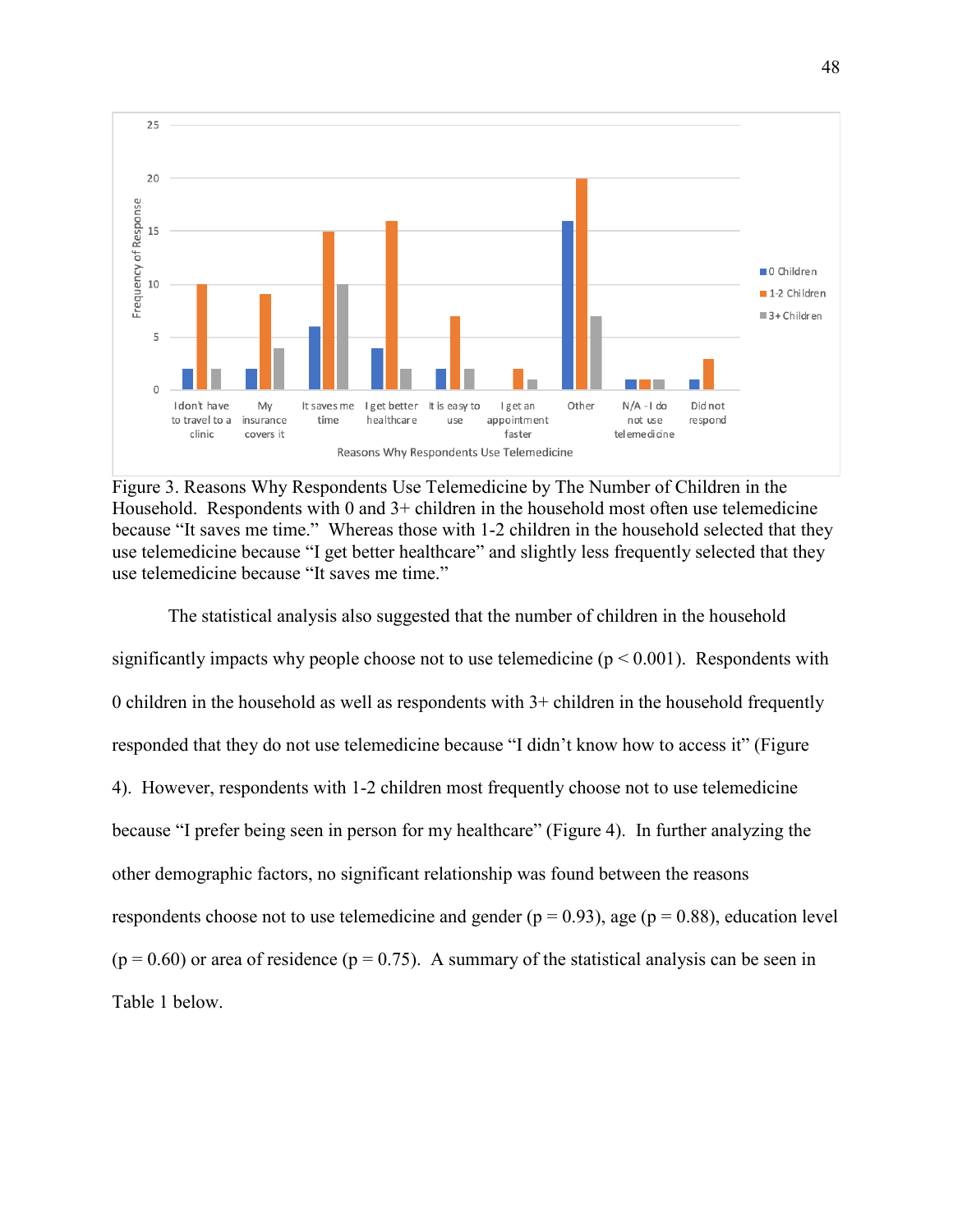In addition, several participants selection "other" when answering questions 7 and 8 of the survey and chose to write in a different response. These responses will be discussed in the following chapter.



Figure 4. Reasons Why Respondents Do Not Use Telemedicine by Number of Children in the Household. Respondents with 0 and 3+ children most frequently selected that they do not use telemedicine because "I don't know how to access it." Respondents with 1-2 children selected that they do not use telemedicine because "I prefer being seen in person for my healthcare."

| Table 1. Chi-square Analysis P-values in Comparing Demographic Information to Telemedicine |  |  |  |  |  |
|--------------------------------------------------------------------------------------------|--|--|--|--|--|
| Usage, Reasons for Using Telemedicine, and Reasons for Not Using Telemedicine              |  |  |  |  |  |
|                                                                                            |  |  |  |  |  |

| <b>Demographic Data</b>                       | <b>Telemedicine</b><br><b>Usage</b> | <b>Reason for Using</b><br><b>Telemedicine</b> | <b>Reason for Not Using</b><br><b>Telemedicine</b> |
|-----------------------------------------------|-------------------------------------|------------------------------------------------|----------------------------------------------------|
| Gender                                        | 0.39                                | 0.69                                           | 0.93                                               |
| Age                                           | 0.27                                | < 0.001                                        | 0.88                                               |
| <b>Number of Children in</b><br>the Household | 0.31                                | < 0.001                                        | < 0.001                                            |
| <b>Education Level</b>                        | 0.09                                | 0.86                                           | 0.60                                               |
| <b>Geographic Location</b>                    | 0.03                                | 0.97                                           | 0.75                                               |
| <b>Telemedicine Usage</b>                     | N/A                                 | 0.69                                           | N/A                                                |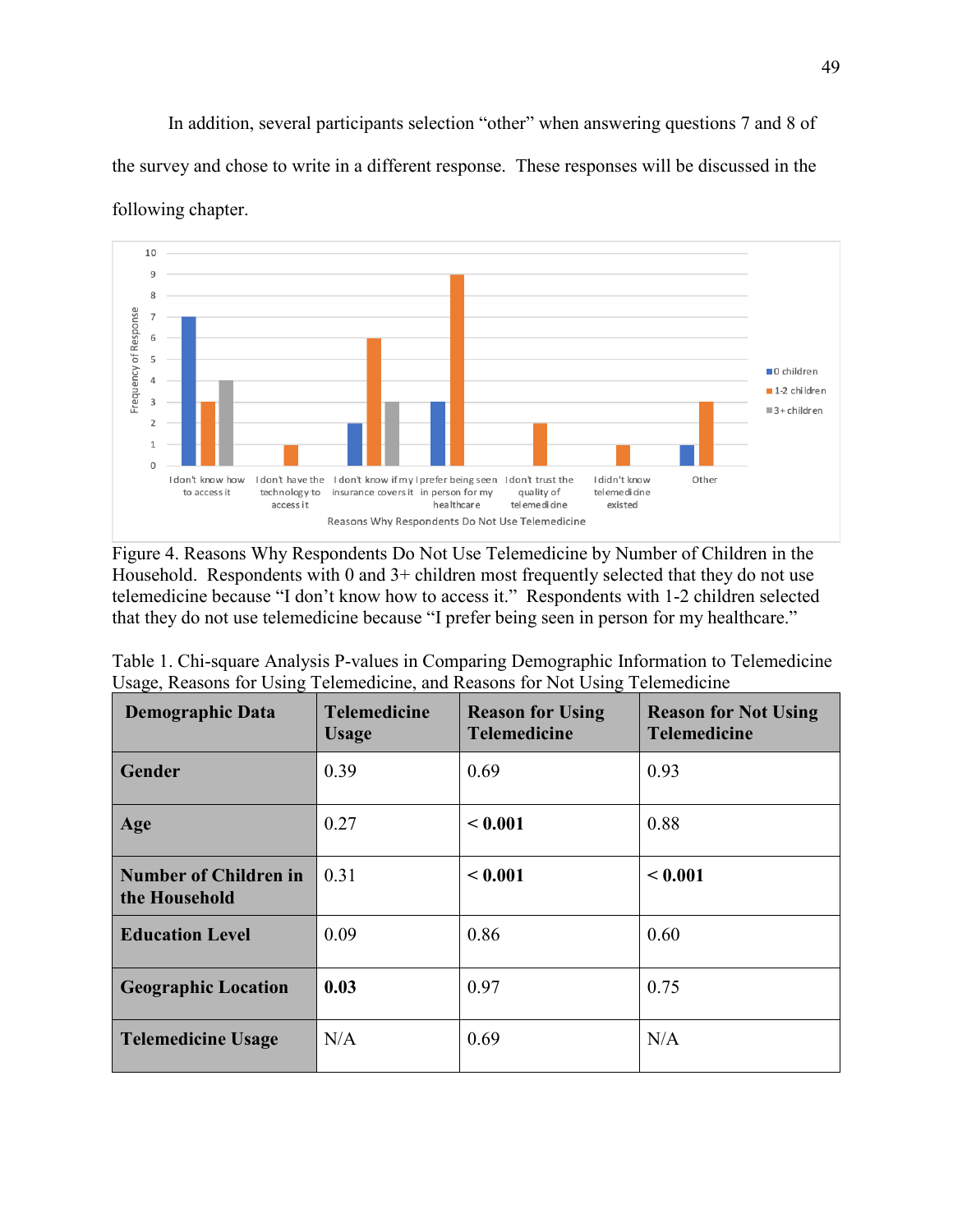# **Conclusion**

Overall, the survey conducted at the Richfield Wellness Expo on telemedicine use contained 98 responses where 96 of these responses were included in data analysis. The data analysis consisted of a Chi Square Analysis that found some significant results. Age was found to significantly impact a respondent's reason for using telemedicine and number of children in the household significantly impacted both reasons for using and for not using telemedicine. The following Chapter 5 will discuss the relationships determined by the analysis and identify any potential barriers that exist to telemedicine usage. It will also discuss potential ways to overcome those barriers, limitations of the study, and areas for future research.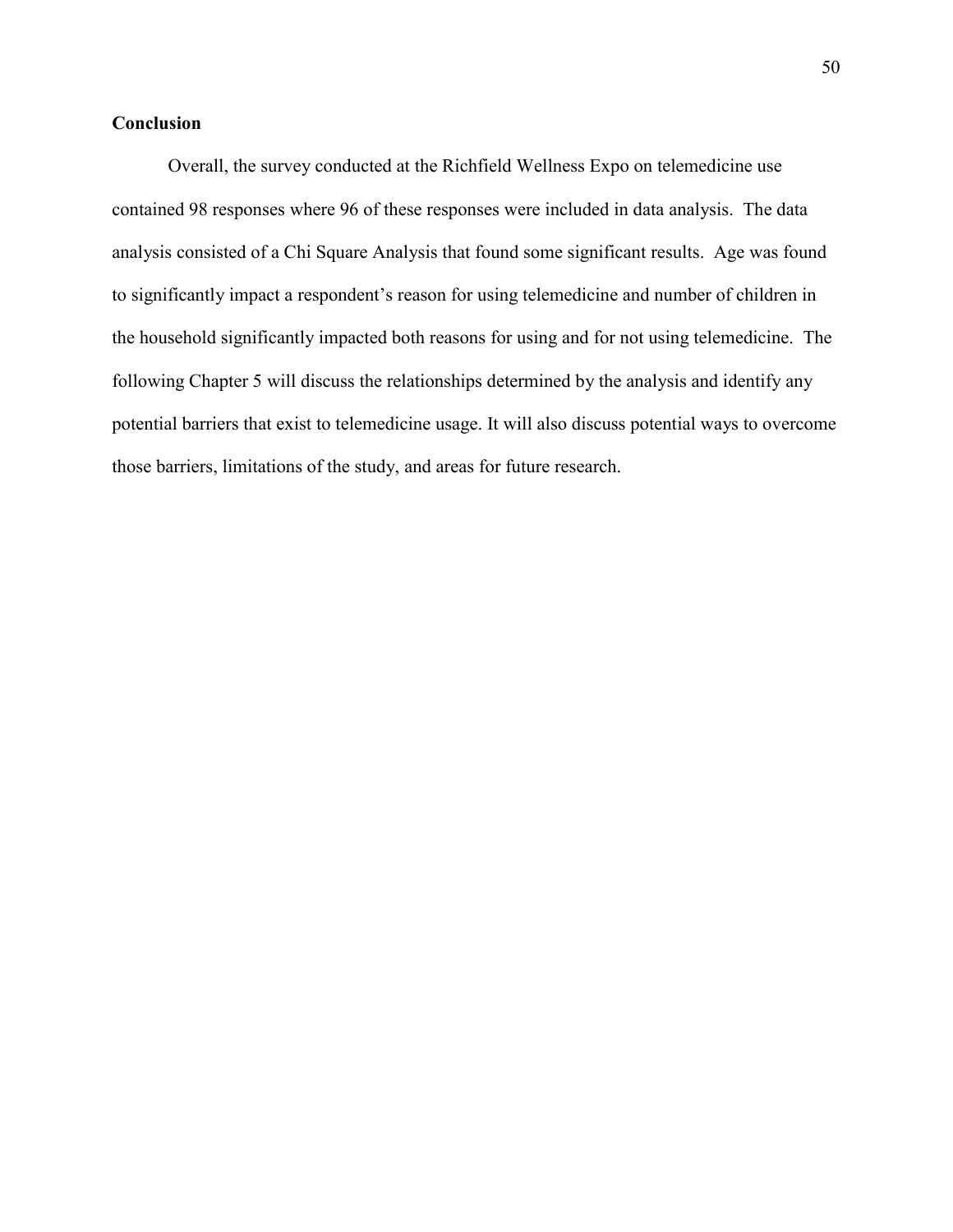#### **Chapter 5: Discussion**

### **Introduction**

The purpose of this study was to determine possible barriers to telemedicine usage. The Research Team hypothesized that demographic characteristics such as gender, age, number of children in the household, education level and area of residence would influence both the rates of telemedicine usage and the reasoning behind those rates. As discussed in the Chapter 4, geographic location, age, and number of children in the household impacted either the rate of telemedicine usage, or the reasoning for using or not using telemedicine. Each of these factors, as well as gender and education level, will be discussed in this chapter to identify potential barriers to telemedicine usage.

#### **Influencing Factors to Telemedicine Acceptance and Utilization**

This study sought to identify what barriers prevent acceptance and utilization of telemedicine. Fifty-one percent of survey respondents reported never using telemedicine, and the remaining forty-nine percent reported usage frequencies varying from one time per year to multiple times per year. This result, when correlated against the demographic information collected from respondents, provided insight as to what factors might be influencing the frequency of telemedicine usage.

**Gender.** Seventy-eight percent of survey respondents were female, but gender was determined to have no significant effect on the rate of telemedicine usage. Due to the lack of published literature on the gender usage rates of telemedicine this result was neither in alignment nor conflict with previous studies. The Research Team considered this result interesting in that it suggests a state of equal opportunity between men and women to utilize telemedicine technology. As discussed in Chapter 2, access to care is a fundamental issue with healthcare in the United States, and if women and men can utilize telemedicine equally, as this data suggests,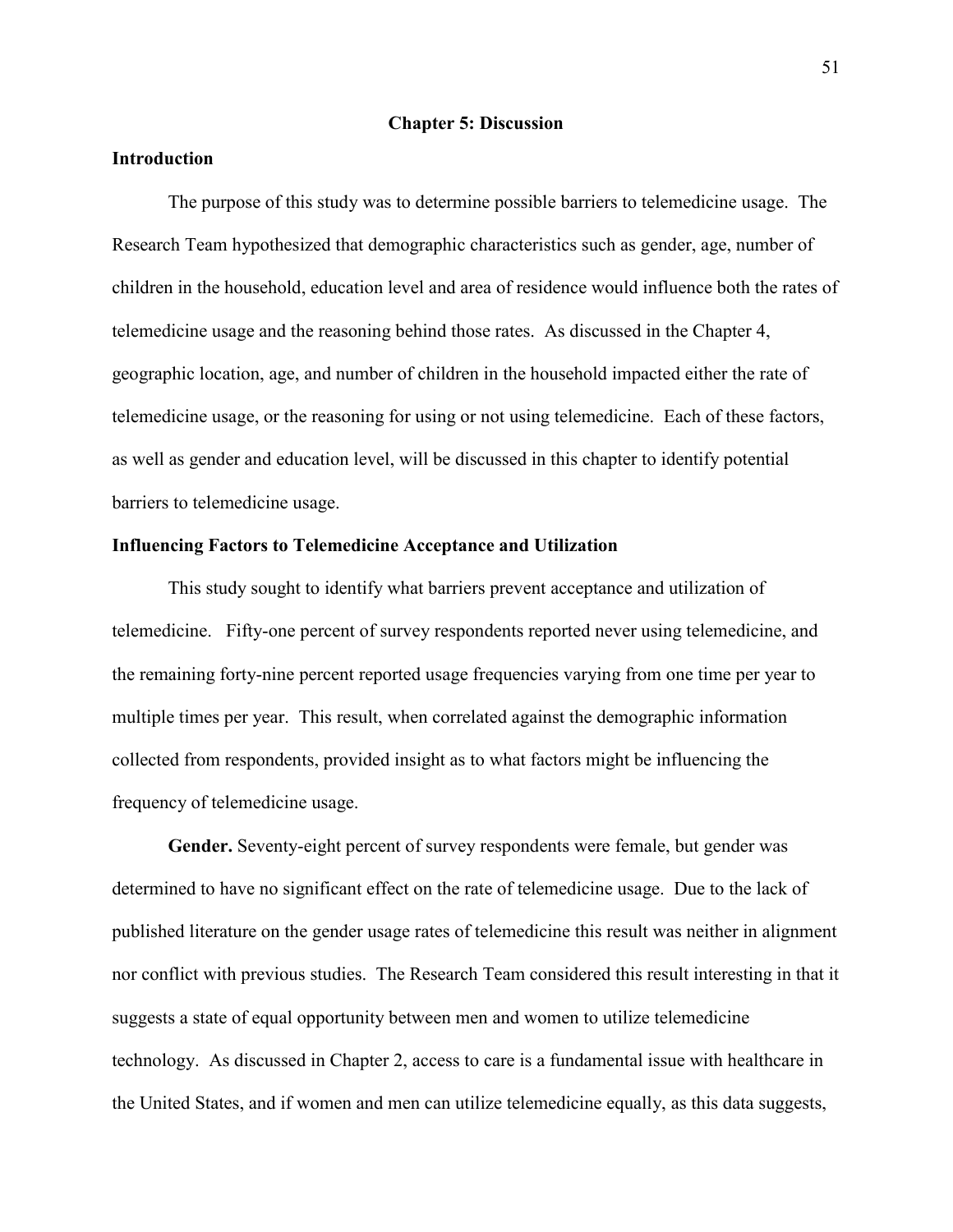then it alleviates one potential barrier to healthcare access. Efforts to broaden the utilization of telemedicine should therefore be targeted to men and women equally.

Regarding the reasons why men and women do or do not utilize telemedicine, again there was no significant correlation with gender. Reasons why both men and women used telemedicine generally included the perception that it saves time and is easy to use. These features could be highlighted by telemedicine providers in their marketing campaigns. Similarly, men and women tended to list a lack of knowledge about telemedicine services (including not knowing if it was available to them or covered by their insurance) and a preference to seeing a provider in person as reasons they do not utilize telemedicine. As such, telemedicine programs might consider a more proactive campaign to educate patients on their services, and may also consider structuring their systems to put more emphasis on the development of a patientphysician relationship even from a remote distance.

**Age.** The two largest age groups of survey respondents were 30 - 39 years old (33%) and 40 to 49 years old (28%), with representation of age groups 18 - 29, 50 - 59 and 60+ comprising smaller proportions of respondents. Despite this broad range of demographic response age was not found to have a significant effect on whether someone utilized telemedicine. Once again, given the lack of published literature on the age-based telemedicine usage rates, this result was neither in alignment or conflict with previous studies. It was, however, of some surprise to the Research Team that younger respondents were not more likely to utilize telemedicine. This is likely due to an implicit bias of the team about the reluctance or slower adoption of technology services amongst older patients.

When considering why respondents who did utilize telemedicine chose to do so, age was found to be a significant factor. Interestingly, respondents who were 30 - 39 years old were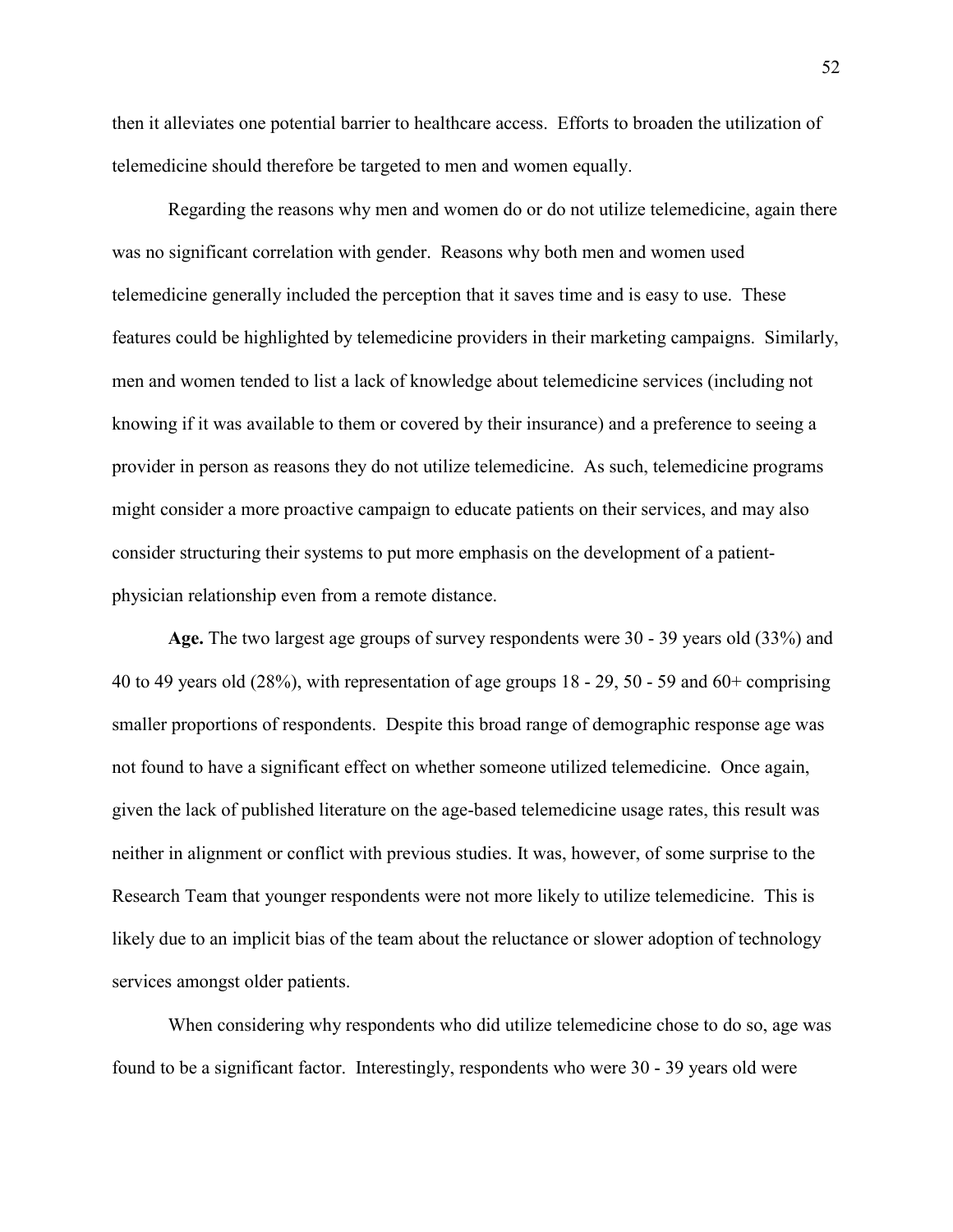more likely to select "It's easy to use" as their reason for using telemedicine, whereas respondents 40 - 49 years old selected "It saves me time" with higher frequency. This result was considered paradoxical by the Research Team, as it would be hypothesized that patients in their 30's might tend to have busier lives, often juggling careers and young families, and therefore value the time-savings aspects of telemedicine. However, this may be captured in the response of "It's easy to use," where busy patients value the ease of telemedicine technology. An additional finding of interest is that the combined age range of 30 - 49 year old respondents were more likely than younger and older respondents to state that they receive better healthcare via telemedicine and to value not having to travel to the clinic.

Regarding respondents who did not utilize telemedicine, there was no statistically significant correlation between age and reason for not using telemedicine. A finding of interest, however, is that across all age groups, there were minimal responses about not having access to technology, not trusting the quality, or not knowing about telemedicine existing. This is an encouraging result for the implementation of telemedicine in that people feel confident in their access to phones and computers to conduct their healthcare, and they do not have a preconceived notion that telemedicine comes with a reduced standard of care.

**Number of children in the household.** The number of children in the household did not significantly impact usage of telemedicine. This was a surprising result as it was hypothesized that the greater the number of children, the more likely a respondent would be to use telemedicine. However, the number of children did significantly impact a respondent's reason for using and for not using telemedicine. Respondents with zero or three or more children in the household use telemedicine because it saves them time and respondents with one or two children use it because they believe they receive better healthcare. On the flip side, respondents with zero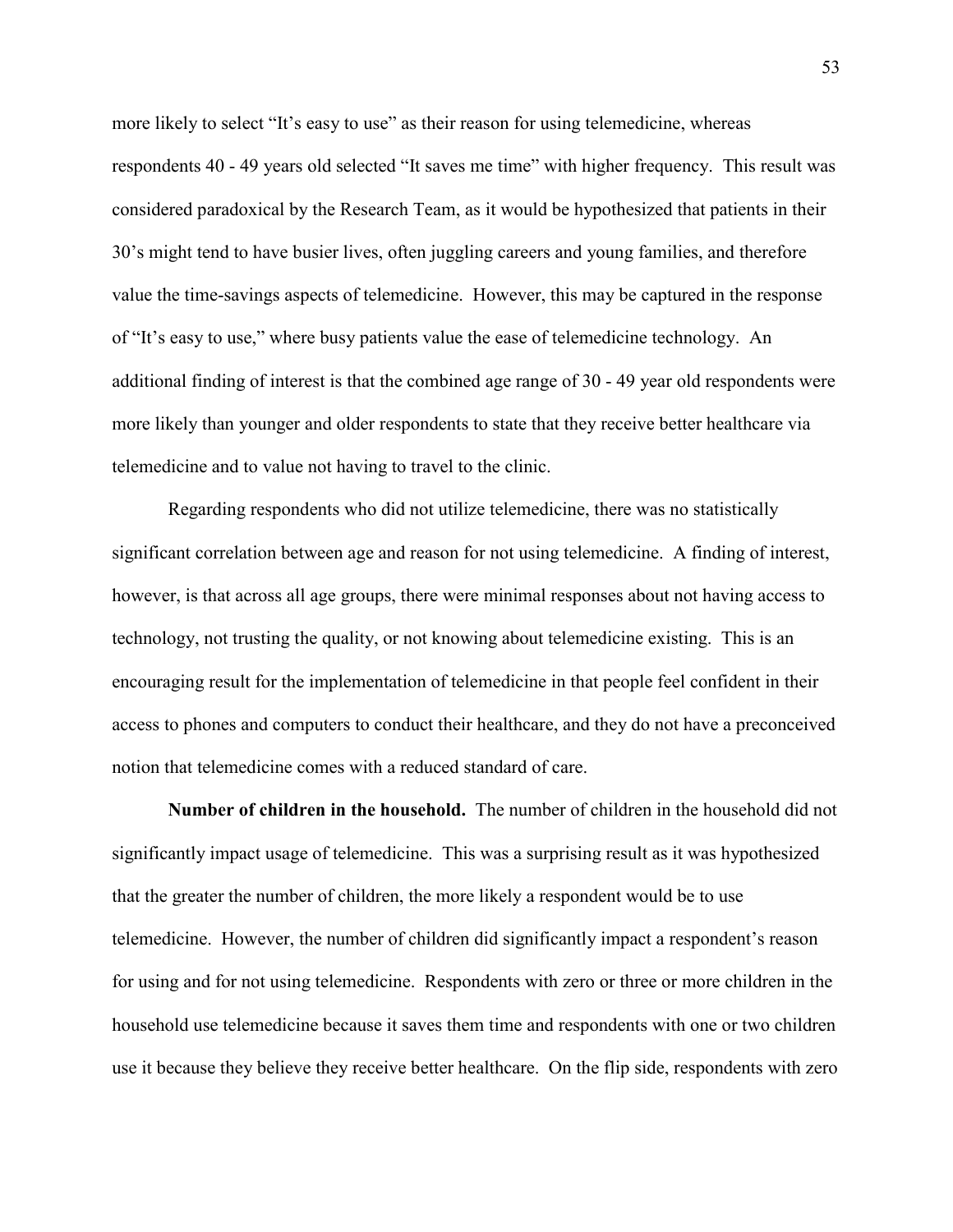or three or more children in the household who choose not to use telemedicine choose not to because they do not know how to access it. Those with one or two children choose not to use telemedicine because they prefer being seen in person.

This was an interesting result because it had been expected that having children in the household would increase a respondent's likelihood of using telemedicine. Studies have found that the usage of telemedicine in schools has saved an average of 3.4 hours of missed work time and between \$101 and \$224 per visit (Young & Ireson, 2003). Busy parents with many children would be expected to take advantage of telemedicine to save time and money. However, perhaps this does not impact telemedicine usage because many of these busy parents do not know how to access telemedicine and/or they do believe the quality of care for their child will be the same. Even amidst time and money savings, parents still want the best possible care for their children. Also, a busy parent will often not want to take the time to learn a whole new system, but would rather take their child to the clinic in which they are familiar.

 **Education level.** Education level did not impact telemedicine usage, nor did it impact why a respondent chose to use or not use telemedicine. It was expected that those with a higher education level would use telemedicine more because prior studies have found that those with lower education levels were more reluctant to use telemedicine (Sorensen, 2008). This reluctance to use telemedicine by those with a lower education level was not confirmed by this study. However, the original study by Sorensen was done in Denmark, so perhaps in the United States education and health care are different enough than in Denmark that education level does not prevent someone from using telemedicine. Another possible explanation is that because the more educated population is more likely to have a job that provides insurance, these people do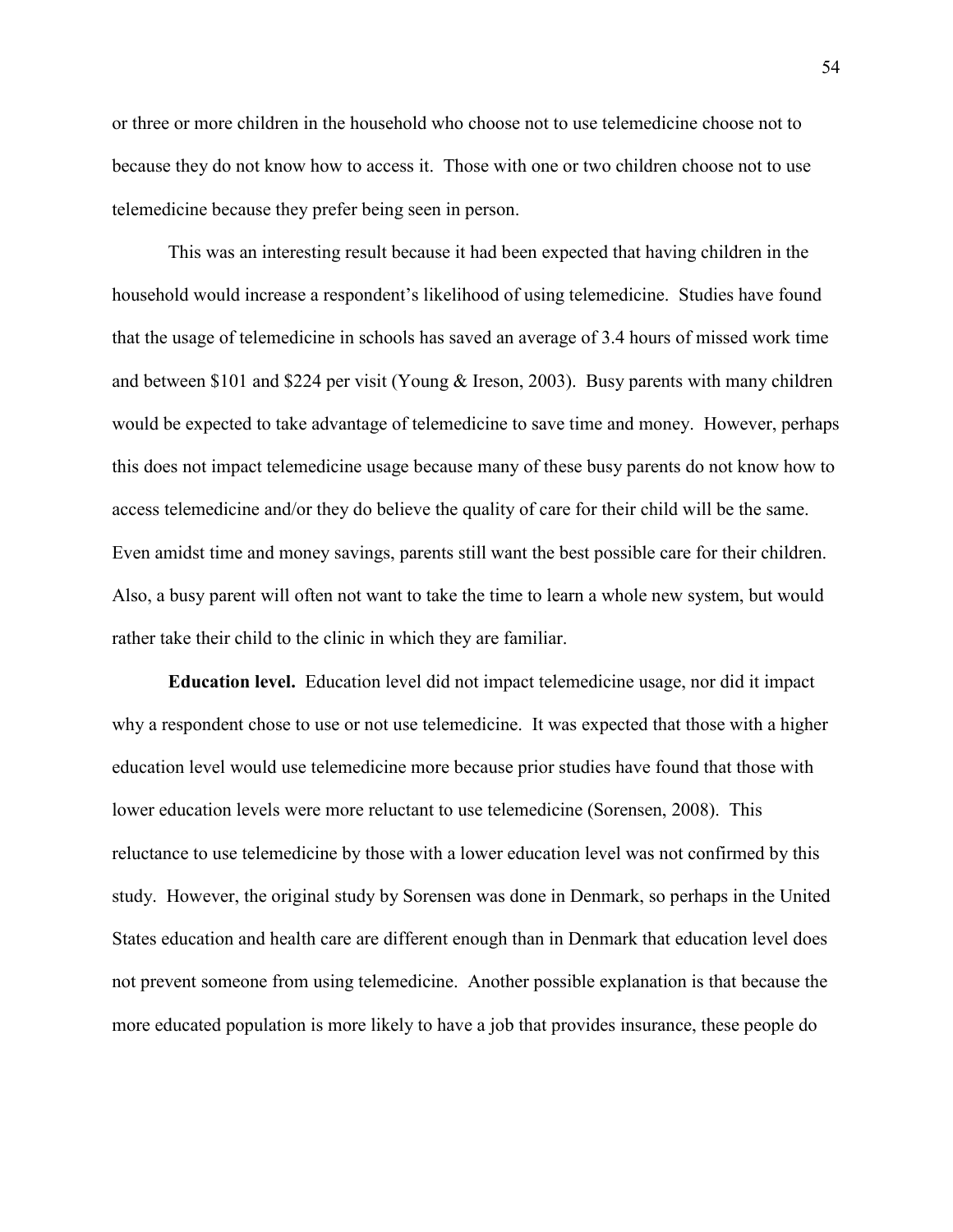not worry so much about the cost of their visit and are simply seen in person. Those without insurance potentially seek out cheaper health care options such as telemedicine.

**Area of residence.** Geographic location was found to significantly impact telemedicine usage with rural participants more likely to use telemedicine than suburban or urban participants. This was an expected finding because review of the literature revealed that rural areas often experience a shortage of physicians and especially specialty physicians (Young & Ireson, 2003). Because of these shortages, patients often must drive hundreds of miles to receive or forgo receiving any care at all (Qiang & Marras, 2015). Telemedicine has the capability to solve many of these access to care problems in rural communities because it allows patients to receive care without driving hundreds of miles. This is likely why rural participants were more likely to use telemedicine than suburban or urban participants, where clinics are often a few miles from home. While area of residence did significantly impact telemedicine usage, it did not significantly impact a participant's reason for using or not using telemedicine.

#### **Recommendations for the Improvement of Telemedicine**

As was discussed in Chapter 2, telemedicine has many benefits including the potential to increase access to care and lowering the cost of healthcare. Telemedicine thereby has the potential to help alleviate two major problems in the current healthcare system in the United States. For this reason, it is important to find ways to increase telemedicine usage among patients. Overall, the survey found that participants who do not use telemedicine choose not to use it mainly for three reasons: they do not know how to access it, are unsure if their insurance covers it, and/or prefer being seen in person for their healthcare. Based on these results, a potential solution would be a marketing campaign to reach out to patients explaining how telemedicine works, how to access it, and the potential benefits of using it. Clinic providers or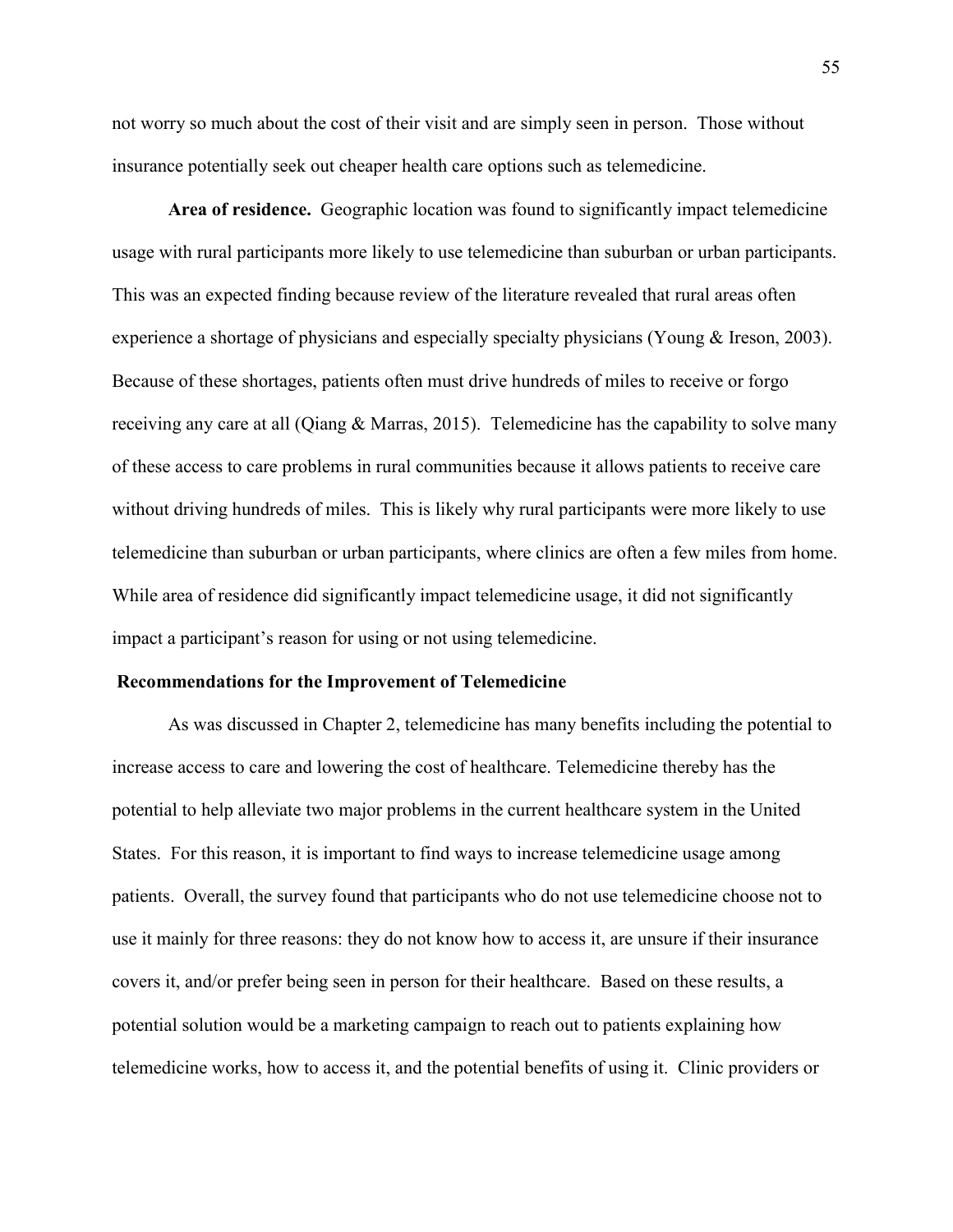clinic staff could hand out this information while patients are in the clinic. Insurance companies could also provide customers with information detailing coverage based on his or her specific insurance plan and incentivize patients to use telemedicine in order to save money and drive down healthcare costs. Finally, to increase patient confidence in using telemedicine, providers could be required to undergo specific training on telemedicine. This could help patients who prefer to be seen in person have confidence that they will still be receiving quality care virtually.

# **Limitations**

Although the survey conducted yielded useful data, potential limitations must be discussed. One potential limitation is the survey population was only attendants of the Richfield Wellness Expo in Richfield, Minnesota, which imposed limitations both by geographic location and the number of attendees at the expo. According to the data collected, attendants of the Richfield Wellness Expo that took the survey were by majority female from an urban area. Therefore, a limitation of the study would be the demographics of the respondent population. Specifically, the rural population was the least represented in the data and, according to the literature review conducted in Chapter 2, one of the demographic groups most in need of telemedicine.

In addition, the location and type of event may have limited the survey data. Because the data was collected at a wellness expo, it is possible that these individuals are more likely to access medical care and therefore may be more likely to use telemedicine, further limiting the data that could be collected on true barriers to telemedicine usage. Also, the survey tool utilized was both created and used by researchers, so unintentional bias may have been introduced into the survey tool and the reliability and validity of the tool is undetermined which may have further limited the study conducted.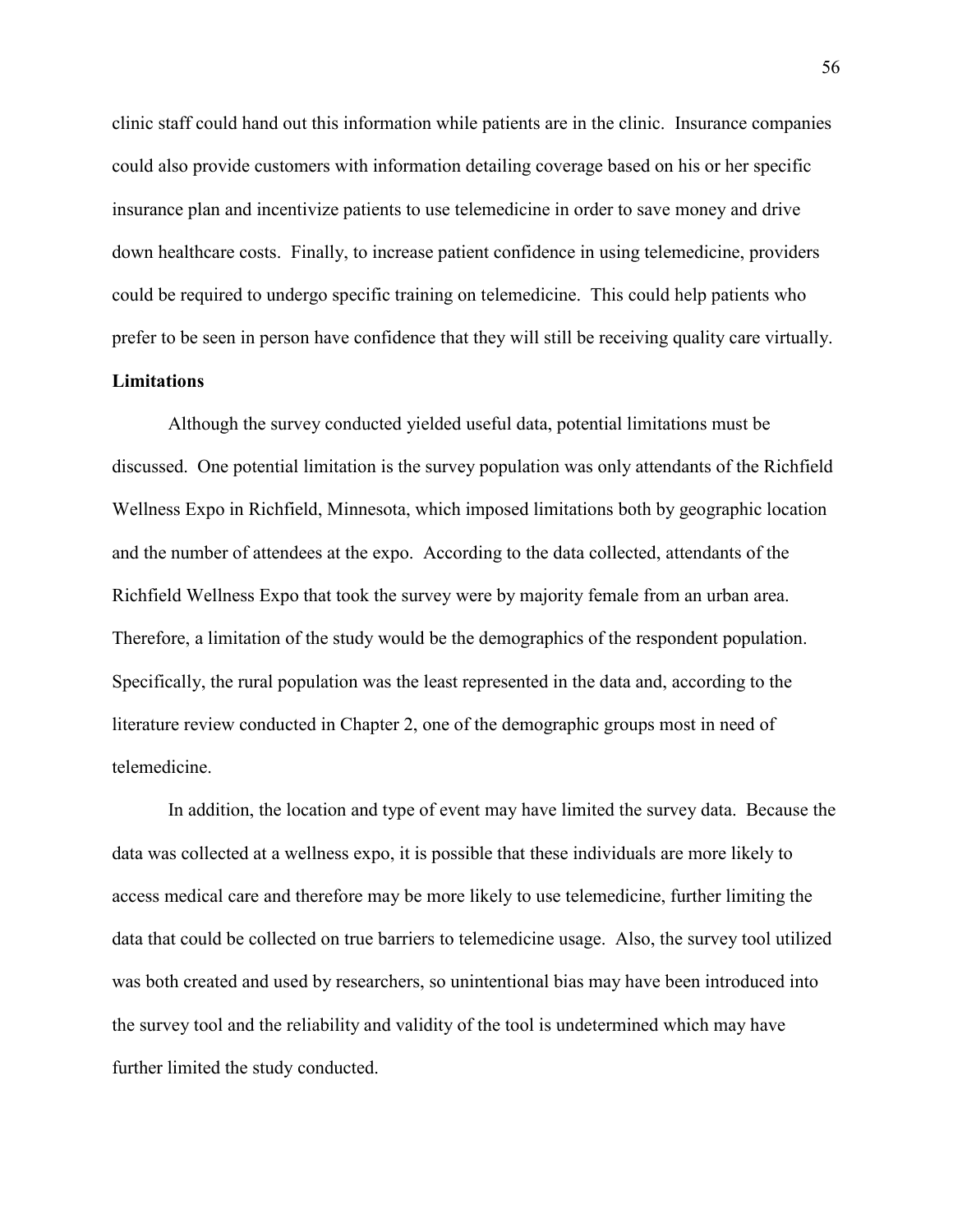Finally, because the design of the study was a survey, where there are neither controls or manipulated variables, it is difficult to draw any definitive conclusions or determine a causal relationship between the potential barriers and usage of telemedicine.

### **Further Research**

Due to the lack of research in the area of telemedicine and the exponential growth of technology in recent years, more research is needed to further understand how telemedicine is being used and what may be limiting telemedicine usage. Due to the fact that the survey conducted was limited by the demographic, geographic and time constraints listed above, an important area of further research would be to expand the survey to a broader population and attempt to collect more data from rural respondents. In addition, expanding the geographic location outside of Minnesota could help gain an understanding of how other states may be utilizing telemedicine as well as identify barriers that exist outside of Minnesota. Another area of research may be surveying telemedicine providers to understand the barriers providers face when using telemedicine and how that impacts care on the front side of telemedicine.

Additionally, further research could be done looking at the potential barriers identified by the study in an attempt to gain more information as to why those barrier exists. For example, one of the barriers listed is that patients prefer to be seen in person. Further research may include conducting a study to understand why patients prefer to be seen in person. Finally, one other area for further potential research is to develop a valid and reliable tool to measure telemedicine usage and then utilizing the tool to determine the effectiveness of suggested telemedicine marketing strategies on telemedicine usage both before and after implementation.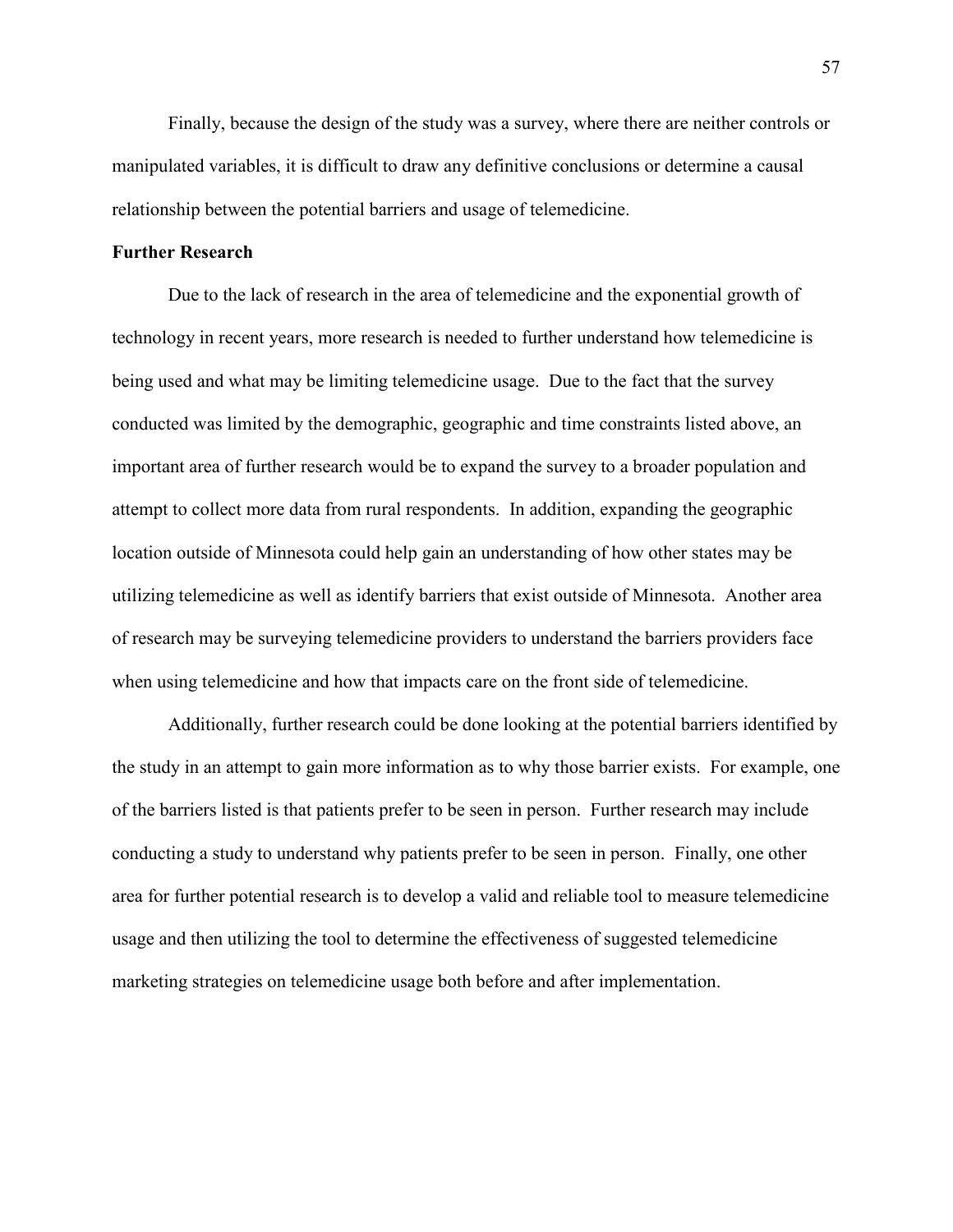# **Conclusion**

Telemedicine provides significant opportunity to leverage technology to improve human health. As discussed in Chapter 2, studies have shown telemedicine provides benefits to both the patient and healthcare system by decreasing cost and increasing convenience. Despite these benefits, very little data exists on telemedicine usage.

This study was conducted to gather data on the demographics of who is using or not using telemedicine, and for those not using telemedicine, the potential barriers to usage. The goal was to identify barriers that would allow healthcare systems to implement marketing strategies or manipulate current telemedicine platforms to be more accessible to a broader population of patients. The data collected and analyzed from the Richfield Wellness Expo identified some potential barriers such as lack of knowledge on how to use telemedicine, insurance coverage uncertainty and/or a preference for being seen in person. The Research Team suggested overcoming these potential barriers by creating literature aimed at patient education on telemedicine, providing plan-specific insurance benefit information to the patient, incentivizing the use of telemedicine and creating a standardized, effective telemedicine training program for providers. Taking measures to promote telemedicine programs will help alleviate burdens within the healthcare system and advance patient care. For in the age of technology, where time is measured in milliseconds, space in gigabytes, and geographic boundaries are nonexistent, why should medical care be delivered over hours to days and be confined to four brick walls?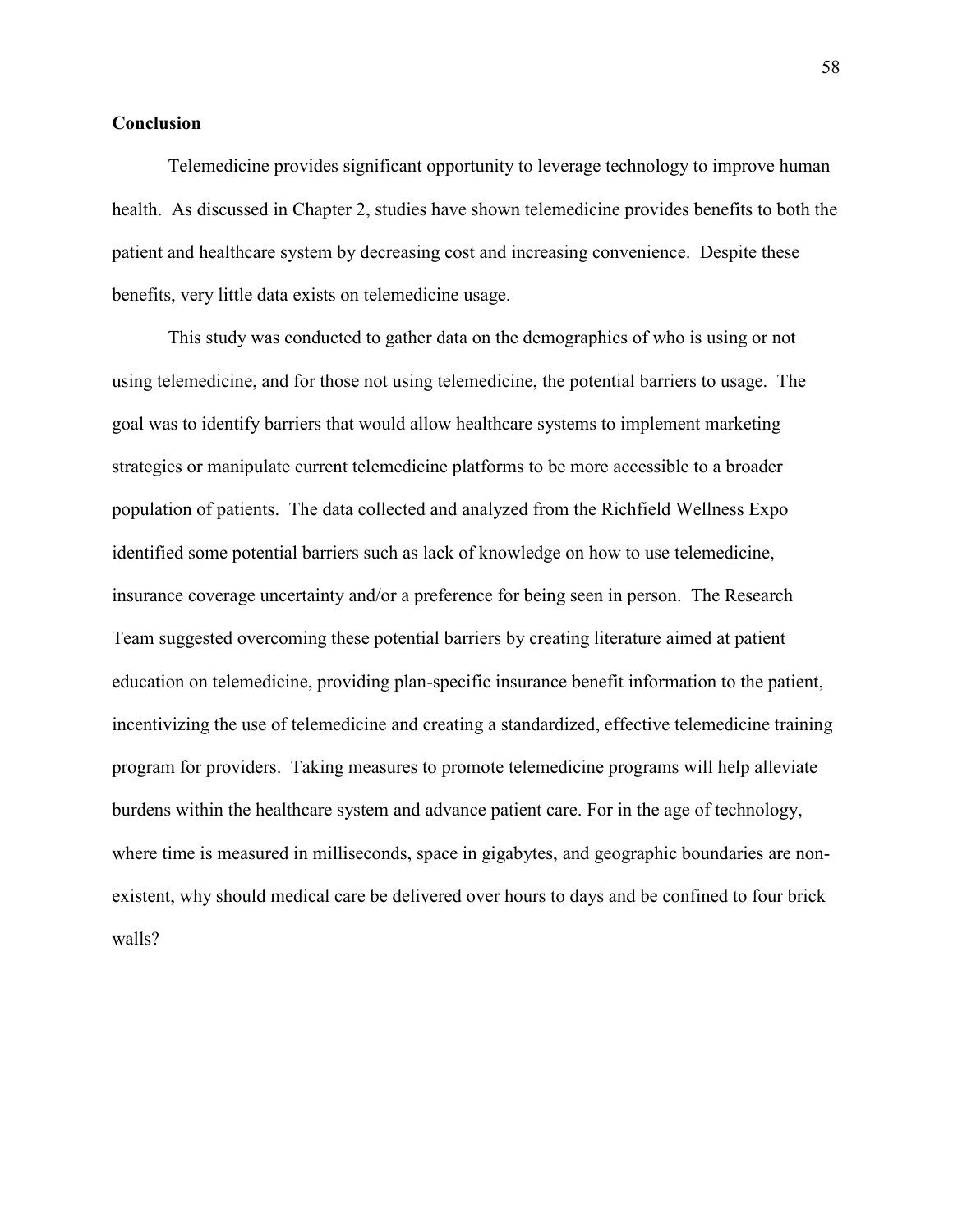### **REFERENCES**

- Ambroise, B., Benateau, H., Prevost, R., Traore, H., Hauchard, K., Dia, H., & Veyssiere, A. (2018). The contribution of telemedicine to humanitarian surgery. *Journal of Cranio-Maxillo-Facial Surgery, 46*, 1368-1372. doi: 10.1016/j.jcms.2018.05.037
- American Telemedicine Association. (n.d.-a). About Telemedicine. Retrieved from the American Telemedicine Association website: http://www.americantelemed.org
- American Telemedicine Association. (n.d.-b). American Telemedicine Association applauds landmark expansion of Medicare telehealth coverage. Retrieved from the American Telemedicine Association website: https://thesource.americantelemed.org
- American Medical Association. (n.d.). Ethical practice in telemedicine. Retrieved from the American Medical Association website: https://www.ama-assn.org
- Barnes, J. K. (2006). *Telemedicine: A conflict of laws problem waiting to happen how will interstate and international claims be decided?* Retrieved from http://www.hjil.org/articles/hjil-28-2-barnes.pdf
- Boerner, H. (2018, July 23). Apps may be 'the only way' to get rural patients STI tests. Retrieved from https://www.medscape.com/viewarticle/899700#vp\_2
- Brennan, D., Mawson, S., & Brownsell, S. (2009). Telerehabilitation: Enabling the remote delivery of healthcare, rehabilitation, and self management. *Studies in health technology and informatics, 145*, 231-48. doi:10.3233/978-1-60750-018-6-231
- Center for Medicare & Medicaid Services. (2018, February). *Telehealth Services.* Retrieved from the Center for Medicare & Medicaid Services website: https://www.cms.gov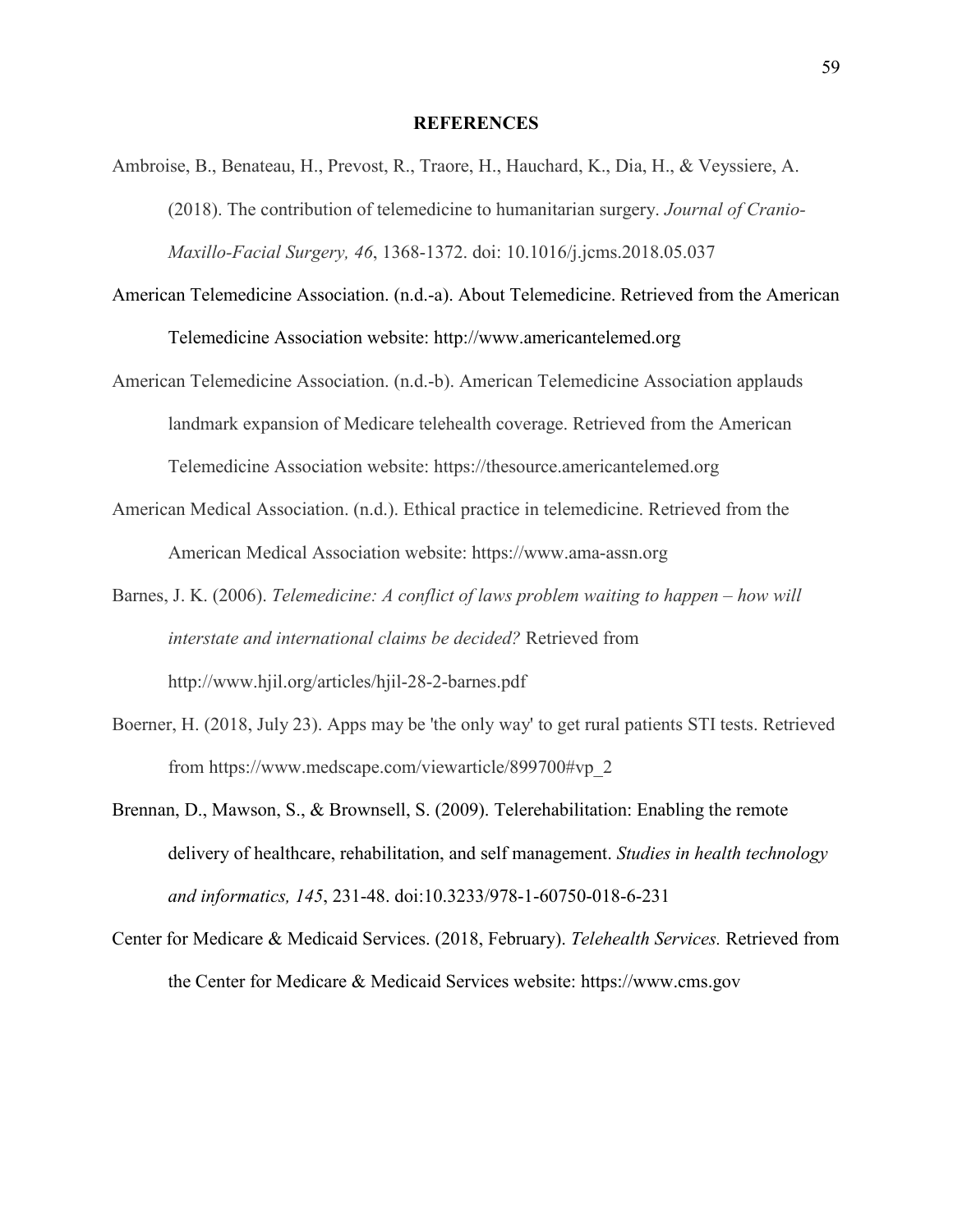- Chaet, D., Clearfield, R., Sabin, J. E., & Skimming, K. (2017). Ethical practice in telehealth and telemedicine*. Journal of General Internal Medicine*, *32*(10), 1136-1140. doi:10.1007/s11606-017-4082-2
- Chess, D., Whitman, J. J., Croll, D., & Stefanacci, R. (2018). Impact of after-hours telemedicine on hospitalizations in a skilled nursing facility. *The American Journal of Managed Care, 24*(8), 385-388. Retrieved from http://triple.care/wp-content/uploads/2018/08/AJMC-TripleCare-08-2018.pdf
- Darkins, A. W., & Cary, M. A. (2000). *Telemedicine and telehealth: Principles, policies, performance, and pitfalls.* New York, NY: Springer Publishing Company.
- Doolittle, G. C., O'Neal Spaulding, A., & Williams, A. R. (2011). The decreasing cost of telemedicine and telehealth. *Telemedicine and e-Health, 17*(9), 671-675. doi:10/1089/tmj.2011/0033
- Dullet, N. W., Geraghty, E. M., Kaufman, T., Kissee, J. L., King, J., Dharmar, M., … Marcin, J. P. (2017). Impact of a university-based outpatient telemedicine program on time savings, travel costs, and environmental pollutants. *Value in Health, 20*, 542-546. doi: 10.1016/j.jval.2017.01.014\
- Edworthy, S. M. (2001). Telemedicine in developing countries: May have more impact than in developed countries. *British Medical Journal, 323*(7312)*,* 524-525. Retrieved from https://www.jstor.org/stable/25467776
- Eibl, J. K., Gauthier, G., Pellegrini, D., Daiter, J., Varenbut, M., Hogenbirk, J. C., & Marsh, D. C. (2017). The effectiveness of telemedicine-delivered opioid agonist therapy in a supervised clinical setting. *Drug and Alcohol Dependence, 176*, 133-138. doi: 10.1016/j.drugalcdep.2017.01.048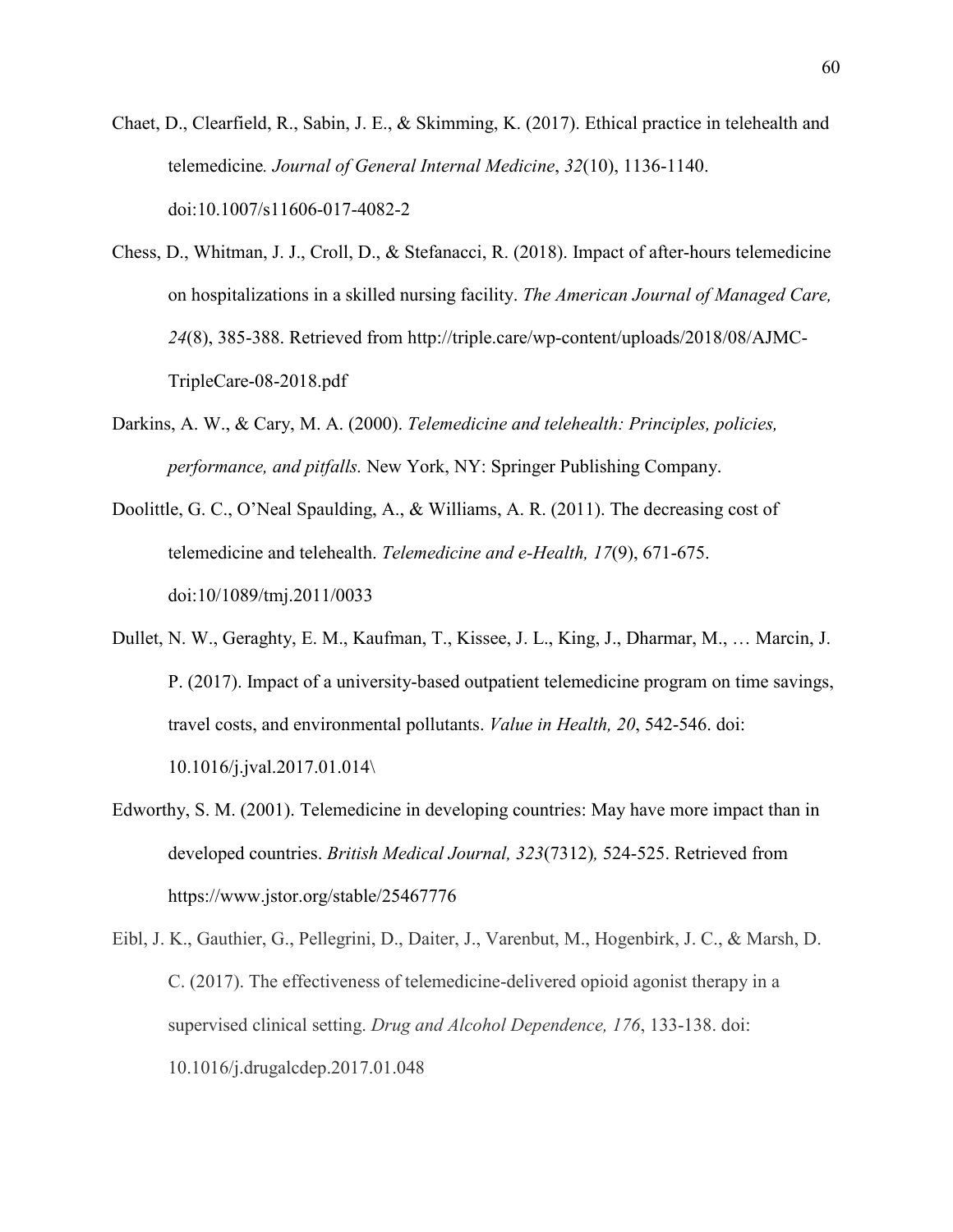Fortney, J. C., Pyne, J. M., Kimbrell, T. A., Hudson, T. J., Robinson, D. E., Schneider, R., … Schnurr, P. P. (2015). Telemedicine-based collaborative care for Posttraumatic Stress Disorder: A randomized clinical trial. *JAMA Psychiatry, 72*(1), 58-67. doi: 10.1001/jamapsychiatry.2014.1575

- Ganapathy, K. (2002). Telemedicine and neurosciences in developing countries. *Surgical neurology, 58*(6), 388-394. doi: 10.1016/S0090-3019(02)00924-2
- Great Plains Telehealth Resource & Assistance Center. (2018). From startup to sustainability. Retrieved from the Great Plains Telehealth Resource & Assistance Center website: http://www.gptrac.org
- Goulis, D. G., Giaglis, G. D., Boren, S. A., Lekka, I., Bontis, E., Balas, E. A., … Avarmides, A. (2004). Effectiveness of home-centered care through telemedicine applications for overweight and obese patients: A randomized controlled trial. *International Journal of Obesity, 28,* 1391-1398. doi: 10.1038/sj.ijo.0802773
- Hafner-Fogarty, R. (2016, November 02). Telemedicine regulation: Then and now. Retrieved from https://southwesttrc.org/blog/2016/telemedicine-regulation-then-and-now
- Hall, J. L., & McGraw, D. (2014, February). For telehealth to succeed, privacy and security risks must be identified and addressed. *Health Affairs, 33*(2), 216-221. doi: 10.1377/hlthaff.2013.0997

Health Management Technology. (2015, June). Mobile tech is key to patient engagement. *HealthManagement Technology.* Retrieved from https://www.healthmgttech.com/industry-Watch-2

Health Resources & Services Administration. (n.d.). Telehealth Programs. Retrieved from the Health Resources & Services Administration website: https://www.hrsa.gov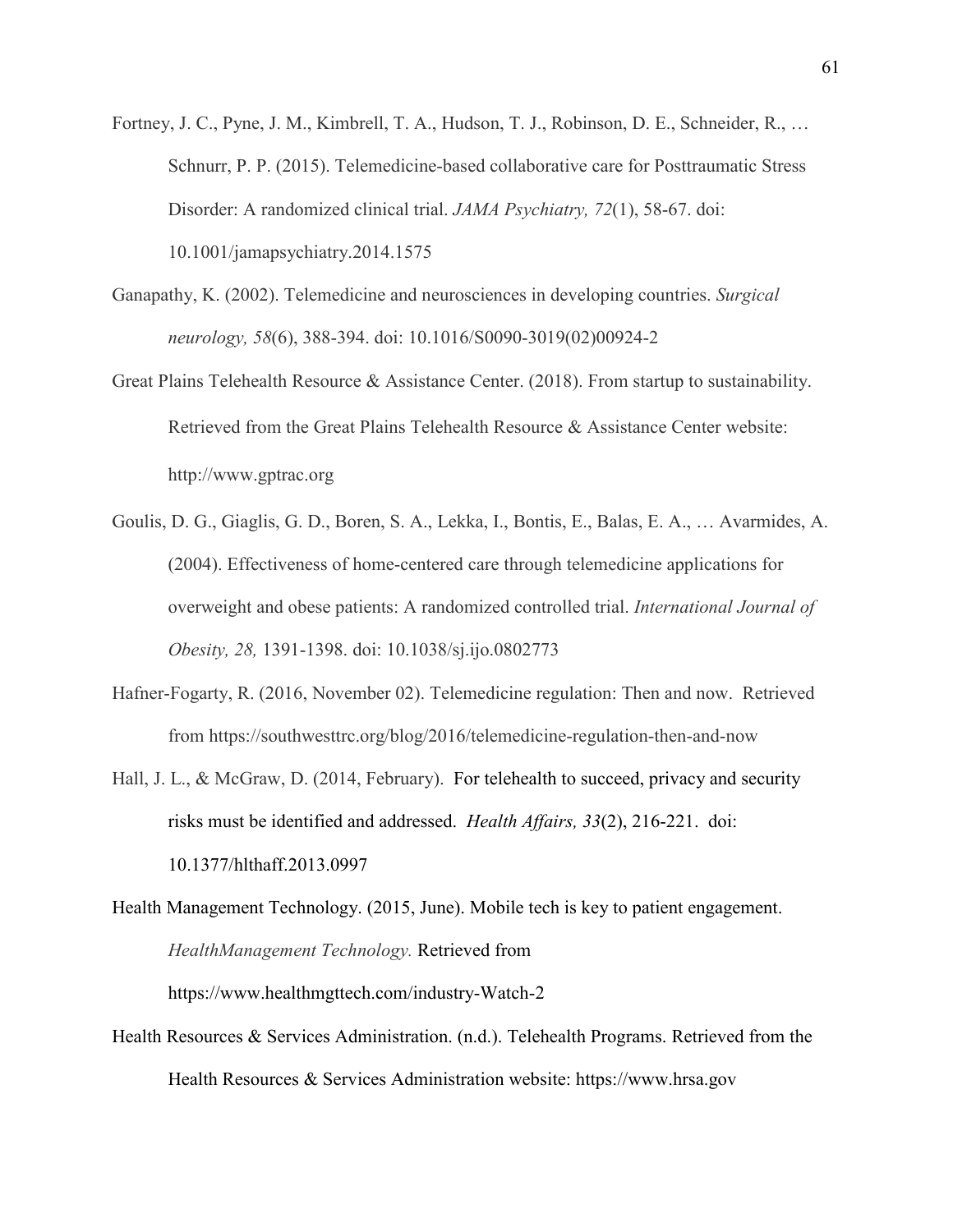- Hochfelder, D. (n.d.). Alexander Graham Bell. In *Encyclopedia Britannica*. Retrieved on October 28, 2018 from https://www.britannica.com/biography/Alexander-Graham-Bell
- Jordon, S. (2018, January 31). The list of U.S. health care challenges is long. Retrieved from https://www.omaha.com/livewellnebraska/consumer/the-list-of-u-s-health-carechallenges-is-long/article\_e226fc99-bbf1-569c-96fb-ebb459232e72.html
- Juarez, A. P., Weitlauf, A. S., Nicholson, A., Pasternak, A., Broderick, N., Hine, J., . . . Warren, Z. (2018). Early identification of ASD through telemedicine: Potential value. *Journal of Autism and Developmental Disorders, 48*, 2601-2610. doi: 10.1007/s10803-018-3524-y
- Marano, M., Stein, R., Song, W., Patel, D., Taylor-Aidoo, N., Xu, S., & Scales, L. (2018). HIV testing, linkage to HIV medical care, and interviews for partner services among black men who have sex with men - Non-health care facilities, 20 Southern US jurisdictions, 2016. *MMWR Morb Mortal Wkly Rep, 67*:778–781. doi: 10.15585/mmwr.mm6728a3
- Markwick, L., McConnochie, K. & Wood, N. (2015). Expanding telemedicine to include primary care for the urban adult. *Journal of Health Care for the Poor and Underserved, 26,* 771-776. doi: 10.1353/hpu.2015.0078
- McCarthy, J. (2015, September). How many health apps actually matter? Retrieved from https://www.healthcareitnews.com/news/how-many-health-apps-actually-matter
- McConnochie, K. M., Wood, N. E., Kitzman, H. J., Herendeen, N. E., Roy, J. R., & Roghmann, K. J. (2005). Telemedicine reduces absence resulting from illness in urban child care: Evaluation of an innovation. *Pediatrics, 115*: 1273-1282. doi: 10.1542/peds.2004-0335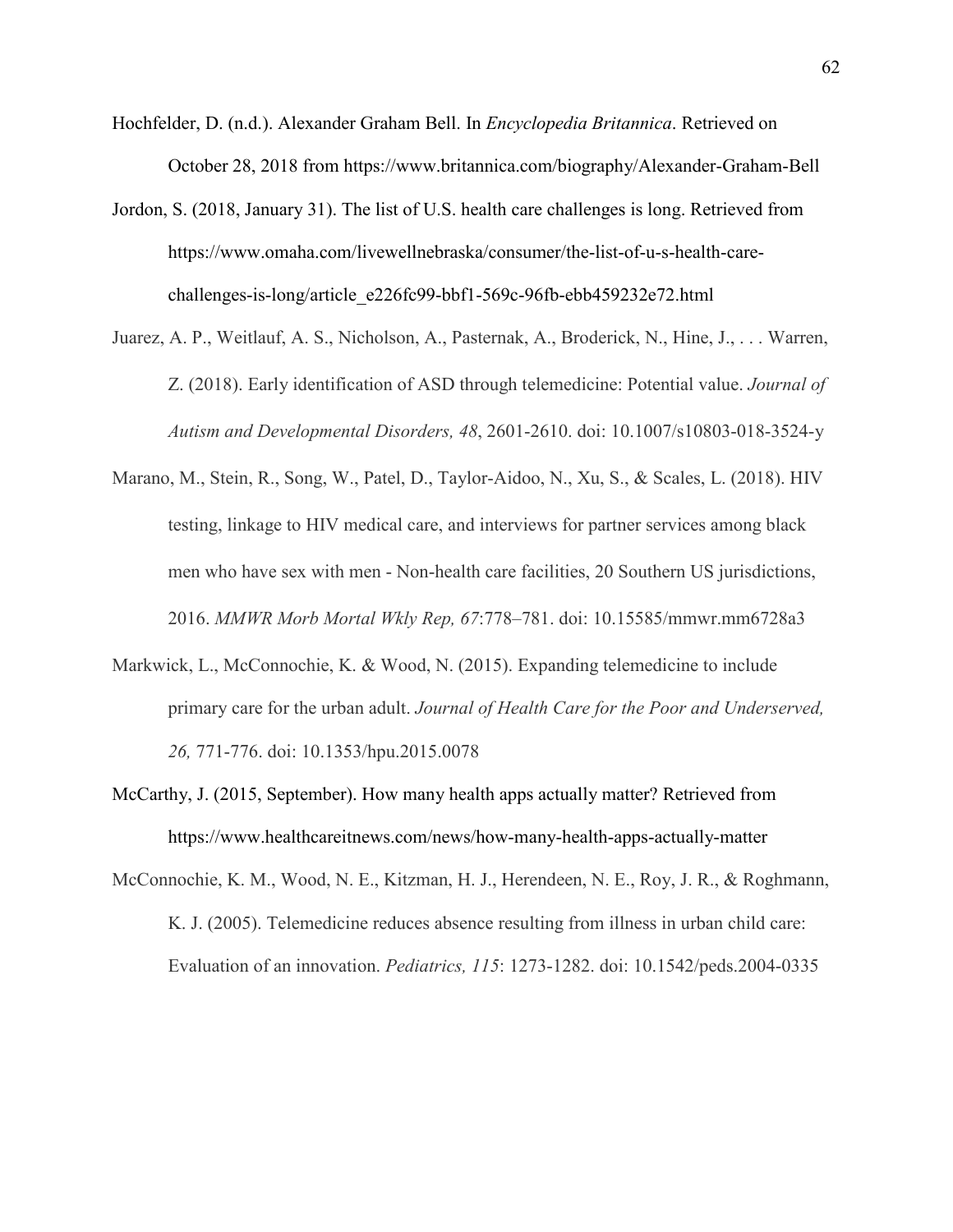- McSweeney, S., Pritt, J. A., Swearingen, A., Kimble, C. A., & Coustasse, A. (2017). Telestroke: Overcoming barriers to lifesaving treatment in rural hospitals. *Perspectives in Health Information Management*, 1-6. Retrieved from http://perspectives.ahima.org/wp-content/ uploads/2018/06/Telestroke.pdf
- Mehta, S. (2014, December) Telemedicine's potential ethical pitfalls. *Virtual Mentor. 16*(12), 1014-1017. doi: 10.1001/virtualmentor.2014.16.12.msoc1-1412
- Mohr, N. M., Young, T., Harland, K. K., Skow, B., Wittrock, A., Bell, A., & Ward, M. M. (2018). Emergency department telemedicine shortens rural time-to-provider and emergency department transfer times. *Telemed J E Health, 24*(8): 582-593. doi: 10.1089/tmj.2017.0262
- Moore, M. A., Coffman, M., Jetty, A., Petterson, S., & Bazeman, A. (2016). Only 15% of FPs report using telehealth; Training and lack of reimbursement are top barriers. Retrieved from the Robert Graham Center website: https://www.graham-center.org
- Nelson, R. (2017). Telemedicine and telehealth: The potential to improve rural access to care. *American Journal of Nursing, 117*(6), 17-18. doi: 10.1097/01.NAJ.0000520244.60138.1c
- Purc-Stephenson, R. J., & Thrasher, C. (2011). Patient compliance with telephone triage recommendations: A meta-analytic review. *Patient Education and Counseling, 87,* 135- 142. doi: 10.1016/j.pec.2011.08.019
- Qiang, J. K., & Marras, C. (2015). Telemedicine in Parkinson's disease: A patient perspective at a tertiary care centre. *Parkinsonism and Related Disorders, 21*, 525-528. doi: 10.1016/j.parkreldis.2015.02.018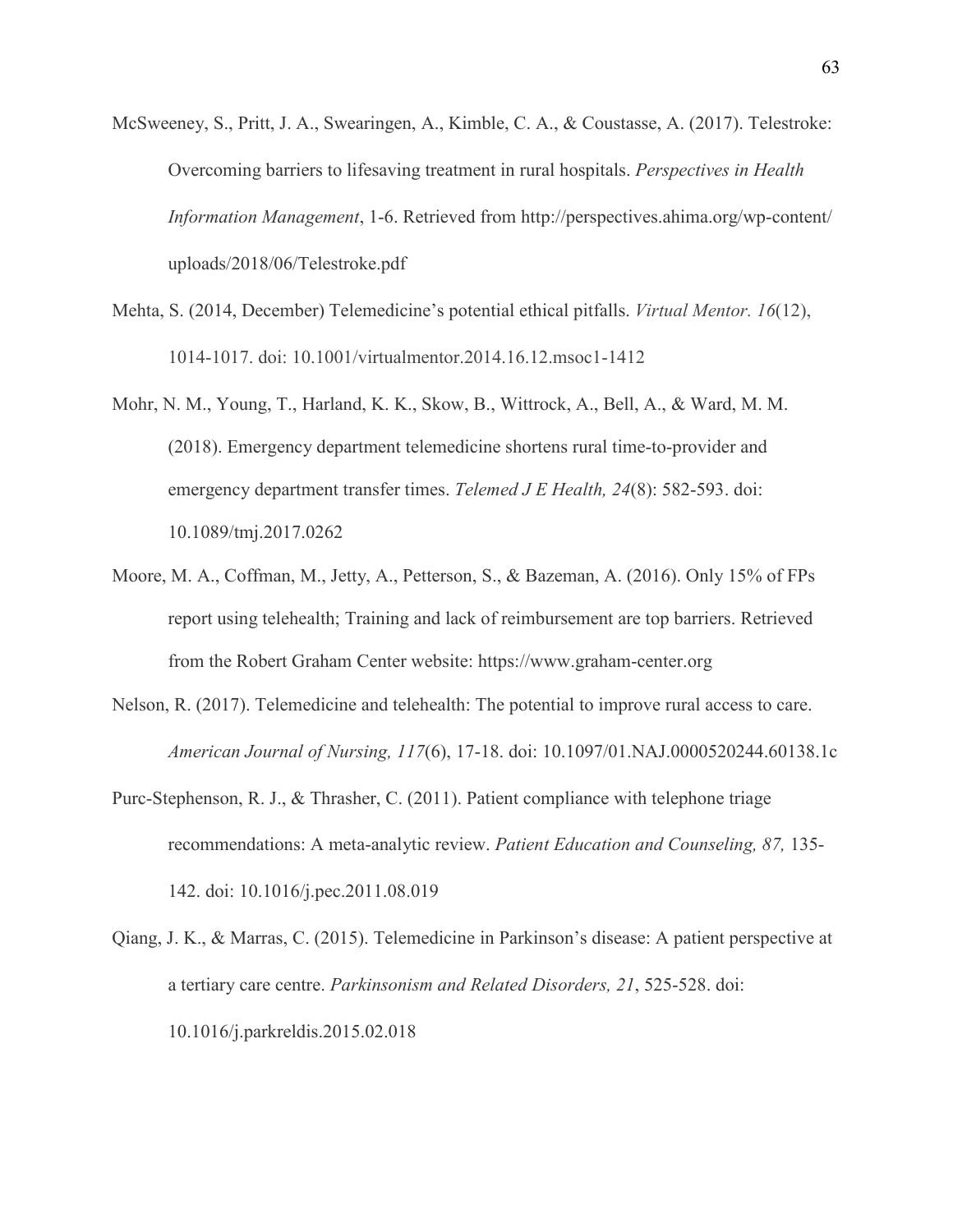- Richardson, D. R., Fry, R. L., & Krasnow, M. (2013). Cost-savings analysis of telemedicine use for ophthalmic screening in a rural Appalachian health clinic. *West Virginia Medical Journal, 109*(4)*,* 52-55. Retrieved from https://www.ncbi.nlm.nih.gov/pubmed/23930563
- Rivas, H., & Wac, K. (Eds.). (2018). *Digital health scaling healthcare to the world.* Cham, Switzerland: Springer International Publishing AG. doi: 10.1007/978-3-319-61446-5
- Schleicher, J. (2015, February). UNMC a pioneer in telemedicine. Retrieved from https://www.unmc.edu/news.cfm?match=16468
- Sorensen, J. F. (2008). Attitudes toward telehealth use among rural residents: A Danish survey. *The Journal of Rural Health, 24*(3), 330-335. doi: 10.1111/j.1748-0361.2008.00178.x
- Spaulding, R., Belz, N., DeLurgio, S., & Williams, A. R. (2010). Cost savings of telemedicine utilization for child psychiatry in a rural Kansas community. *Telemedicine and e-Health, 16*(8), 867. doi: 10.1089/tmj.2010.0054
- Sullivan, P. S., Driggers, R., Stekler, J. D., Siegler, A., Goldenberg, T., McDougal, S. J., … Stephenson, R. (2017). Usability and acceptability of a mobile comprehensive HIV prevention app for men who have sex with men: A pilot study. *JMIR Mhealth Uhealth, 5*(3): e26. doi:10.2196/mhealth.7199
- Thomas, L., & Capistrant, G. (2017, February). *State telemedicine gap analysis: Coverage & reimbursement.* Retrieved from the American Telemedicine Association website: https://thesource.americantelemed.org
- United States Census Bureau. (2015). 2010 Census urban and rural classification and urban area criteria. Retrieved from the United States Census Bureau website:

https://www.census.gov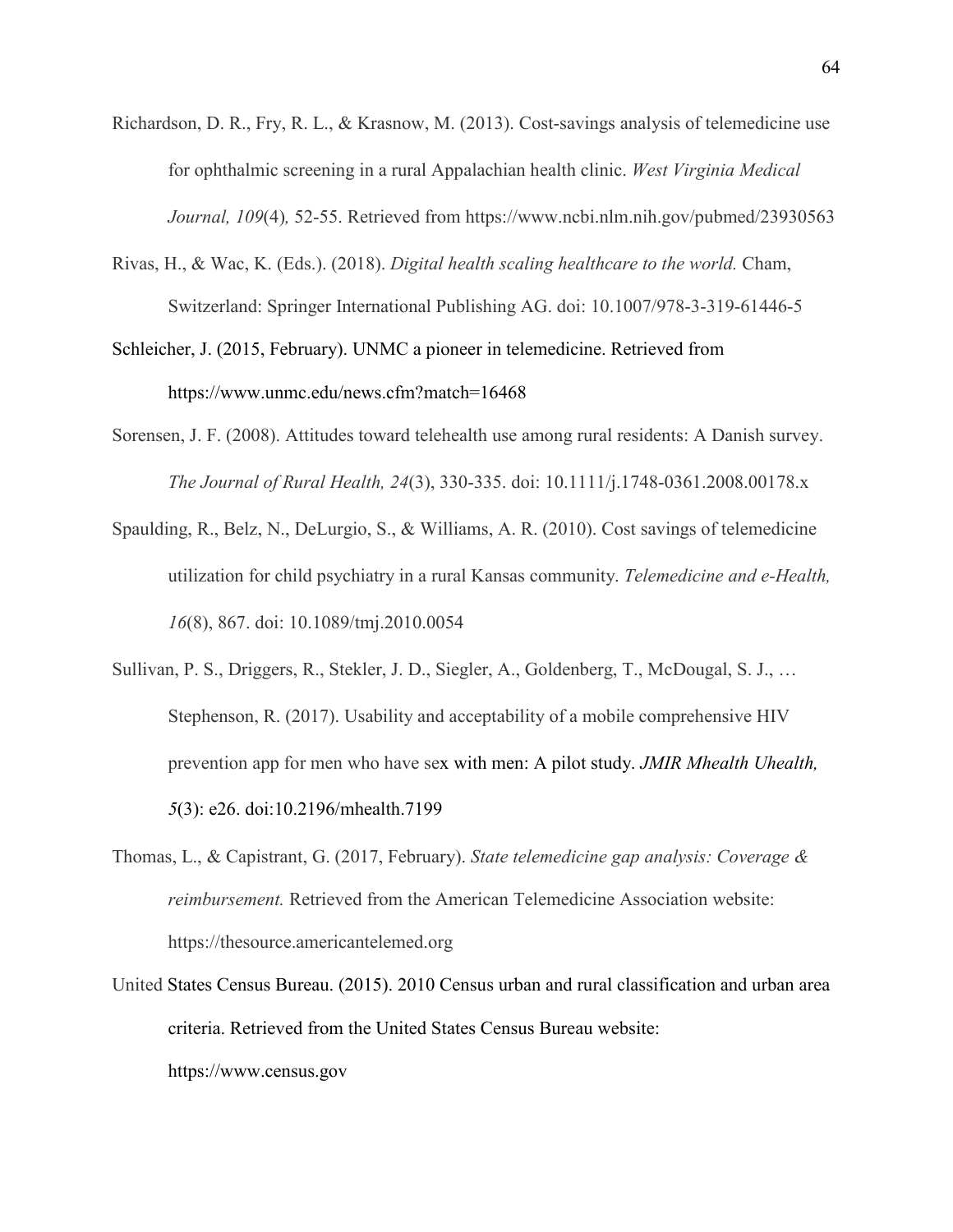- Van Velsen, L., Wildevuur, S., Flierman, I., Van Schooten, B., Tabak, M., & Hermens, H. (2016, January). Trust in telemedicine portals for rehabilitation care: an exploratory focus group study with patients and healthcare professionals. *BioMed Central Medical Informatics and Decision Making, 16*(11), 1-12. doi: 10.1186/s12911-016-0250-2
- Waller, M. & Stotler, C. (2018). Telemedicine: a primer. *Current Allergy and Asthma Reports, 18*, 54. doi:10.1007/s11882-018-0808-4
- Wang, T., Li J., Zhu, C., Hong, Z., An, D., Yang, H., … Zhou, D. (2016). Assessment of utilization and cost-effectiveness of telemedicine program in western regions of China: A 12-year study of 249 hospitals across 112 cities. *Telemed J E Health, 22*(11): 909-920. doi: 10.1089/tmj.2015.0213
- Won, C., Clark, S., Greenwald, P., Carter, W., & Sharma, R. (2017). The next frontier of emergency medicine residency training: Telemedicine. *Annals of Emergency Medicine, 70*(4S), S58. doi: 10-1016/j-annemergmed-2017-07-170
- Yang, Y. T. (2016, August 15). Health policy brief: Telehealth parity laws. Retrieved from the Health Affairs website: https://www.healthaffairs.org
- Young, T. L., & Ireson, C. (2003). Effectiveness of school-based telehealth care in urban and rural elementary schools. *Pediatrics, 112*(5), 1088. doi:10.1542/peds.112.5.1088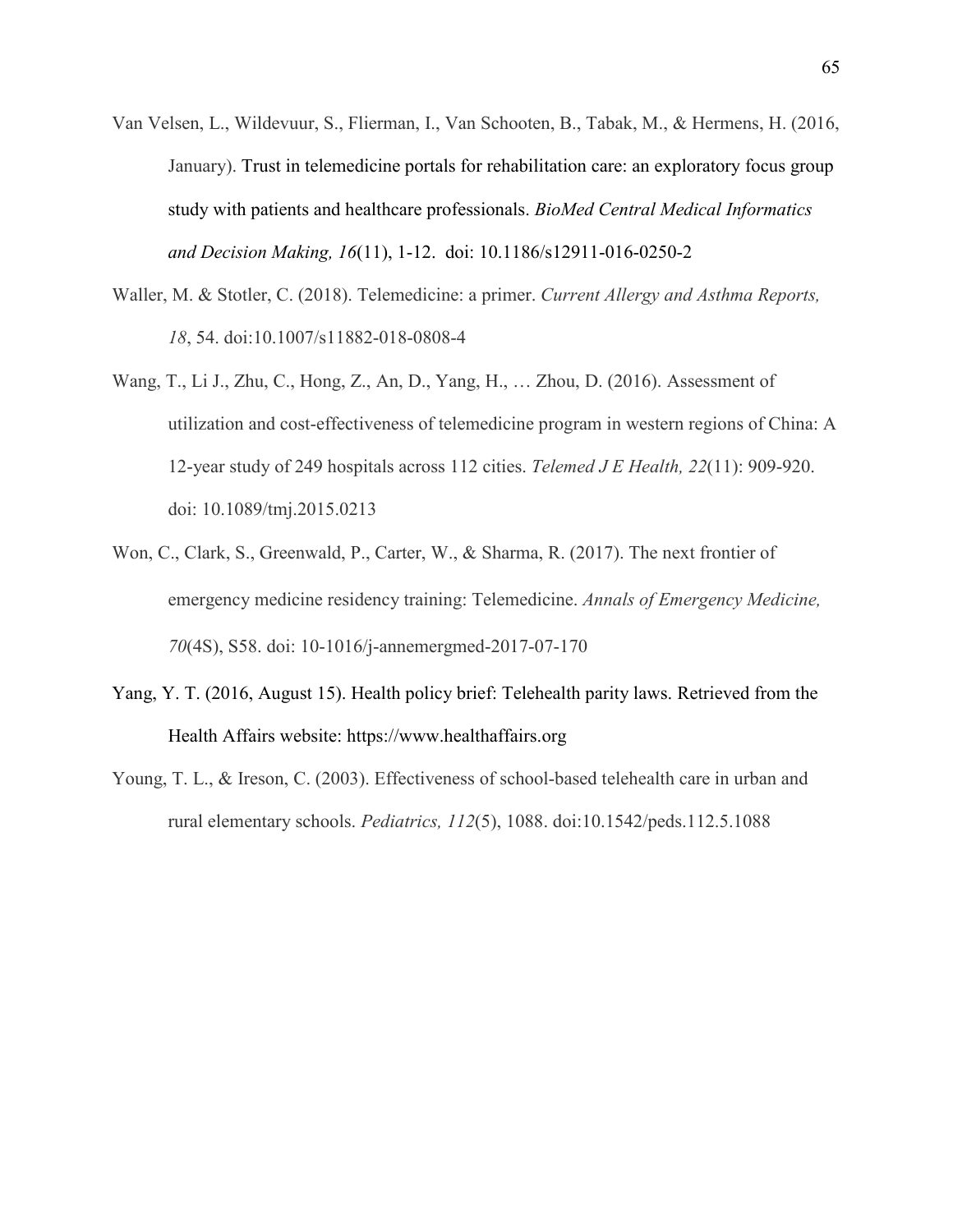# APPENDIX A

Permission to participate in Richfield Wellness Expo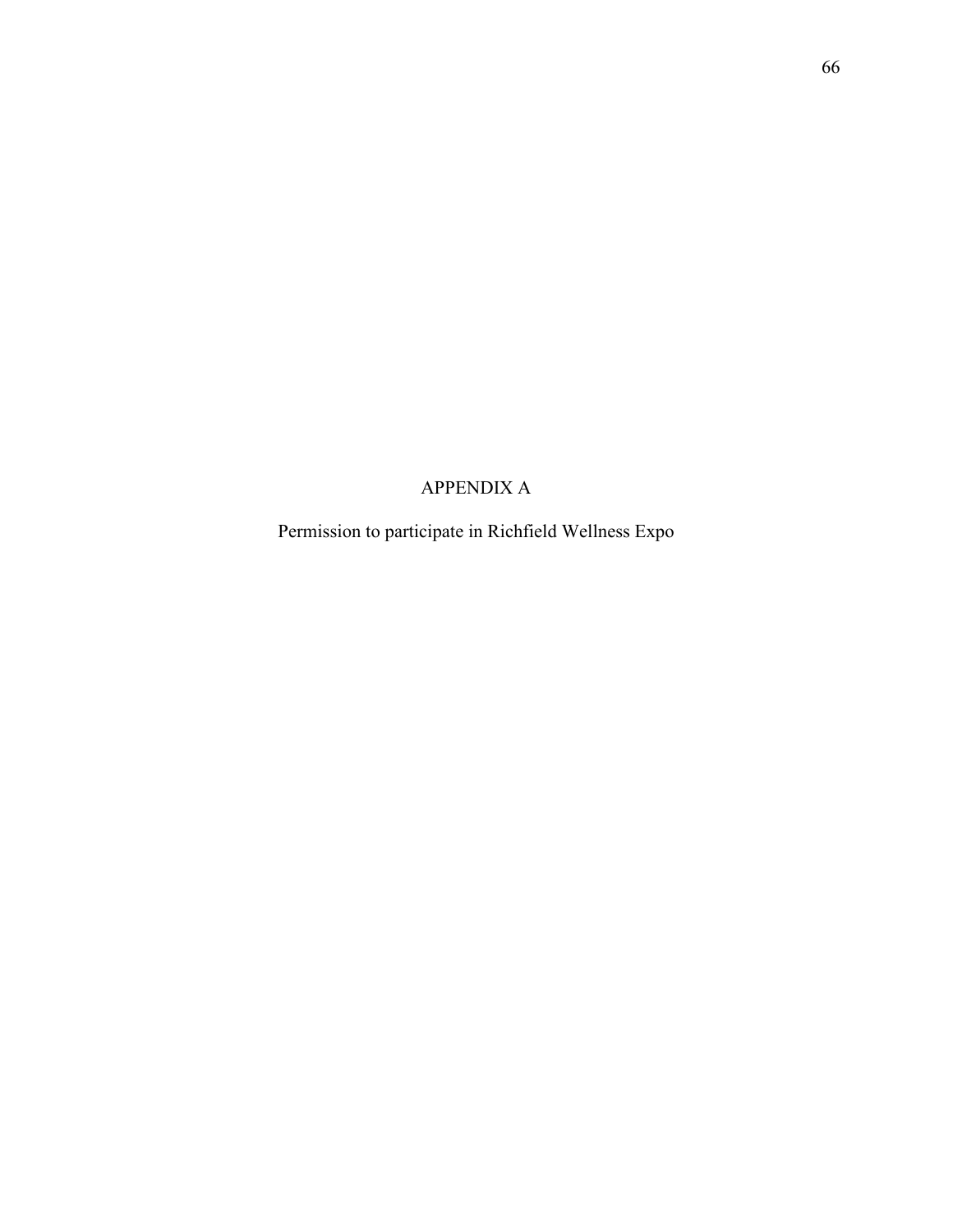Fwd: Richfield Wellness Expo confirmation

From: **Community Education**  [<communityeducation@rpsmn.org>](mailto:communityeducation@rpsmn.org) Date: Sun, Mar 10, 2019 at 3:55 PM Subject: Richfield Wellness Expo confirmation To: Carole McNaughton-Commers [<c.mcnaughton-commers@rpsmn.org>](mailto:c.mcnaughton-commers@rpsmn.org), Community Education [<communityeducation@rpsmn.org>](mailto:communityeducation@rpsmn.org)

Only one month away!

Richfield Public Schools' Community Wellness Expo

This email confirms your participation on **Saturday, April 13th** with an interactive exhibit or activity from 9am-12noon at the Richfield High School.

1. Your requested number of tables is confirmed. Please note, some exhibits will have round tables, approximately 5 feet by 4 feet, with detached chairs. Others will be rectangular lunch tables with chairs attached.

2. You will receive the exhibit location map and more details approximately April 5th.

3. Plan to arrive after 7:30am and be completely set up by 8:45am. The Expo doors open promptly at 9am and close at 12noon.

Thank you for joining us in this great community connection event. Please contact us with any questions.

**Community Education** Central Education Center [7145 Harriet Ave](https://maps.google.com/?q=7145%2BHarriet%2BAve%C2%A0%2BRichfield%2C%2BMN%2B55423&entry=gmail&source=g) [Richfield, MN 55423](https://maps.google.com/?q=7145%2BHarriet%2BAve%C2%A0%2BRichfield%2C%2BMN%2B55423&entry=gmail&source=g) p: 612-243-3000 f: 612-243-3067 [communityeducation@rpsmn.org](mailto:c.mcnaughton-commers@rpsmn.org)

Richfield Public Schools *inspires* and *empowers* each individual to learn, grow and *excel*

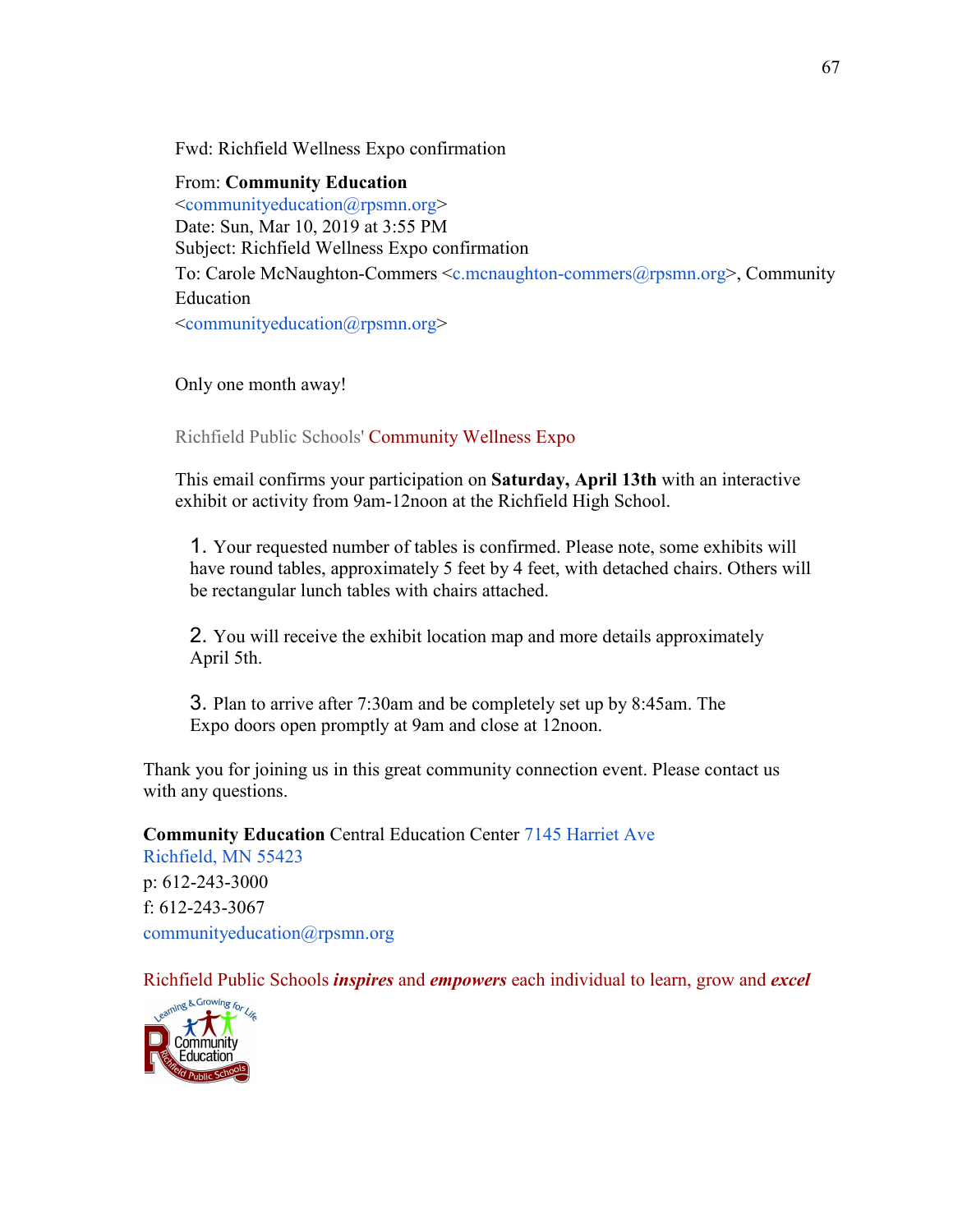APPENDIX B

Survey (English)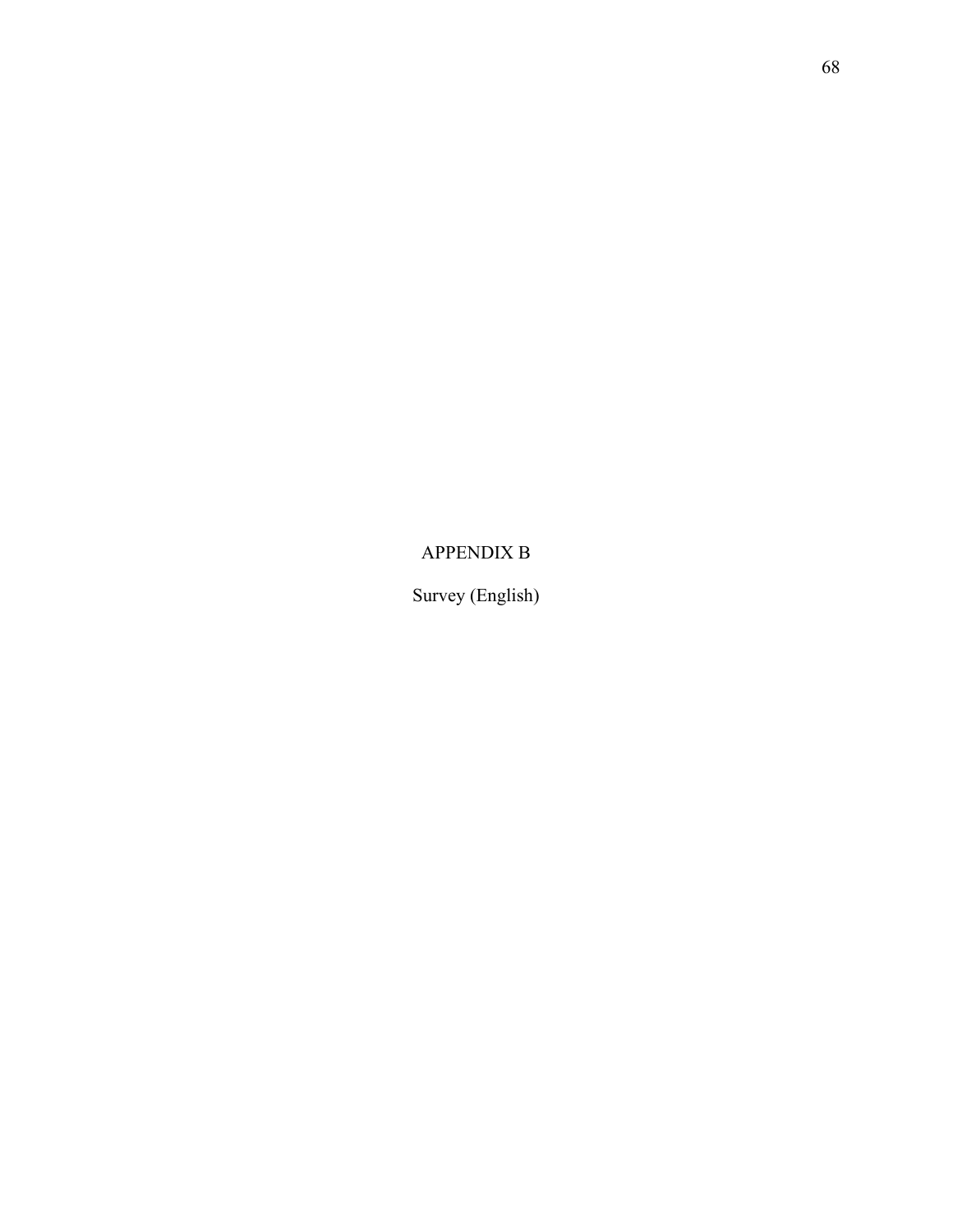# **Telemedicine Survey**

This survey is part of a research study conducted in partial fulfillment of the requirements for a Masters Degree in Physician Assistant Studies at Bethel University. The survey has been approved by Bethel University's Institutional Review Board. Our study is investigating how often people in the Minneapolis and St. Paul area use telemedicine. Our hope is to learn why people choose to use or not use telemedicine.

By completing this survey, I consent to take part in this research project and understand that I may withdraw from the survey at any time without penalty. I also understand that this survey will be kept anonymous and no personal identifying information will be collected or recorded.

# **Demographics** (Please select one)

# **1. Gender**

- ❏ Male
- ❏ Female
- ❏ Other
- ❏ Prefer not to answer
- **2. Age**
	- ❏ 18-29
	- ❏ 30-39
	- ❏ 40-49
	- ❏ 50-59
	- ❏ 60-69
	- $\Box$  70+

# **3. Number of children in household**

- ❏ 0
- ❏ 1-2
- ❏ 3-4
- $\Box$  5+
- $\Box$

# **4. Highest Education Level Completed**

- ❏ Some high school
- ❏ High school diploma
- ❏ Some college
- ❏ College degree
- ❏ Some graduate school
- ❏ Graduate degree

# **5. Area of residence**

- ❏ Urban *(>50,000 people)*
- ❏ Suburban *(2,500-50,000 people*
	- *& near urban area)*
- ❏ Rural *(not urban or suburban)*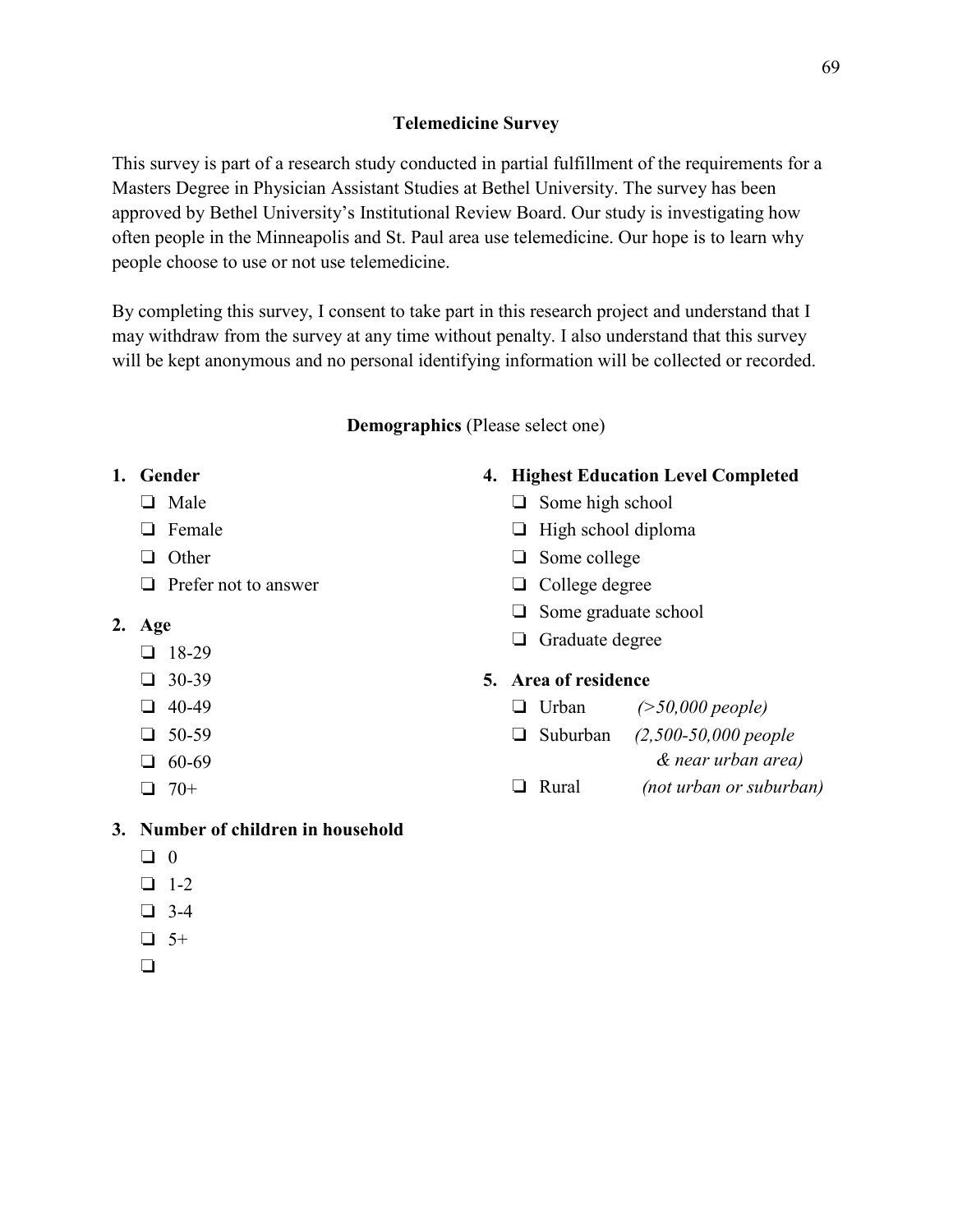# **Telemedicine Use**

**Telemedicine**: the use of technology to provide healthcare to a patient remotely

*Examples of technology:* 

- *Using video conferencing to meet with a healthcare provider*
- *Phone calling in to a nurse helpline*
- *Messaging a healthcare provider on a secure online system like Virtuwell*

# **6. How often do you use telemedicine services either for yourself or a family member? (Check one)**

- ❏ Never
- ❏ 1 time per year or less
- ❏ 2-6 times per year
- ❏ Monthly
- ❏ Weekly

# **7. I use telemedicine because: (Check all that apply)**

- ❏ I don't have to travel to a clinic
- ❏ My insurance covers it
- ❏ It saves me time
- ❏ I receive better healthcare
- $\Box$  It is easy to use
- ❏ I am seen by a healthcare provider faster
- $\Box$  Other:
- ❏ N/A I don't use telemedicine

# **8. I do NOT use or like telemedicine because: (Check all that apply)**

- ❏ I didn't know telemedicine existed or how to access it
- ❏ I don't have the technology to access it (internet access, computer, etc.)
- ❏ I don't know if my insurance covers it
- $\Box$  I prefer being seen in person for my healthcare
- ❏ I don't trust the quality of telemedicine
- ❏ My healthcare provider does not offer telemedicine
- $\Box$  Other:
- $\Box$  N/A I do use telemedicine

Thank you for participating in our research survey. Contact Information: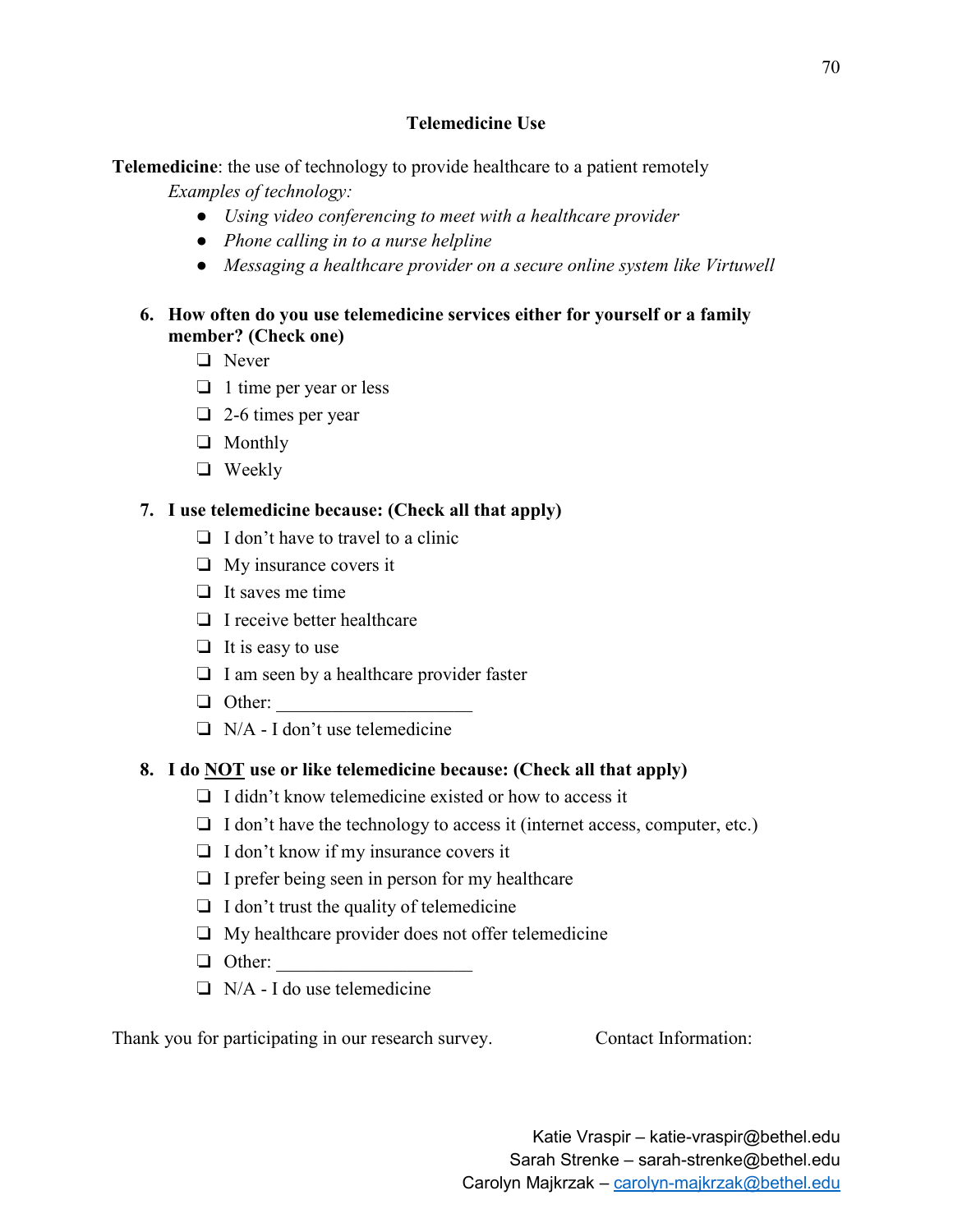# APPENDIX C

Survey (Spanish)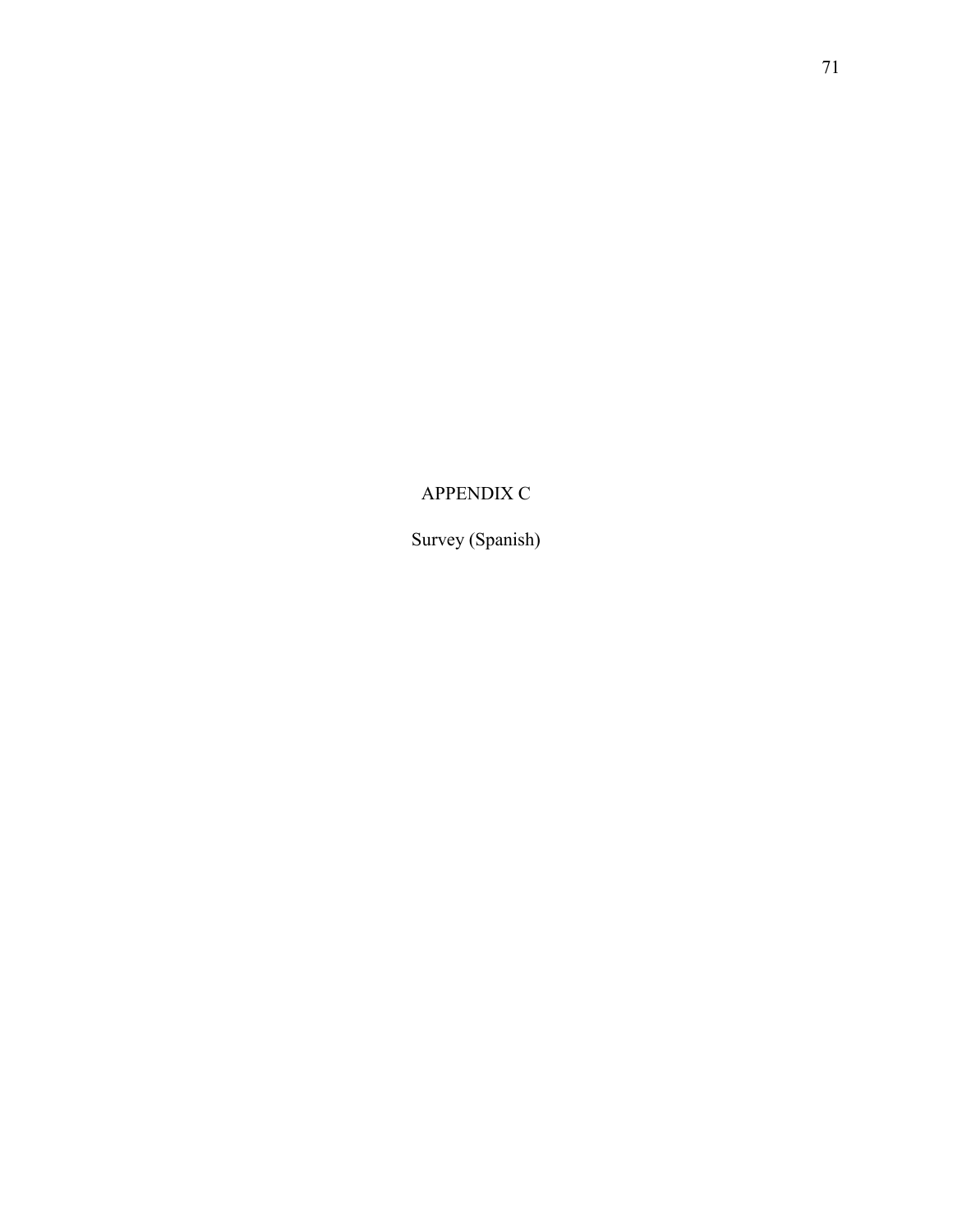#### **Encuesta de telemedicina**

Esta encuesta es parte de un estudio de investigación realizado en cumplimiento parcial de los requisitos para un título de Maestría en Estudios de Asistente Médico en la Universidad de Bethel. La encuesta ha sido aprobada por la Junta de Revisión Institucional de la Universidad de Bethel. Nuestro estudio investiga con qué frecuencia las personas en el área de Minneapolis y St. Paul utilizan la telemedicina. Nuestra esperanza es aprender por qué las personas eligen utilizar o no la telemedicina.

Al completar esta encuesta, consiento participar en este proyecto de investigación y entender que puedo retirarme de la encuesta en cualquier momento sin penalización. También entiendo que esta encuesta se mantendrá anónima y no se recopilarán ni grabará ninguna información de identificación personal.

**Demografía** (Por favor seleccione una)

## **1. Género**

- ❏ Masculino
- ❏ Mujer
- ❏ Otro
- ❏ Prefiero no contestar

# **2. Edad**

- ❏ 18-29
- $\Box$  30-39
- $\Box$  40-49
- $\Box$  50-59
- $\Box$  60-69
- $\Box$  70 +
- **3. Número de niños en el hogar**
	- $\Box$  0
	- $\Box$  1-2
	- $\Box$  3-4
	- $\Box$  5+

## **4. Nivel de educación más alto completado** ❏ Alguna escuela secundaria

- 
- ❏ Diploma de escuela secundaria
- ❏ Algunos universitarios
- ❏ Título universitario
- ❏ Alguna escuela de posgrado
- ❏ Postgrado
- **5. Área de residencia**
- ❏ Urbano *(> 50.000 personas)*
- ❏ Suburbano *(2500-50000 personas y cerca de la zona urbana)*  ❏ Rural *(no urbana o suburbana)*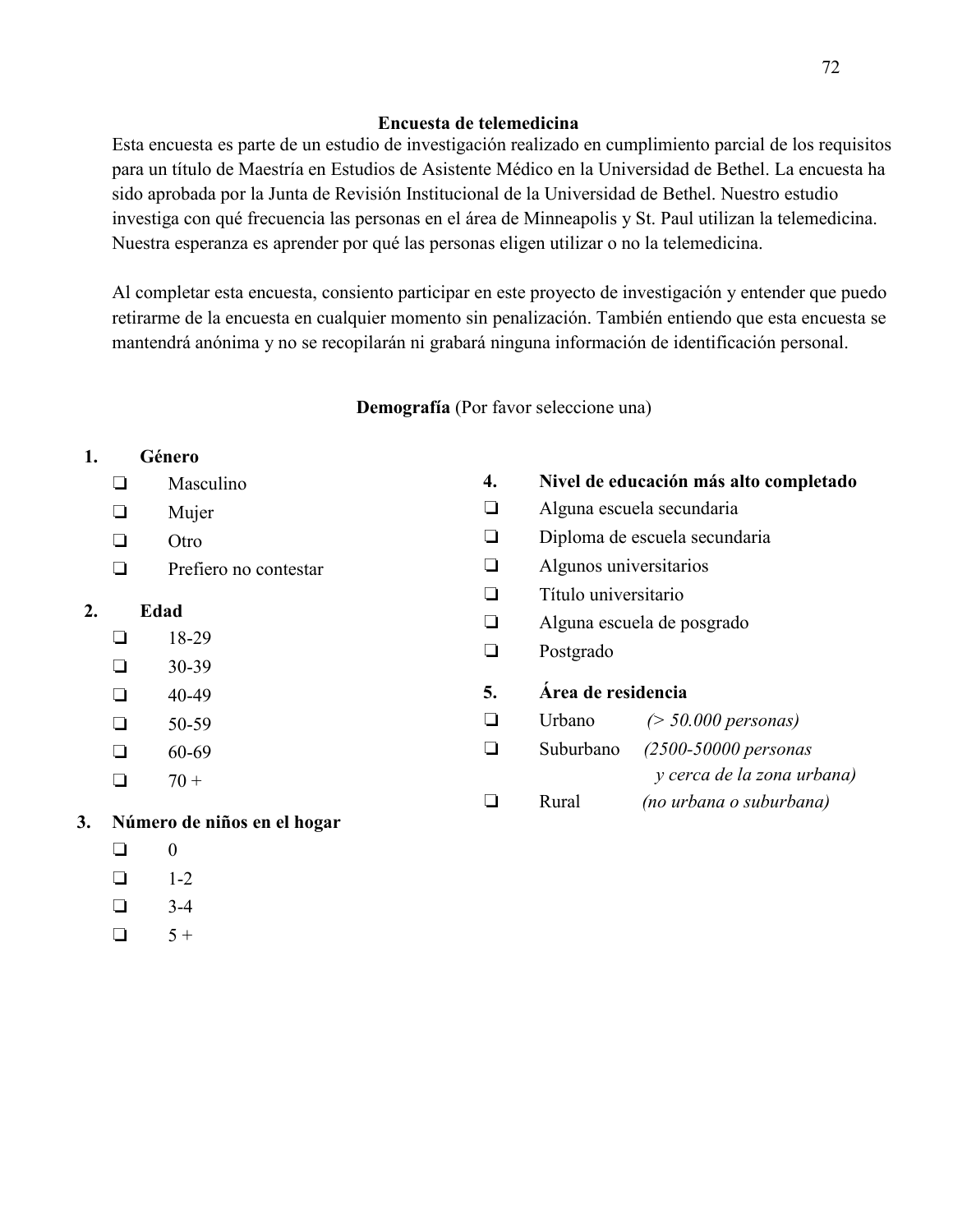### **Uso de telemedicina**

**Telemedicina**: el uso de la tecnología para proporcionar atención médica a un paciente de forma remota *Ejemplos de tecnología:* 

- *El uso de videoconferencias para reunirse con un proveedor de atención médica*
- *Teléfono llamando a una línea de ayuda de enfermeras*
- *La mensajería de un proveedor de atención médica en un sistema en línea seguro como Virtuwell*

# **6. ¿Con qué frecuencia utiliza los servicios de telemedicina tanto para usted como para un miembro de su familia? (Marque uno)**

- ❏ Nunca
- ❏ 1 vez al año o menos
- ❏ 2-6 veces al año
- ❏ Mensual
- ❏ Semanal
- **7. Utilizo la telemedicina porque: (Marque todas las que correspondan)**
- ❏ No tengo que viajar a una clínica
- ❏ Mi seguro lo cubre
- ❏ Me ahorra tiempo
- ❏ Recibo una mejor atención médica
- ❏ Es fácil de usar
- ❏ Soy visto por un proveedor de atención médica más rápido
- $\Box$  Otro:  $\Box$
- ❏ N/A-no utilizo la telemedicina
- **8. No utilizo la telemedicina porque: (Marque todas las que correspondan)**
- ❏ No sabía que existía la telemedicina ni cómo acceder a ella
- ❏ No tengo la tecnología para acceder a ella (acceso a Internet, computadora, etc.)
- ❏ No sé si mi seguro lo cubre
- ❏ Prefiero ser visto en persona para mi salud
- ❏ No confío en la calidad de la telemedicina
- ❏ Mi proveedor de atención médica no ofrece telemedicina
- $\Box$  Otro:
- ❏ N/A-utilizo la telemedicina

Gracias por participar en nuestra encuesta de investigación.

Información de contacto: Katie Vraspir – katie-vraspir@bethel.edu Sarah Strenke – sarah-strenke@bethel.edu Carolyn Majkrzak – carolyn-majkrzak@bethel.edu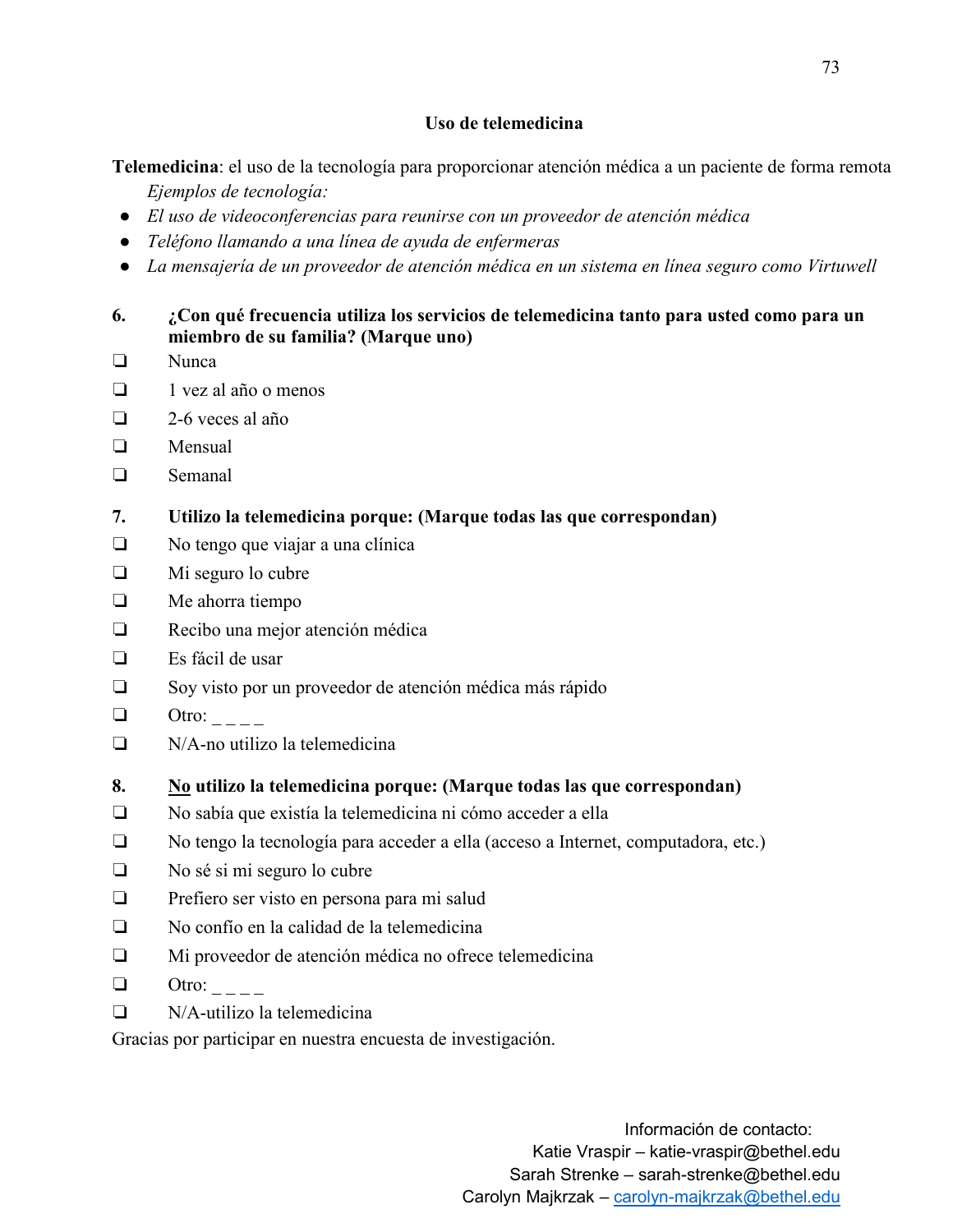APPENDIX D

Survey Script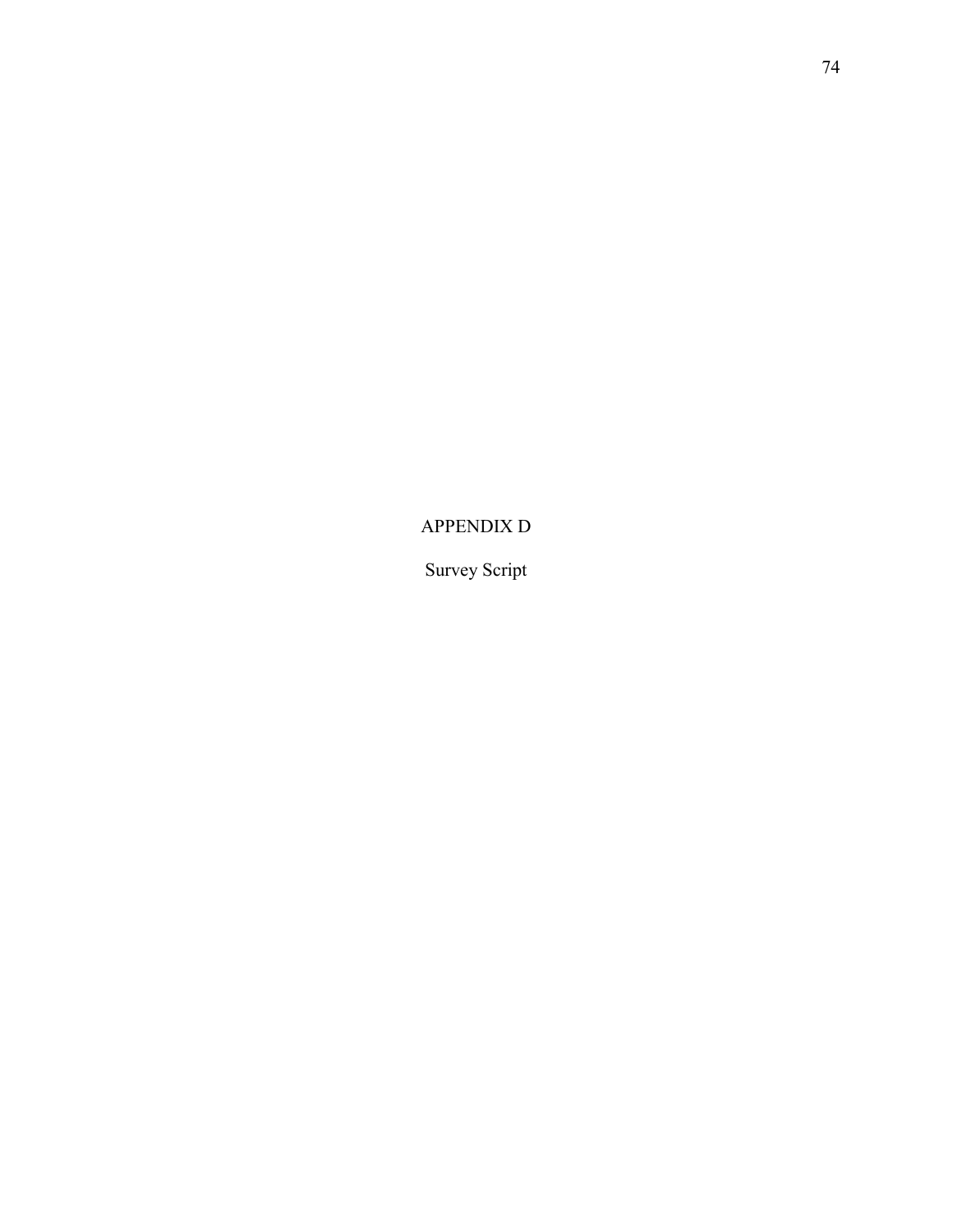#### **Survey Script**

Hello, my name is and I am a Physician Assistant student at Bethel University. Would you be willing to take our survey on the use of telemedicine? It should only take 1 or 2 minutes and is completely confidential; we will not be collecting any personal information.

#### *If expo attendee says they do not know what telemedicine is, say:*

"Telemedicine is the use of technology to provide healthcare related services to someone remotely. This might include using a communication or portal system to send messages to your doctor, using a phone helpline to talk to nurse, or using an App or videoconference to meet with a healthcare provider, like the Virtuwell service."

*If expo attendee agrees, skip to script B. If expo attendee declines, proceed to script A.*

A. Ok, we understand!

Please feel free to take a XXXXXX *or* We are offering complimentary XXXXX if you are interested.

*(XXXXXXX will depend on what "extra" we have at our booth - either a food, or a simple health screening - this is TBD based on recommendations from the expo organizers.)*

B. Thank you!

Here is a copy of our survey. If you have any questions, please ask me or my classmates  $\&$  ; we would be happy to help you. Once you are done just put the survey in the box and the clipboard back on the table. Then feel free to take a XXXXXXX or let us know if you would like a XXXXXX.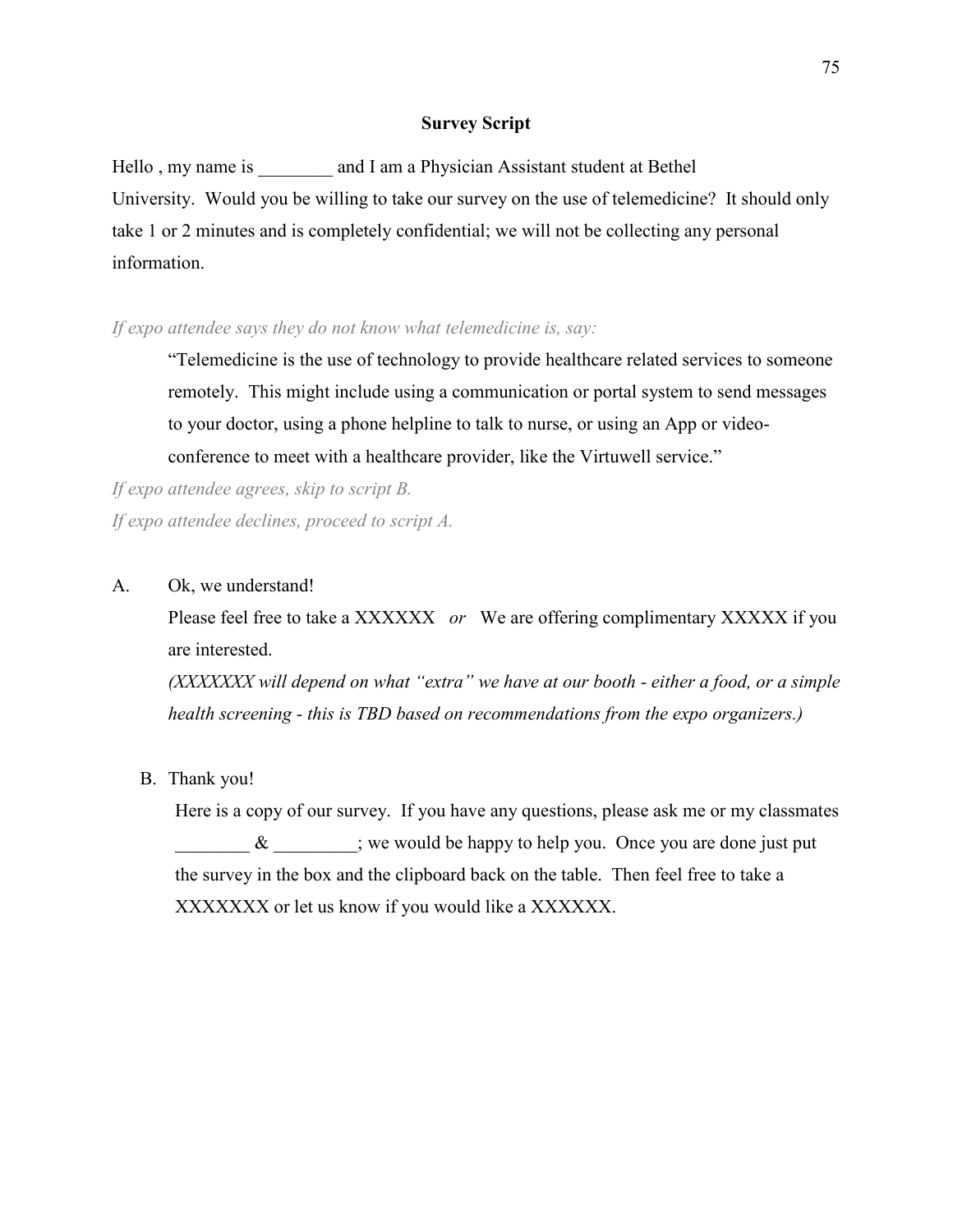# APPENDIX E

Bethel University IRB Approval